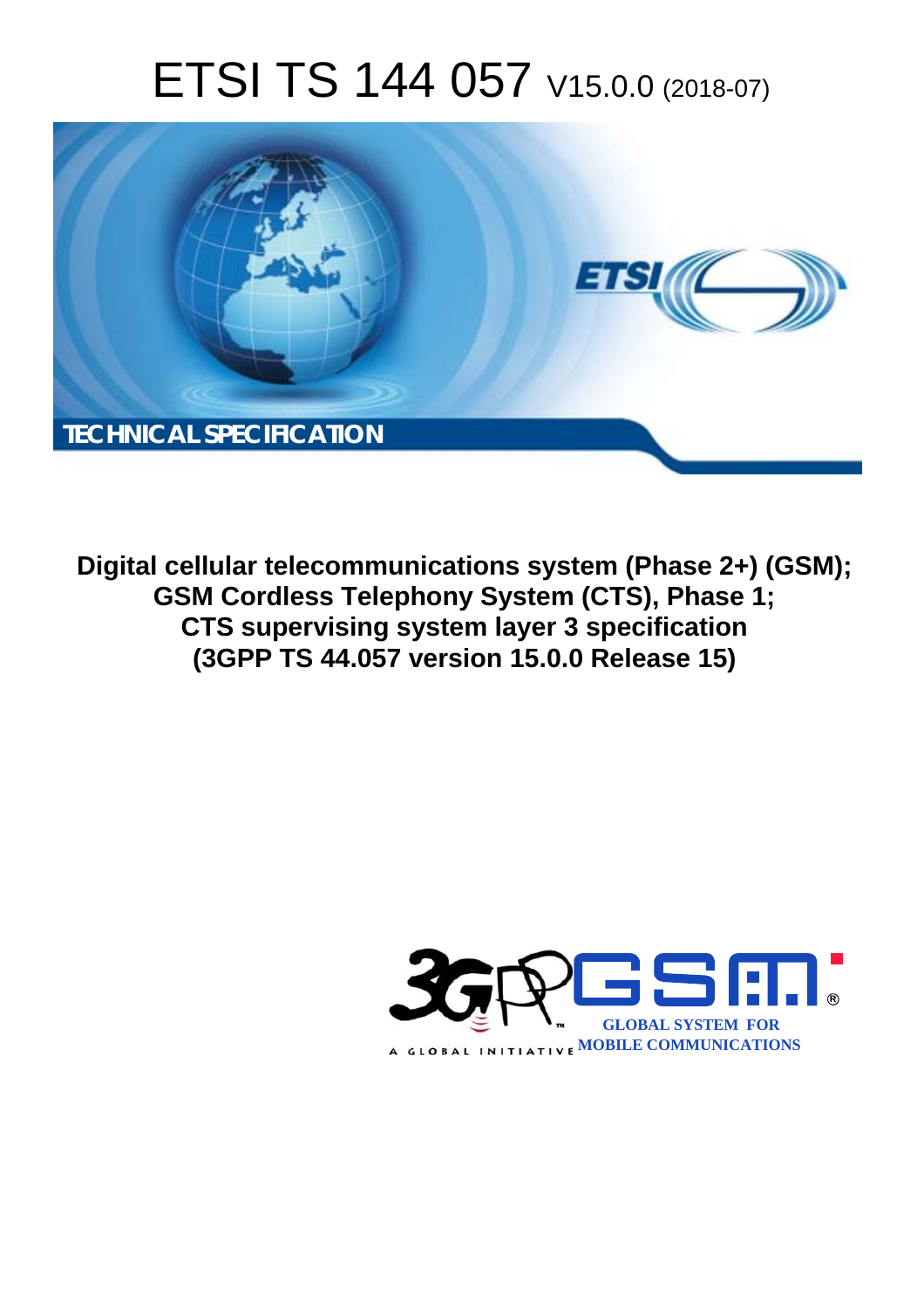Reference

RTS/TSGC-0144057vf00

Keywords GSM

#### *ETSI*

#### 650 Route des Lucioles F-06921 Sophia Antipolis Cedex - FRANCE

Tel.: +33 4 92 94 42 00 Fax: +33 4 93 65 47 16

Siret N° 348 623 562 00017 - NAF 742 C Association à but non lucratif enregistrée à la Sous-Préfecture de Grasse (06) N° 7803/88

#### *Important notice*

The present document can be downloaded from: <http://www.etsi.org/standards-search>

The present document may be made available in electronic versions and/or in print. The content of any electronic and/or print versions of the present document shall not be modified without the prior written authorization of ETSI. In case of any existing or perceived difference in contents between such versions and/or in print, the only prevailing document is the print of the Portable Document Format (PDF) version kept on a specific network drive within ETSI Secretariat.

Users of the present document should be aware that the document may be subject to revision or change of status. Information on the current status of this and other ETSI documents is available at <https://portal.etsi.org/TB/ETSIDeliverableStatus.aspx>

If you find errors in the present document, please send your comment to one of the following services: <https://portal.etsi.org/People/CommiteeSupportStaff.aspx>

#### *Copyright Notification*

No part may be reproduced or utilized in any form or by any means, electronic or mechanical, including photocopying and microfilm except as authorized by written permission of ETSI. The content of the PDF version shall not be modified without the written authorization of ETSI. The copyright and the foregoing restriction extend to reproduction in all media.

> © ETSI 2018. All rights reserved.

**DECT**TM, **PLUGTESTS**TM, **UMTS**TM and the ETSI logo are trademarks of ETSI registered for the benefit of its Members. **3GPP**TM and **LTE**TM are trademarks of ETSI registered for the benefit of its Members and of the 3GPP Organizational Partners. **oneM2M** logo is protected for the benefit of its Members.

**GSM**® and the GSM logo are trademarks registered and owned by the GSM Association.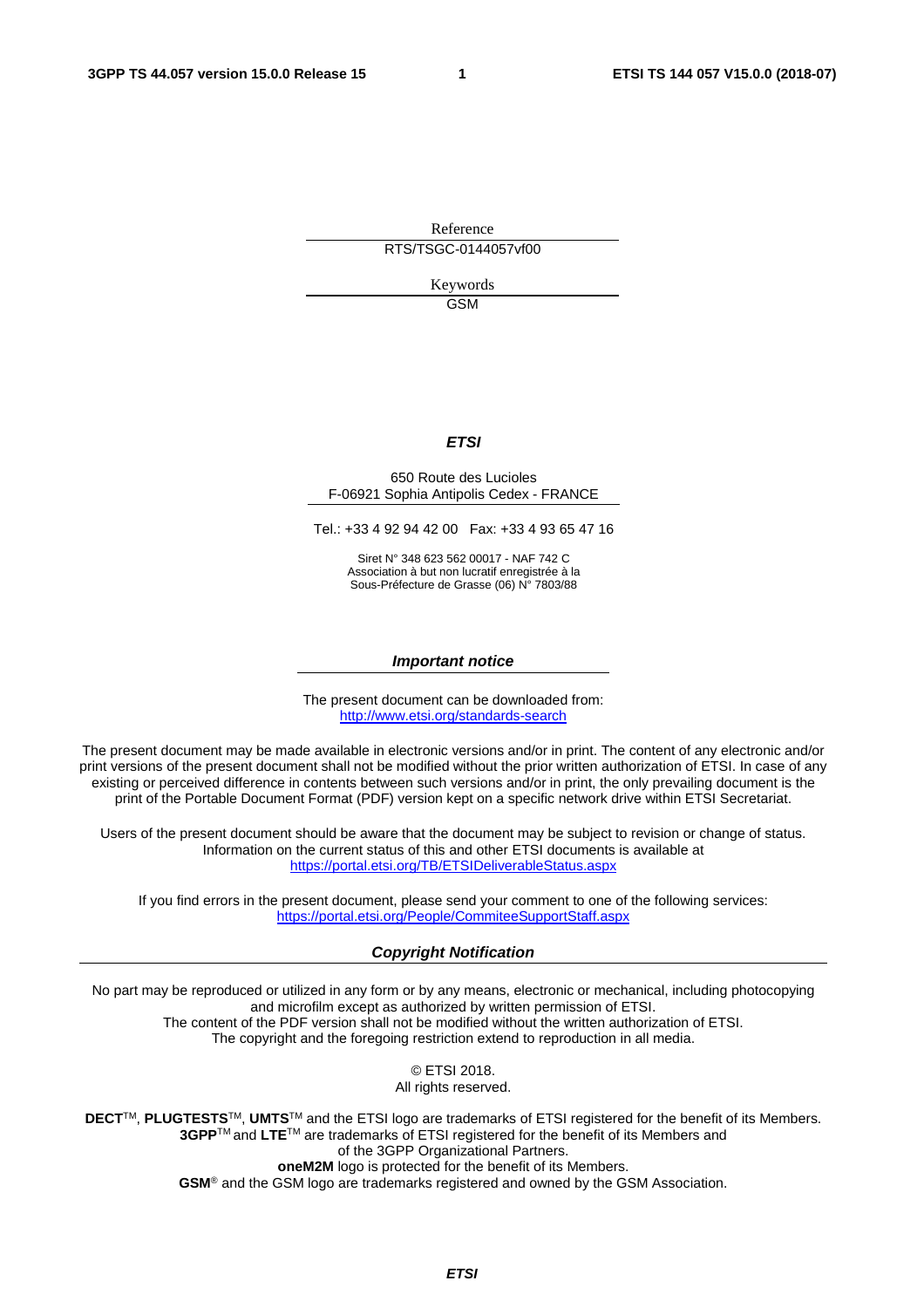## Intellectual Property Rights

#### Essential patents

IPRs essential or potentially essential to normative deliverables may have been declared to ETSI. The information pertaining to these essential IPRs, if any, is publicly available for **ETSI members and non-members**, and can be found in ETSI SR 000 314: *"Intellectual Property Rights (IPRs); Essential, or potentially Essential, IPRs notified to ETSI in respect of ETSI standards"*, which is available from the ETSI Secretariat. Latest updates are available on the ETSI Web server ([https://ipr.etsi.org/\)](https://ipr.etsi.org/).

Pursuant to the ETSI IPR Policy, no investigation, including IPR searches, has been carried out by ETSI. No guarantee can be given as to the existence of other IPRs not referenced in ETSI SR 000 314 (or the updates on the ETSI Web server) which are, or may be, or may become, essential to the present document.

#### **Trademarks**

The present document may include trademarks and/or tradenames which are asserted and/or registered by their owners. ETSI claims no ownership of these except for any which are indicated as being the property of ETSI, and conveys no right to use or reproduce any trademark and/or tradename. Mention of those trademarks in the present document does not constitute an endorsement by ETSI of products, services or organizations associated with those trademarks.

## Foreword

This Technical Specification (TS) has been produced by ETSI 3rd Generation Partnership Project (3GPP).

The present document may refer to technical specifications or reports using their 3GPP identities, UMTS identities or GSM identities. These should be interpreted as being references to the corresponding ETSI deliverables.

The cross reference between GSM, UMTS, 3GPP and ETSI identities can be found under [http://webapp.etsi.org/key/queryform.asp.](http://webapp.etsi.org/key/queryform.asp)

## Modal verbs terminology

In the present document "**shall**", "**shall not**", "**should**", "**should not**", "**may**", "**need not**", "**will**", "**will not**", "**can**" and "**cannot**" are to be interpreted as described in clause 3.2 of the [ETSI Drafting Rules](https://portal.etsi.org/Services/editHelp!/Howtostart/ETSIDraftingRules.aspx) (Verbal forms for the expression of provisions).

"**must**" and "**must not**" are **NOT** allowed in ETSI deliverables except when used in direct citation.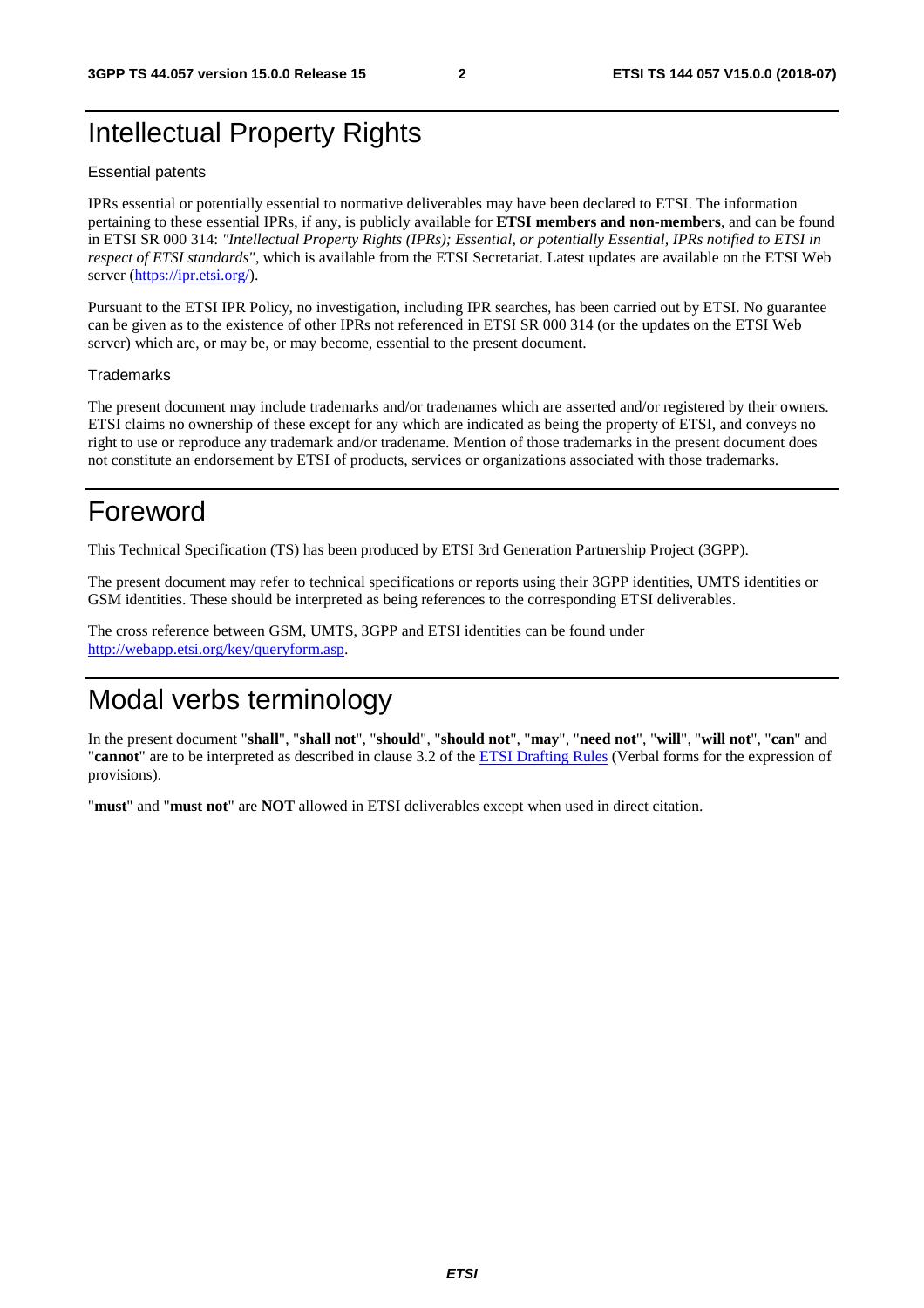$\mathbf{3}$ 

## Contents

| 1                  |  |
|--------------------|--|
| 1.1                |  |
| 1.2                |  |
| 1.3                |  |
| 1.4                |  |
| 1.5                |  |
| 1.6                |  |
| 1.6.1              |  |
| 1.7                |  |
| $\overline{2}$     |  |
| 3                  |  |
| 3.1                |  |
| 3.2                |  |
| 3.3                |  |
| 4                  |  |
| 4.1                |  |
| 4.2                |  |
| 4.3                |  |
| 4.3.1              |  |
| 4.3.2              |  |
| 4.4                |  |
| 4.4.1              |  |
| 4.4.1.1            |  |
| 4.4.1.2            |  |
| 4.4.2              |  |
| 4.4.2.1            |  |
| 4.4.2.2            |  |
| 4.4.3<br>4.4.3.1   |  |
| 4.4.3.2            |  |
| 4.4.4              |  |
| 4.4.4.1            |  |
| 4.4.4.2            |  |
| 4.4.5              |  |
| 4.4.5.1            |  |
| 4.4.5.2            |  |
| 4.4.6              |  |
| 4.4.6.1            |  |
| 4.4.6.2            |  |
| 4.4.7              |  |
| 4.4.7.1            |  |
| 4.4.7.2            |  |
| 4.4.8              |  |
| 4.4.8.1<br>4.4.8.2 |  |
|                    |  |
| 5                  |  |
| 5.1                |  |
| 5.2                |  |
| 5.3                |  |
| 5.4                |  |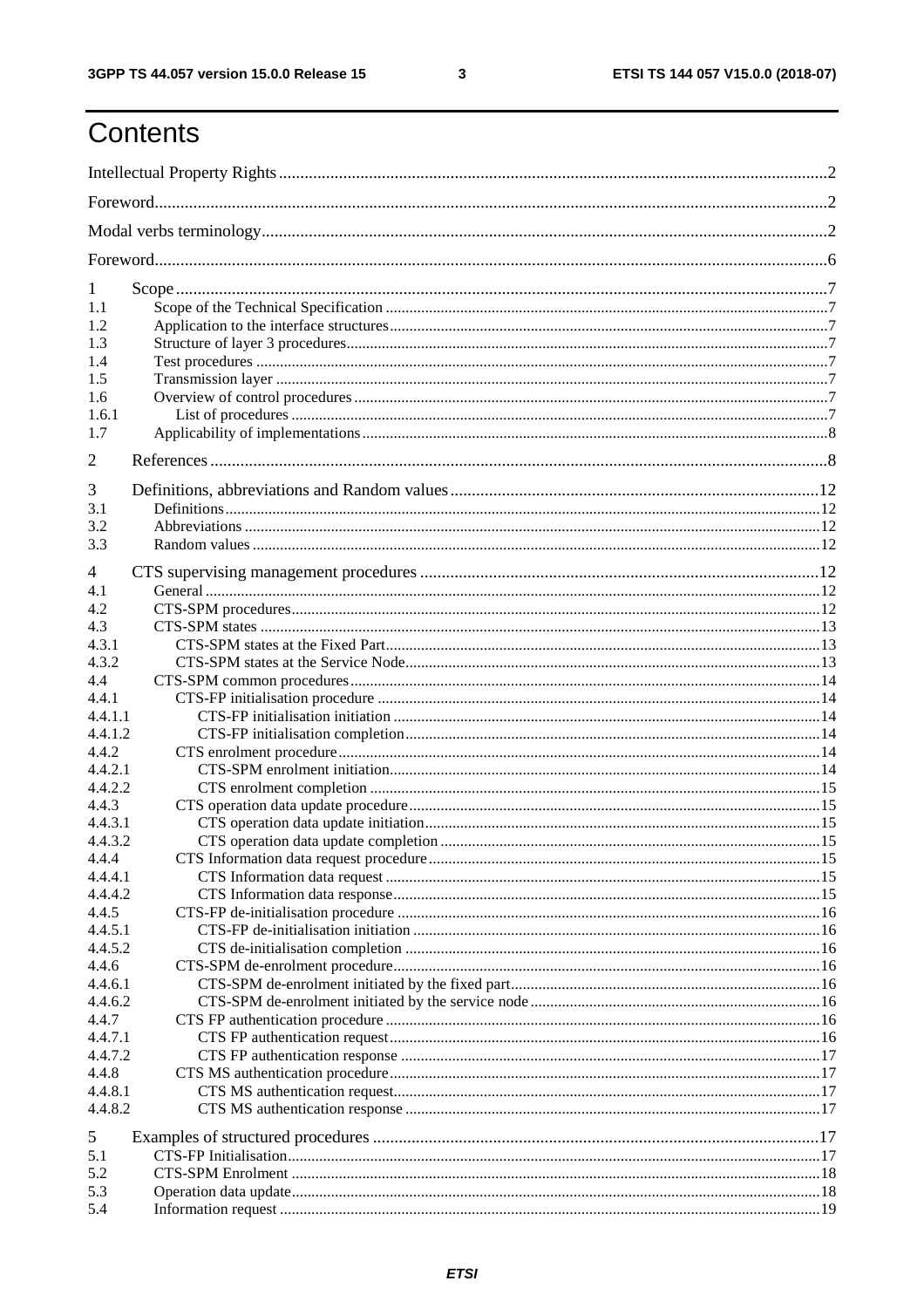| 5.5      |  |
|----------|--|
| 5.6      |  |
| 5.6.1    |  |
| 5.6.2    |  |
| 6        |  |
| 7        |  |
| 7.1      |  |
| 7.1.1    |  |
| 7.1.2    |  |
| 7.1.3    |  |
| 7.1.4    |  |
| 7.1.5    |  |
| 7.1.6    |  |
| 7.1.7    |  |
| 7.1.8    |  |
| 7.1.9    |  |
| 7.1.10   |  |
| 7.1.11   |  |
| 7.1.12   |  |
| 7.1.13   |  |
| 7.1.14   |  |
| 7.1.15   |  |
| 7.1.16   |  |
| 7.1.17   |  |
| 7.1.18   |  |
| 7.1.19   |  |
| 7.1.20   |  |
| 7.1.21   |  |
| 7.1.22   |  |
| 7.1.23   |  |
| 7.1.24   |  |
| 7.1.25   |  |
| 7.1.26   |  |
| 7.1.27   |  |
| 8        |  |
| 8.1      |  |
| 8.2      |  |
| 8.3      |  |
| 8.3.1    |  |
| 8.3.2    |  |
| 8.4      |  |
| 8.4.1    |  |
| 8.4.1.1  |  |
| 8.4.1.2  |  |
| 8.4.1.3  |  |
| 8.4.1.4  |  |
| 8.4.1.5  |  |
| 8.4.1.6  |  |
| 8.4.1.7  |  |
| 8.4.1.8  |  |
| 8.4.1.9  |  |
| 8.4.1.10 |  |
| 8.4.1.11 |  |
| 8.4.1.12 |  |
| 8.4.1.13 |  |
| 8.4.1.14 |  |
| 9        |  |
| 9.1      |  |
| 9.1.1    |  |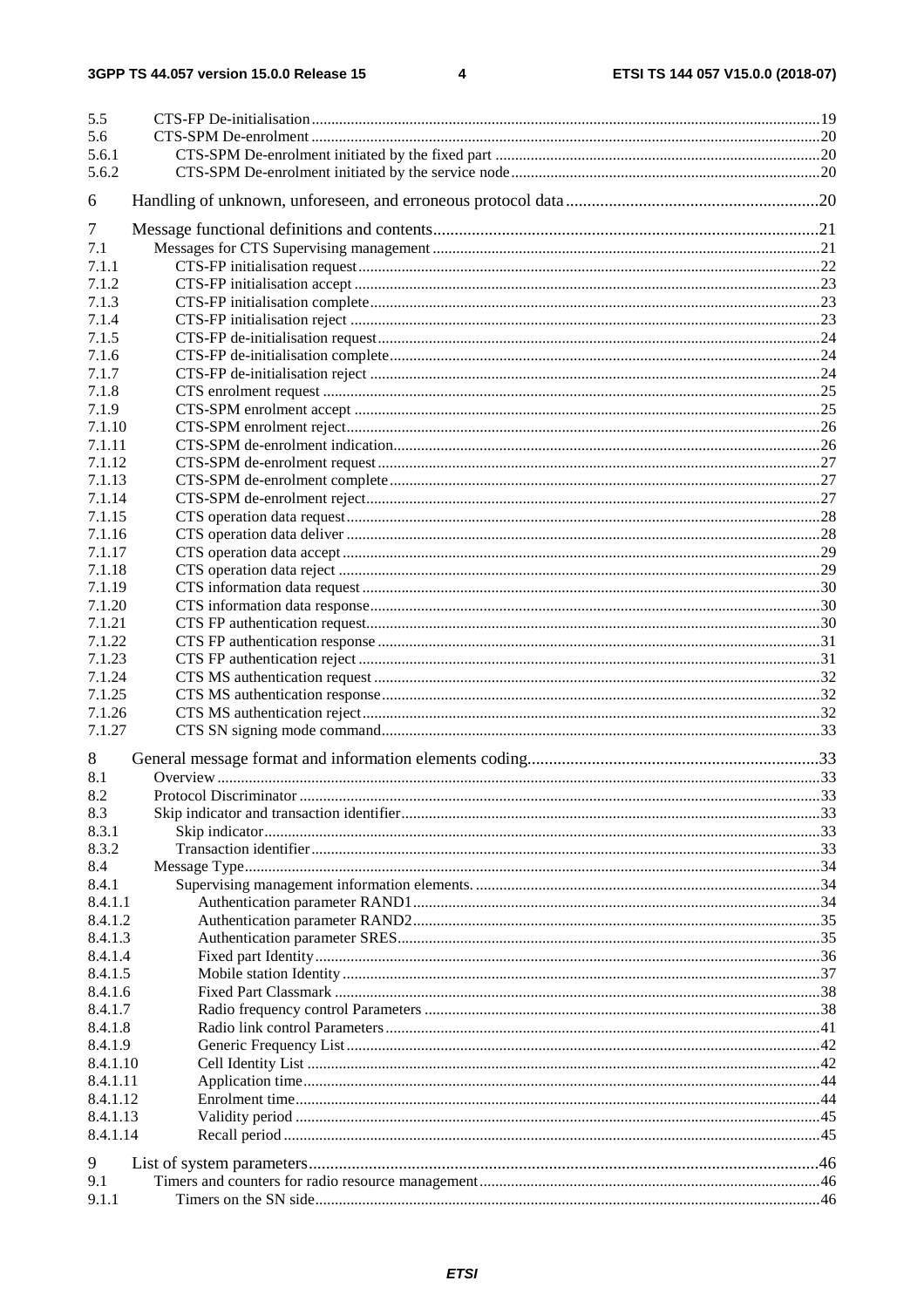$5\phantom{a}$ 

| 9.1.2 |  |  |
|-------|--|--|
|       |  |  |
|       |  |  |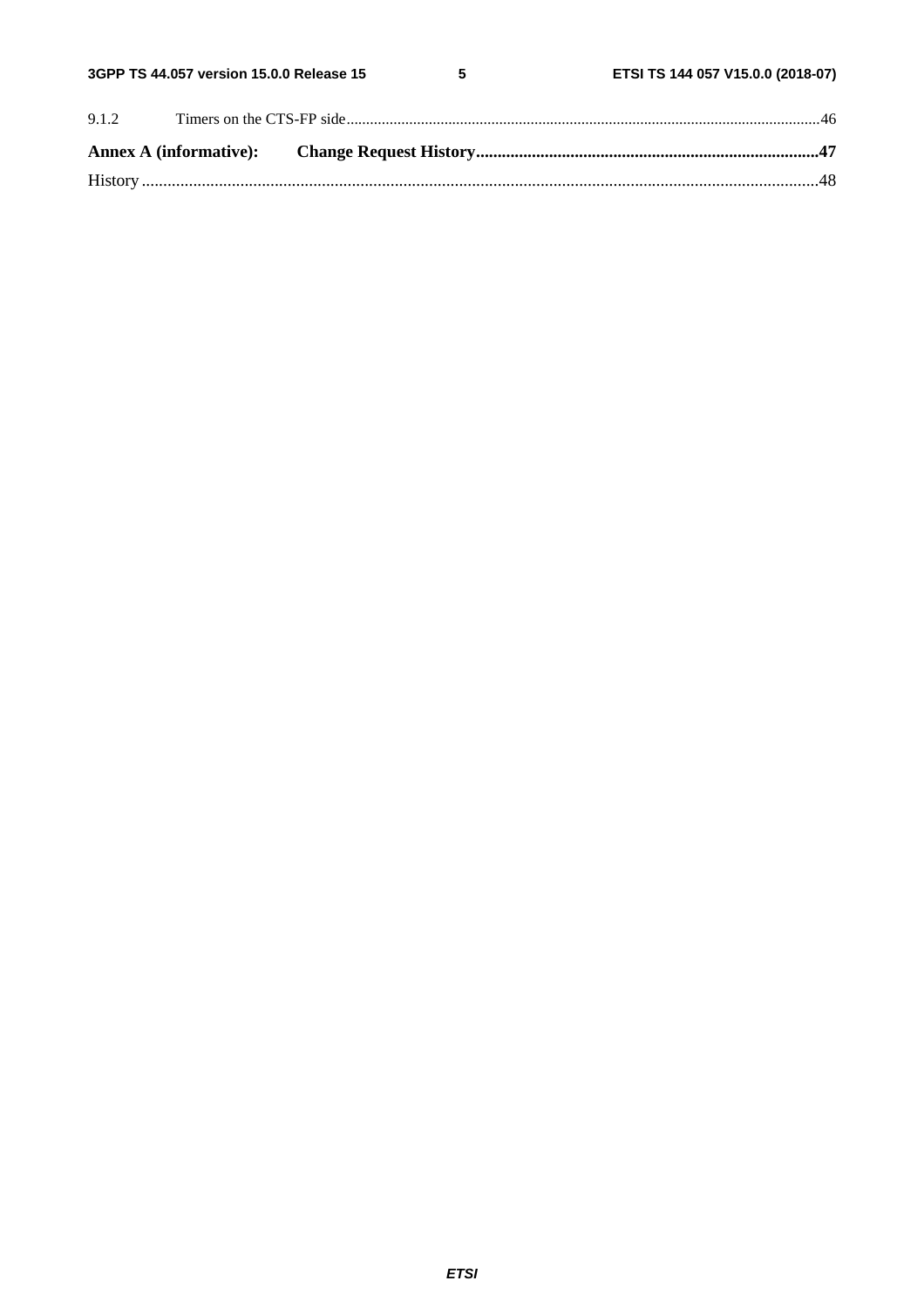## Foreword

This Technical Specification has been produced by the 3rd Generation Partnership Project (3GPP).

The contents of the present document are subject to continuing work within the TSG and may change following formal TSG approval. Should the TSG modify the contents of the present document, it will be re-released by the TSG with an identifying change of release date and an increase in version number as follows:

Version x.y.z

where:

- x the first digit:
	- 1 presented to TSG for information;
	- 2 presented to TSG for approval;
	- 3 or greater indicates TSG approved document under change control.
- y the second digit is incremented for all changes of substance, i.e. technical enhancements, corrections, updates, etc.
- z the third digit is incremented when editorial only changes have been incorporated in the document.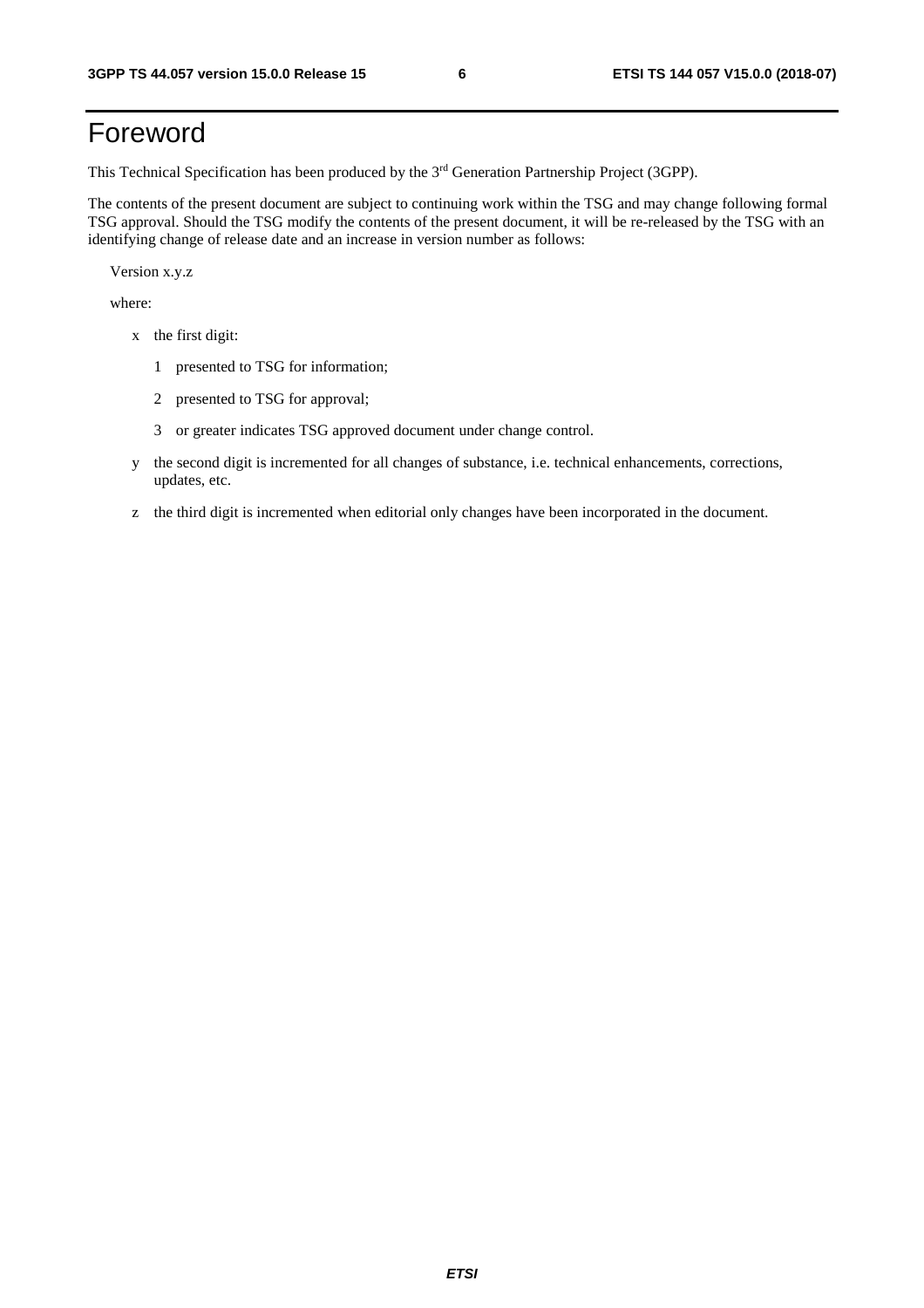## 1 Scope

The present document specifies the procedures used at the CTS system interface with the supervision part i.e. the interface between the CTS-FP and the CTS-SN.

Only CTS regular supervising procedures are described; FMC management is not intended to be standardised.

The present document does not specify the transmission layer but only the layer 3.

When the notations for "further study" or "FS" or "FFS" are present in the present document they mean that the indicated text is not a normative portion of the present document.

The structured functions and procedures of this protocol and the relationship with other layers and entities are described in general terms in GSM 04.07.

## 1.1 Scope of the Technical Specification

The procedures currently described in the present document are for supervising management over the CTS-FP/CTS-SN interface.

## 1.2 Application to the interface structures

The layer 3 procedures apply to the interface structures defined in GSM 04.03. GSM 04.07 gives the general description of layer 3 including procedures, messages format and error handling.

## 1.3 Structure of layer 3 procedures

A building block method is used to describe the layer 3 procedures.

The basic building blocks are "elementary procedures" provided by the protocol control entities.

Complete layer 3 transactions consist of specific sequences of elementary procedures. The term "structured procedure" is used for these sequences.

## 1.4 Test procedures

Test procedures of the CTS / Fixed Network interface signalling are described in the GSM 11.56 series.

## 1.5 Transmission layer

The transmission layer is out of scope of the present document. One implementation could be a V.22bis modem with an HDLC based protocol.

## 1.6 Overview of control procedures

### 1.6.1 List of procedures

The following procedures are specified in the present document:

- Clause 4 specifies elementary procedures for CTS Supervising Management:
	- CTS-FP initialisation procedure (subclause 4.4.1);
	- CTS-FP de-initialisation procedure (subclause 4.4.5);
	- CTS enrolment procedure (subclause 4.4.2);
	- CTS de-enrolment procedure (subclause 4.4.6);
	- CTS operation data update procedure (subclause 4.4.3);
	- CTS information request procedure (subclause 4.4.4);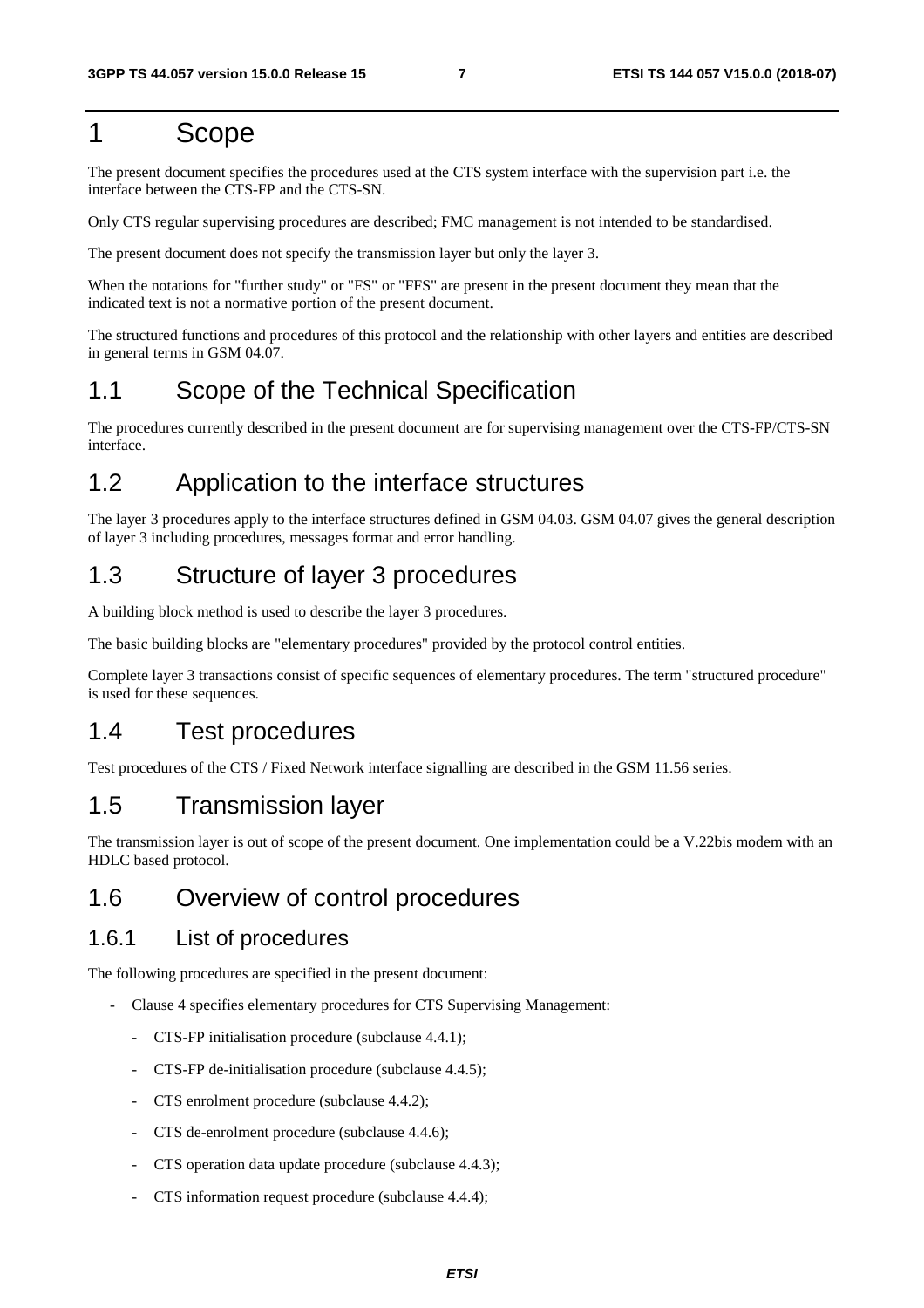- CTS FP authentication procedure (subclause 4.4.7);
- CTS MS authentication procedure (subclause 4.4.8).

The elementary procedures can be combined to form structured procedures. Examples of such structured procedures are given in clause 5. This part of the Technical Specification is only provided for guidance to assist implementations.

Clause 6 specifies actions to be taken on various error conditions and also provides rules to ensure compatibility with future enhancements of the protocol.

## 1.7 Applicability of implementations

The applicability of procedures of the present document for the fixed part is dependent on the services and functions which are to be supported by a fixed part.

## 2 References

The following documents contain provisions which, through reference in this text, constitute provisions of the present document.

- References are either specific (identified by date of publication, edition number, version number, etc.) or non-specific.
- For a specific reference, subsequent revisions do not apply.
- For a non-specific reference, the latest version applies. In the case of a reference to a 3GPP document (including a GSM document), a non-specific reference implicitly refers to the latest version of that document *in the same Release as the present document*.
- [1] GSM 01.02: "Digital cellular telecommunications system (Phase 2+); General description of a GSM Public Land Mobile Network (PLMN)". [2] GSM 01.04: "Digital cellular telecommunications system (Phase 2+); Abbreviations and acronyms". [3] GSM 02.02: "Digital cellular telecommunications system (Phase 2+); Bearer Services (BS) supported by a GSM Public Land Mobile Network (PLMN)".
- [4] GSM 02.03: "Digital cellular telecommunications system (Phase 2+); Teleservices supported by a GSM Public Land Mobile Network (PLMN)".
- [5] GSM 02.09: "Digital cellular telecommunications system (Phase 2+); Security aspects".
- [6] GSM 02.11: "Digital cellular telecommunications system (Phase 2+); Service accessibility".
- [7] GSM 02.17: "Digital cellular telecommunications system (Phase 2+); Subscriber Identity Modules (SIM); Functional characteristics".
- [8] GSM 02.40: "Digital cellular telecommunications system (Phase 2+); Procedures for call progress indications".
- [9] GSM 03.01: "Digital cellular telecommunications system (Phase 2+); Network functions".
- [10] GSM 03.03: "Digital cellular telecommunications system (Phase 2+); Numbering, addressing and identification".
- [11] GSM 03.13: "Digital cellular telecommunications system (Phase 2+); Discontinuous Reception (DRX) in the GSM system".
- [12] GSM 03.14: "Digital cellular telecommunications system (Phase 2+); Support of Dual Tone Multi-Frequency signalling (DTMF) via the GSM system".
- [13] GSM 03.20: "Digital cellular telecommunications system (Phase 2+); Security related network functions".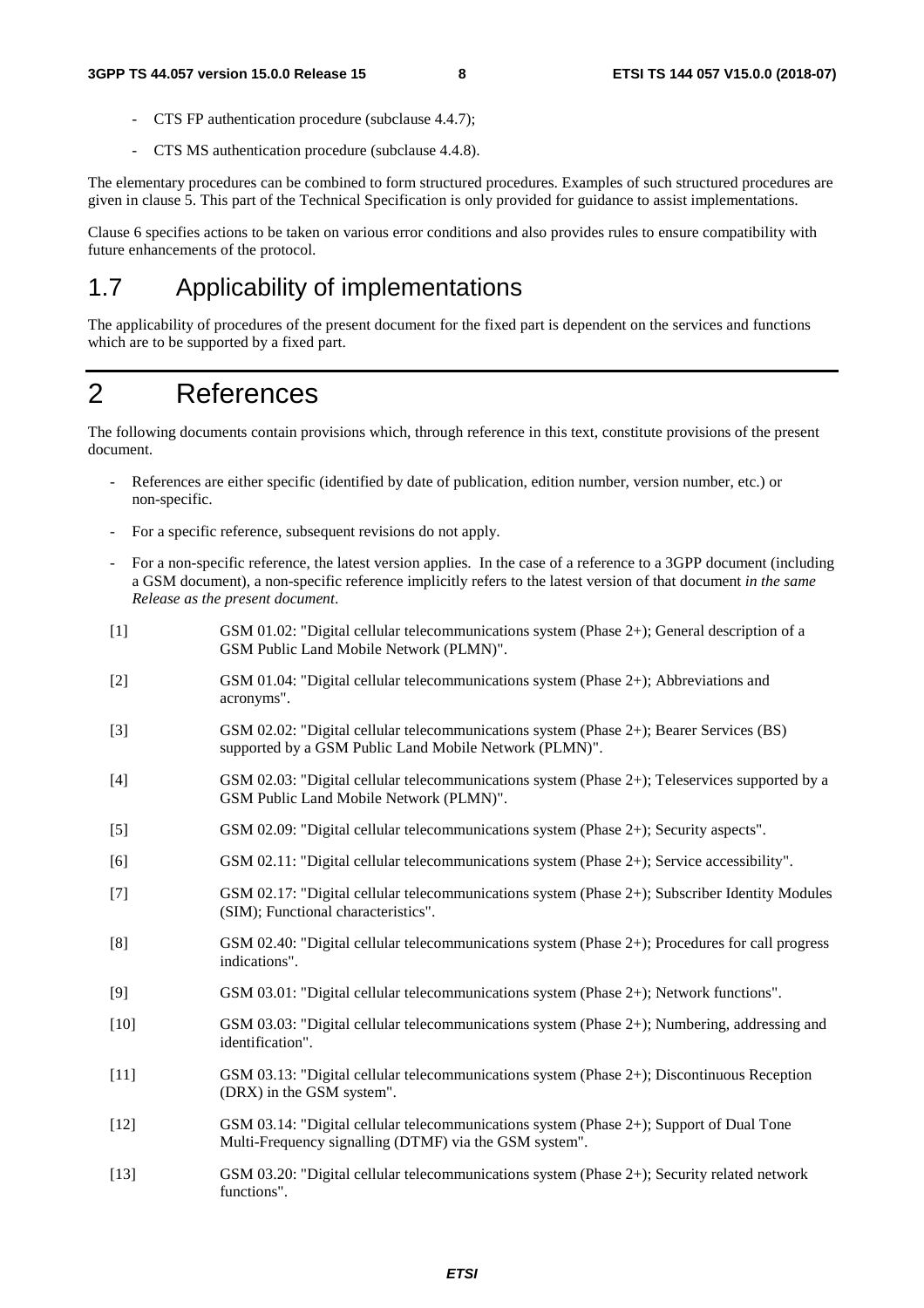- [14] GSM 03.22: "Digital cellular telecommunications system (Phase 2+); Functions related to Mobile Station (MS) in idle mode and group receive mode".
- [15] GSM 04.02: "Digital cellular telecommunications system (Phase 2+); GSM Public Land Mobile Network (PLMN) access reference configuration".
- [16] GSM 04.03: "Digital cellular telecommunications system (Phase 2+); Mobile Station Base Station System (MS - BSS) interface; Channel structures and access capabilities".
- [17] GSM 04.04: "Digital cellular telecommunications system (Phase 2+); Layer 1; General requirements".
- [18] GSM 04.05: "Digital cellular telecommunications system (Phase 2+); Data Link (DL) layer; General aspects".
- [19] GSM 04.06: "Digital cellular telecommunications system (Phase 2+); Mobile Station Base Station System (MS - BSS) interface; Data Link (DL) layer specification".
- [20] GSM 04.07: "Digital cellular telecommunications system (Phase 2+); Mobile radio interface signalling layer 3; General aspects".
- [21] GSM 04.10: "Digital cellular telecommunications system (Phase 2+); Mobile radio interface layer 3; Supplementary services specification; General aspects".
- [22] GSM 04.11: "Digital cellular telecommunications system (Phase 2+); Point-to-Point (PP) Short Message Service (SMS) support on mobile radio interface".
- [23] GSM 04.12: "Digital cellular telecommunications system (Phase 2+); Short Message Service Cell Broadcast (SMSCB) support on the mobile radio interface".
- [24] GSM 04.80: "Digital cellular telecommunications system (Phase 2+); Mobile radio interface layer 3 supplementary services specification; Formats and coding".
- [25] GSM 04.81: "Digital cellular telecommunications system (Phase 2+); Line identification supplementary services; Stage 3".
- [26] GSM 04.82: "Digital cellular telecommunications system (Phase 2+); Call Forwarding (CF) supplementary services; Stage 3".
- [27] GSM 04.83: "Digital cellular telecommunications system (Phase 2+); Call Waiting (CW) and Call Hold (HOLD) supplementary services; Stage 3".
- [28] GSM 04.84: "Digital cellular telecommunications system (Phase 2+); MultiParty (MPTY) supplementary services; Stage 3".
- [29] GSM 04.85: "Digital cellular telecommunications system (Phase 2+); Closed User Group (CUG) supplementary services; Stage 3".
- [30] GSM 04.86: "Digital cellular telecommunications system (Phase 2+); Advice of Charge (AoC) supplementary services; Stage 3".
- [31] GSM 04.88: "Digital cellular telecommunications system (Phase 2+); Call Barring (CB) supplementary services; Stage 3".
- [32] GSM 05.02: "Digital cellular telecommunications system (Phase 2+); Multiplexing and multiple access on the radio path".
- [33] GSM 05.05: "Digital cellular telecommunications system (Phase 2+); Radio transmission and reception".
- [34] GSM 05.08: "Digital cellular telecommunications system (Phase 2+); Radio subsystem link control".
- [35] GSM 05.10: "Digital cellular telecommunications system (Phase 2+); Radio subsystem synchronization".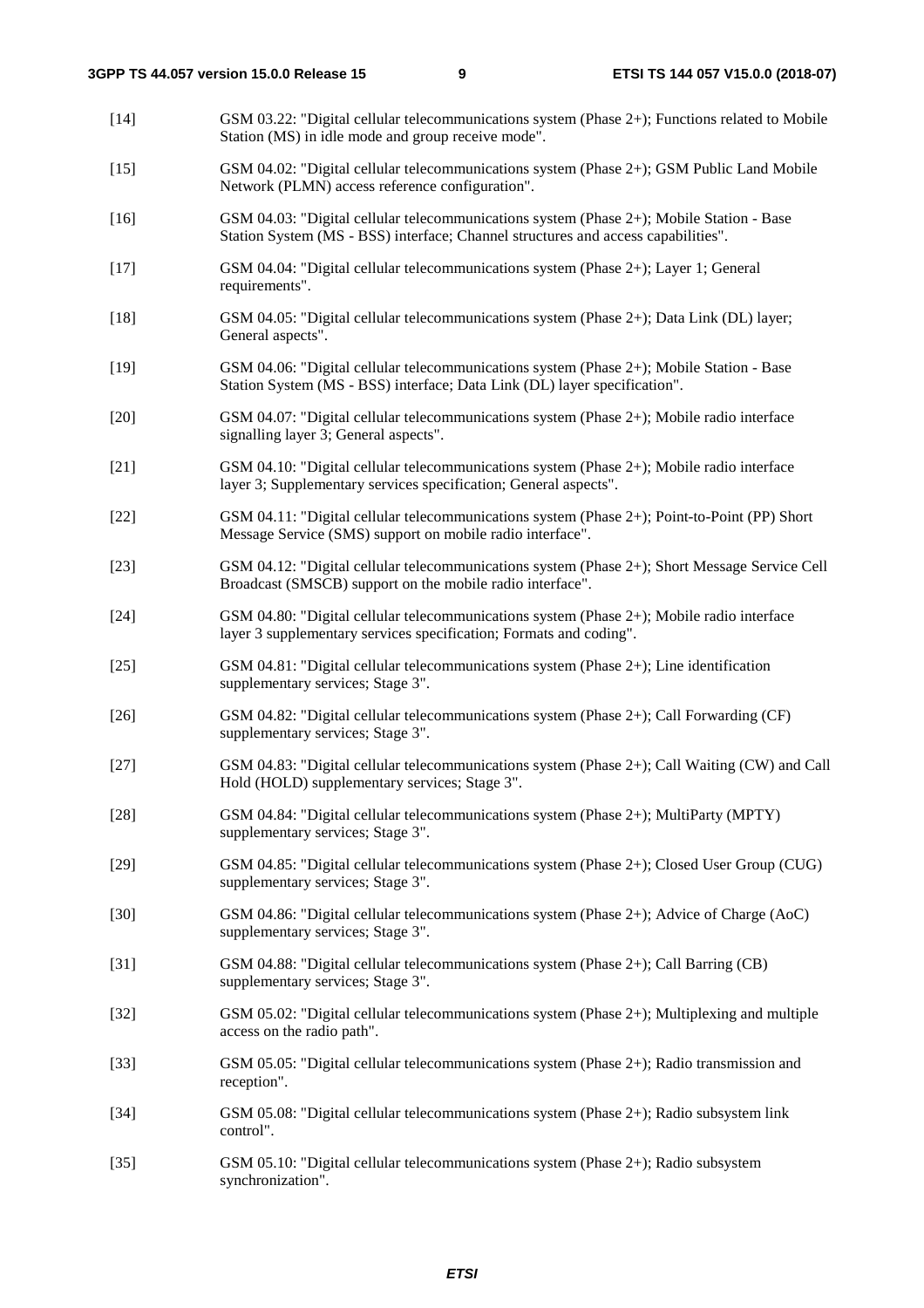- [36] GSM 07.01: "Digital cellular telecommunications system (Phase 2+); General on Terminal Adaptation Functions (TAF) for Mobile Stations (MS)".
- [37] GSM 09.02: "Digital cellular telecommunications system (Phase 2+); Mobile Application Part (MAP) specification".
- [38] GSM 09.07: "Digital cellular telecommunications system (Phase 2+); General requirements on interworking between the Public Land Mobile Network (PLMN) and the Integrated Services Digital Network (ISDN) or Public Switched Telephone Network (PSTN)".
- [39] GSM 11.10: "Digital cellular telecommunications system (Phase 2+); Mobile Station (MS) conformance specification".
- [40] GSM 11.21: "Digital cellular telecommunications system (Phase 2+); Base Station System (BSS) equipment specification".
- [41] ISO/IEC 646 (1991): "Information technology ISO 7-bit coded character set for information interchange".
- [42] ISO/IEC 6429: "Information technology Control functions for coded character sets".
- [43] ISO 8348 (1987) (Addendum 2): "Information processing systems Data communications Network service definition".
- [44] ITU-T Recommendation E.163: "Numbering plan for the international telephone service".
- [45] ITU-T Recommendation E.164: "The international public telecommunication numbering plan".
- [46] ITU-T Recommendation E.212: "The international identification plan for mobile terminals and mobile users".
- [47] ITU-T Recommendation F.69 (1993): "The international telex service Service and operational provisions of telex destination codes and telex network identification codes".
- [48] ITU-T Recommendation I.330: "ISDN numbering and addressing principles".
- [49] ITU-T Recommendation I.440 (1989): "ISDN user-network interface data link layer General aspects".
- [50] ITU-T Recommendation I.450 (1989): "ISDN user-network interface layer 3 General aspects".
- [51] ITU-T Recommendation I.500 (1993): "General structure of the ISDN interworking recommendations".
- [52] ITU-T Recommendation T.50: "International Reference Alphabet (IRA) (Formerly International Alphabet No. 5 or IA5) - Information technology - 7-bit coded character set for information interchange".
- [53] ITU-T Recommendation Q.931: ISDN user-network interface layer 3 specification for basic control".
- [54] ITU-T Recommendation V.21: "300 bits per second duplex modem standardized for use in the general switched telephone network".
- [55] ITU-T Recommendation V.22: "1200 bits per second duplex modem standardized for use in the general switched telephone network and on point-to-point 2-wire leased telephone-type circuits".
- [56] ITU-T Recommendation V.22bis: "2400 bits per second duplex modem using the frequency division technique standardized for use on the general switched telephone network and on pointto-point 2-wire leased telephone-type circuits".
- [57] ITU-T Recommendation V.23: "600/1200-baud modem standardized for use in the general switched telephone network".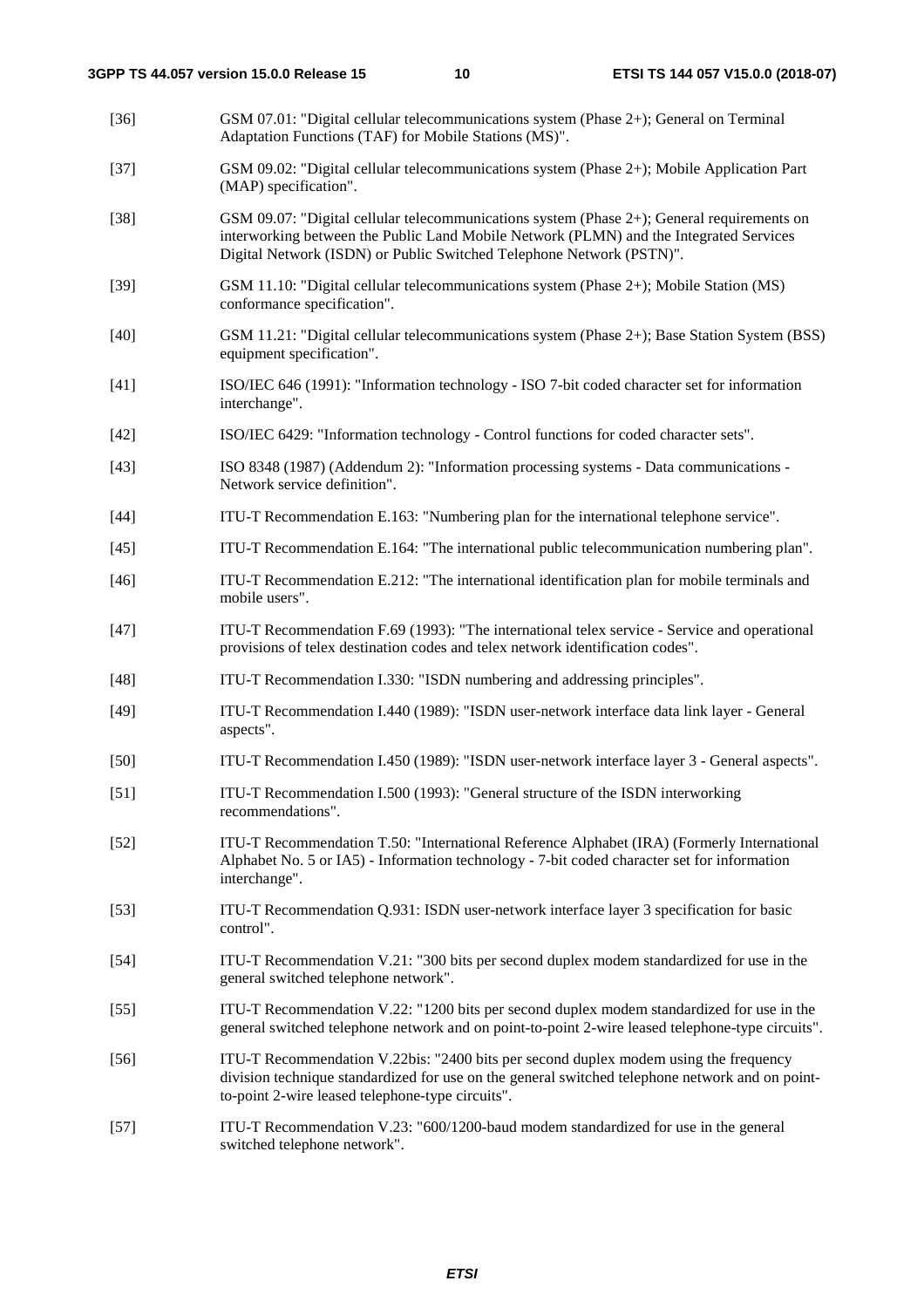| $[58]$ | ITU-T Recommendation V.26ter: "2400 bits per second duplex modem using the echo<br>cancellation technique standardized for use on the general switched telephone network and on<br>point-to-point 2-wire leased telephone-type circuits".                                                                                                                          |
|--------|--------------------------------------------------------------------------------------------------------------------------------------------------------------------------------------------------------------------------------------------------------------------------------------------------------------------------------------------------------------------|
| $[59]$ | ITU-T Recommendation V.32: "A family of 2-wire, duplex modems operating at data signalling<br>rates of up to 9600 bit/s for use on the general switched telephone network and on leased<br>telephone-type circuits".                                                                                                                                               |
| $[60]$ | ITU-T Recommendation V.110: "Support by an ISDN of data terminal equipments with V-Series<br>type interfaces".                                                                                                                                                                                                                                                     |
| [61]   | ITU-T Recommendation V.120: "Support by an ISDN of data terminal equipment with V-Series<br>type interfaces with provision for statistical multiplexing".                                                                                                                                                                                                          |
| $[62]$ | ITU-T Recommendation X.21: "Interface between Data Terminal Equipment and Data<br>Circuit-terminating Equipment for synchronous operation on public data networks".                                                                                                                                                                                                |
| $[63]$ | ITU-T Recommendation X.25: "Interface between Data Terminal Equipment (DTE) and Data<br>Circuit-terminating Equipment (DCE) for terminals operating in the packet mode and connected to<br>public data networks by dedicated circuit".                                                                                                                             |
| $[64]$ | ITU-T Recommendation X.28: "DTE/DCE interface for a start-stop mode Data Terminal<br>Equipment accessing the Packet Assembly/Disassembly facility (PAD) in a public data network<br>situated in the same country".                                                                                                                                                 |
| $[65]$ | ITU-T Recommendation X.30: "Support of X.21, X.21 bis and X.20 bis based Data Terminal<br>Equipments (DTEs) by an Integrated Services Digital Network (ISDN)".                                                                                                                                                                                                     |
| $[66]$ | ITU-T Recommendation X.31: "Support of packet mode terminal equipment by an ISDN".                                                                                                                                                                                                                                                                                 |
| $[67]$ | ITU-T Recommendation X.32: "Interface between Data Terminal Equipment (DTE) and Data<br>Circuit-terminating Equipment (DCE) for terminals operating in the packet mode and accessing a<br>packet-switched public data network through a public switched telephone network or an integrated<br>services digital network or a circuit-switched public data network". |
| $[68]$ | ITU-T Recommendation X.75 (1988): "Packet-switched signalling system between public<br>networks providing data transmission services".                                                                                                                                                                                                                             |
| $[69]$ | ITU-T Recommendation X.121: "International numbering plan for public data networks".                                                                                                                                                                                                                                                                               |
| $[70]$ | ETSI ETS 300 102-1: "Integrated Services Digital Network (ISDN); User-network interface<br>layer 3; Specifications for basic call control".                                                                                                                                                                                                                        |
| $[71]$ | ETSI ETS 300 102-2: "Integrated Services Digital Network (ISDN); User-network interface<br>layer 3; Specifications for basic call control; Specification Description Language (SDL)<br>diagrams".                                                                                                                                                                  |
| $[72]$ | ISO/IEC 10646: "Information technology - Universal Multiple-Octet Coded Character Set (UCS)".                                                                                                                                                                                                                                                                      |
| $[73]$ | GSM 02.56: "Digital cellular telecommunications system (Phase 2+); GSM Cordless Telephony<br>System (CTS), Phase 1; Service description; Stage 1".                                                                                                                                                                                                                 |
| $[74]$ | GSM 03.56: "Digital cellular telecommunications system (Phase 2+); GSM Cordless Telephony<br>System (CTS), Phase 1; CTS Architecture Description; Stage 2".                                                                                                                                                                                                        |
| $[75]$ | GSM 03.52: "Digital cellular telecommunications system (Phase 2+); GSM-CTS; Overall<br>description of the CTS radio interface; Stage 2".                                                                                                                                                                                                                           |
| $[76]$ | Void.                                                                                                                                                                                                                                                                                                                                                              |
| $[77]$ | GSM 04.56: "Digital cellular telecommunications system (Phase 2+); GSM Cordless Telephony<br>System (CTS), Phase 1; CTS radio interface layer 3 specification".                                                                                                                                                                                                    |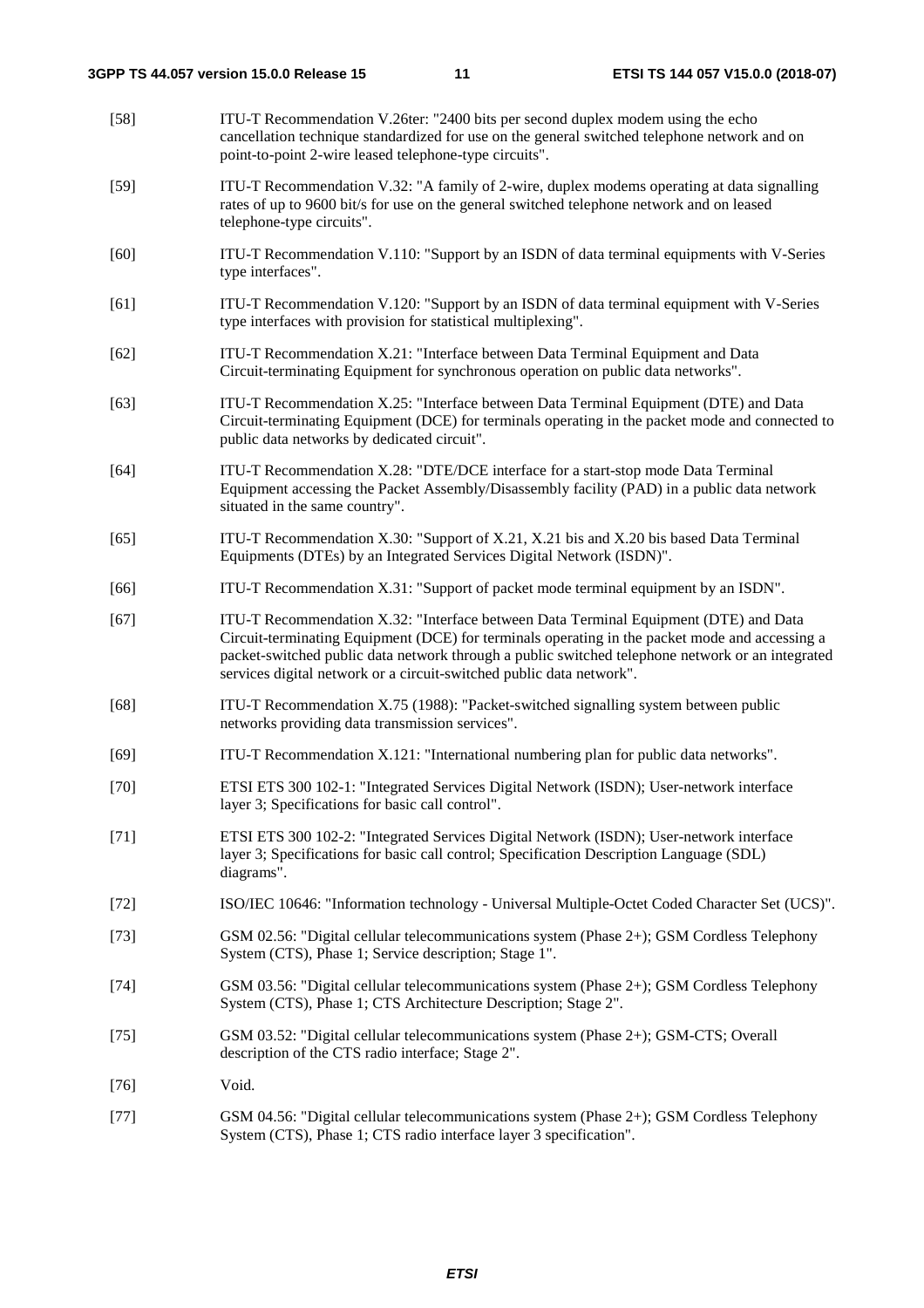## 3 Definitions, abbreviations and Random values

## 3.1 Definitions

For the purposes of the present document, the following terms and definitions apply:

**initialised Fixed Part:** Fixed Part which have been supplied with the necessary data to provide CTS service on the CTS radio interface. The CTS-FP initialisation procedure is performed at the Fixed Part installation and can be performed whenever the Fixed Part have been de-initialised.

**de-initialised Fixed Part:** Fixed Part which does not contain the required data to offer CTS service. A de-initialised Fixed Part cannot offer any service.

**enrolled Mobile Station:** Mobile Station is said to be enrolled on a Fixed Part if it has exchanged some data with this Fixed Part enabling attachement (e.g.in order to perform outgoing calls).

**de-enrolled Mobile Station:** Mobile Station that is no more known by the Fixed Part.

**CTS radio interface:** Radio interface between the Mobile Station and the Fixed Part.

## 3.2 Abbreviations

For the purposes of the present document, the abbreviations given in GSM 01.04 apply.

## 3.3 Random values

In a number of places in the present document, it is mentioned that some value must take a "random" value, in a given range, or more generally with some statistical distribution.

It is required that there is a low probability that two equipments in the same conditions (including the case of two equipments of the same type from the same manufacturer) will choose or get the same value.

## 4 CTS supervising management procedures

## 4.1 General

CTS supervising management procedures include the functions related to the management of the CTS system by the CTS operator. These functions are based on:

- radio control: the control of the radio parameters used on the CTS radio interface;
- security control: including subscription checking, CTS authentication (the authentication of the CTS subscriber identity by the CTS Service Node and the authentication of the signature issued by the Service Node by the Fixed Part), GSM authentication (authentication of the Mobile Station by the GSM operator through the Service Node) and administrative data management.

All the CTS supervising procedures can only be performed if a CTS-FP/CTS-SN connection has been established between the fixed part and the service node. If no CTS-FP/CTS-SN connection is currently established, the CTS supervising layer has to initiate such establishment.

As in most cases, the CTS-SN has no means of addressing the CTS-FP, it is assumed that the CTS procedures can only be started by the fixed part. CTS procedures initiated by the Service Node follow a procedure started by the Fixed Part.

## 4.2 CTS-SPM procedures

All CTS-SPM procedures can only be initiated if a CTS-FP/CTS-SN connection is established.

The procedures initiated by the Fixed Part are:

- CTS-SPM initialisation procedure;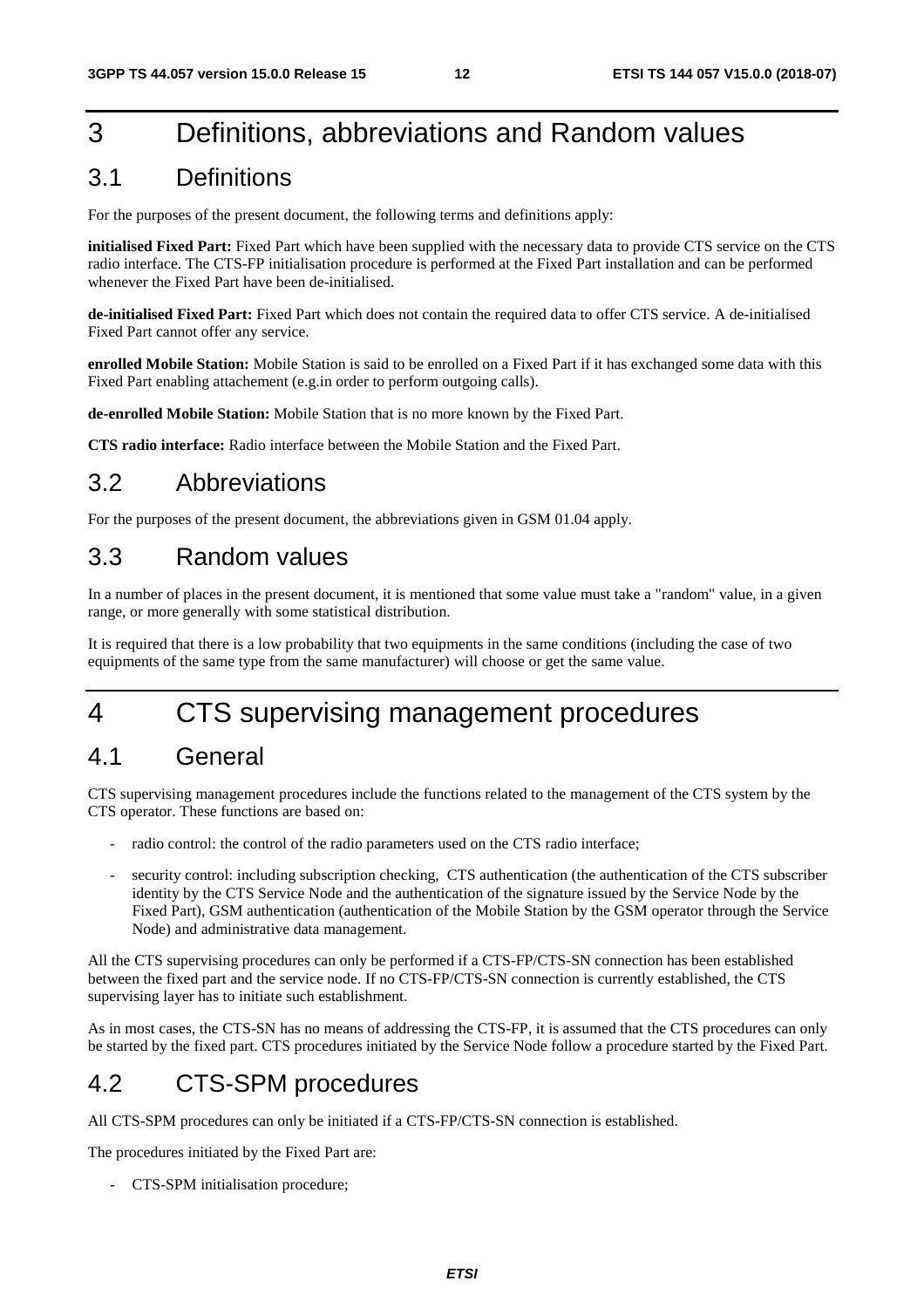- CTS-SPM enrolment procedure;
- CTS-SPM de-enrolment indication procedure;
- CTS-SPM operation data update procedure.

The procedures initiated by the Service Node (following a procedure started by the Fixed Part) are:

- CTS-SPM de-initialisation procedure;
- CTS-SPM de-enrolment procedure;
- CTS-SPM FP authentication procedure;
- CTS-SPM MS authentication procedure;
- CTS-SPM signature mode setting procedure;
- CTS-SPM operation data inform procedure.

## 4.3 CTS-SPM states

## 4.3.1 CTS-SPM states at the Fixed Part

#### 1. IDLE

The CTS-SPM state is not active.

2. WAIT FOR CTS-FP/CTS-SN CONNECTION

The CTS-SPM has requested the establishment of a CTS-FP/CTS-SN connection.

- 3. CTS-SPM CONNECTION ACTIVE
- A CTS-SPM connection is active. Only one CTS-SPM connection can be active at a time.

#### 4. CTS-SPM INITIALISATION INITIATED

The CTS-FP initialisation procedure has been started at the Fixed Part.

#### 5. CTS-SPM ENROLMENT INITIATED

The enrolment procedure has been started at the Fixed Part.

#### 6. CTS-SPM OPERATION DATA UPDATE INITIATED

The operation data update procedure has been started at the Fixed Part.

Only one CTS-SPM connection can be active at a time on the Fixed Part. Nevertheless, an active CTS-SPM connection does not preclude having active CTS-RR and CTS-MM active connection on the CTS radio interface.

## 4.3.2 CTS-SPM states at the Service Node

#### 1. CTS-SPM DE-INITIALISATION INITIATED

The CTS-FP de-initialisation procedure has been started by the Service Node.

#### 2. CTS-SPM DE-ENROLMENT INITIATED

The de-enrolment procedure has been started by the Service Node.

#### 3. CTS-SPM INFORMATION DATA INITIATED

The information data request procedure has been started by the Service Node.

#### 4. CTS-SPM FP AUTHENTICATION INITIATED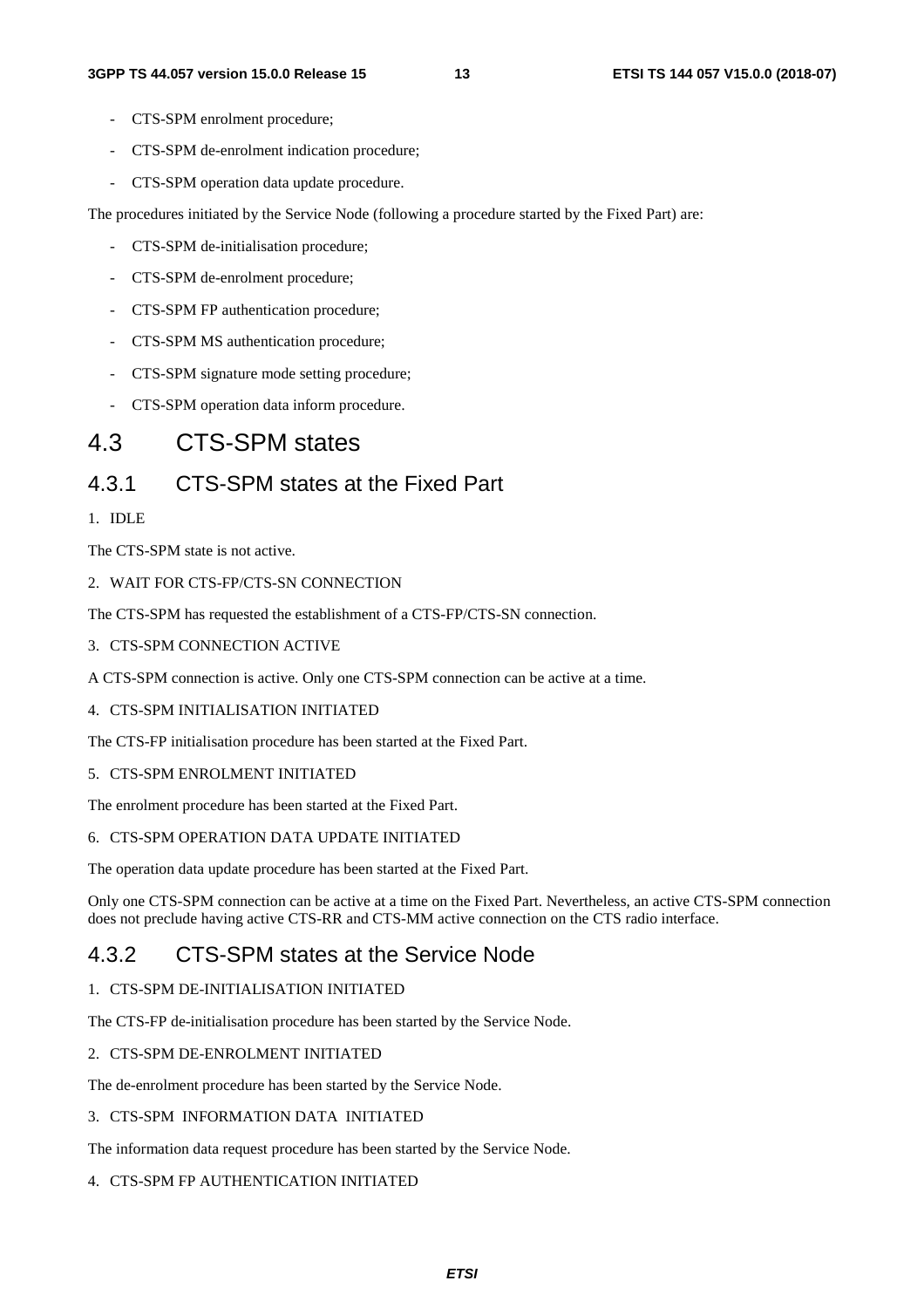The FP authentication procedure has been started by the Service Node.

#### 5. CTS-SPM MS AUTHENTICATION INITIATED

The MS authentication procedure has been started by the Service Node.

## 4.4 CTS-SPM common procedures

## 4.4.1 CTS-FP initialisation procedure

The purpose of the CTS-FP initialisation procedure is to provide the fixed part with the necessary data to enable CTS service.

The CTS-FP initialisation procedure is always initiated by the CTS-FP.

#### 4.4.1.1 CTS-FP initialisation initiation

The fixed part initiates the CTS-FP initialisation procedure by sending a CTS-SPM INITIALISATION REQUEST message to the CTS-SN and starts the timer T\_init\_FP.

The CTS-SPM INITIALISATION REQUEST message specifies the fixed part identity, and the classmark of the fixed part.

The CTS-SPM INITIALISATION REQUEST message is sent on the CTS-FP/CTS-SN interface following a CTS-FP/CTS-SN connection initiated by the CTS fixed part.

### 4.4.1.2 CTS-FP initialisation completion

If the CTS-FP initialisation can be performed, the service node shall send a CTS-SPM INITIALISATION ACCEPT to the fixed part. This message includes the necessary radio parameters to enable operation on the CTS interface. These data are associated to timers that are also sent in the message. The validity period (Tval) timer indicates the maximum duration where those data should be used. The recall period (Trecal) requires the fixed part to contact the service node on a regular basis. The recall period should enable the fixed part to update the necessary data before the validity period expires. If Tval and Trecal are not included in the CTS-SPM INITIALISATION ACCEPT message, their values are considered as being infinite.

Upon reception of this message, the fixed part stops the timer T\_init\_FP.

The service node shall send a CTS-SPM INITIALISATION REJECT if the rights are not verified.

When, the fixed part has received and accepted the necessary data in order to operate, it sends a CTS-SPM INITIALISATION COMPLETE to the service node.

## 4.4.2 CTS enrolment procedure

The enrolment of a mobile station onto a fixed part is the procedure by which a mobile and a fixed part are made known to each other in order that the CTS service can be provided to the mobile station. This procedure can be performed under the control of the CTS operator depending on the information downloaded by the operator at subscription setting. The enrolment procedure performed locally between the mobile station and the fixed part is described in GSM 04.56.

If required by the CTS operator, the additional CTS-SPM enrolment procedure should be performed.

The CTS-SPM enrolment procedure is initiated by the fixed part following a successful first part local enrolment procedure.

### 4.4.2.1 CTS-SPM enrolment initiation

The fixed part initiates the CTS-SPM enrolment procedure by sending the message CTS-SPM ENROLMENT REQUEST message and starting a timer T\_enrol\_FP.

The CTS-SPM ENROLMENT REQUEST message specifies the fixed part identity and the mobile identity.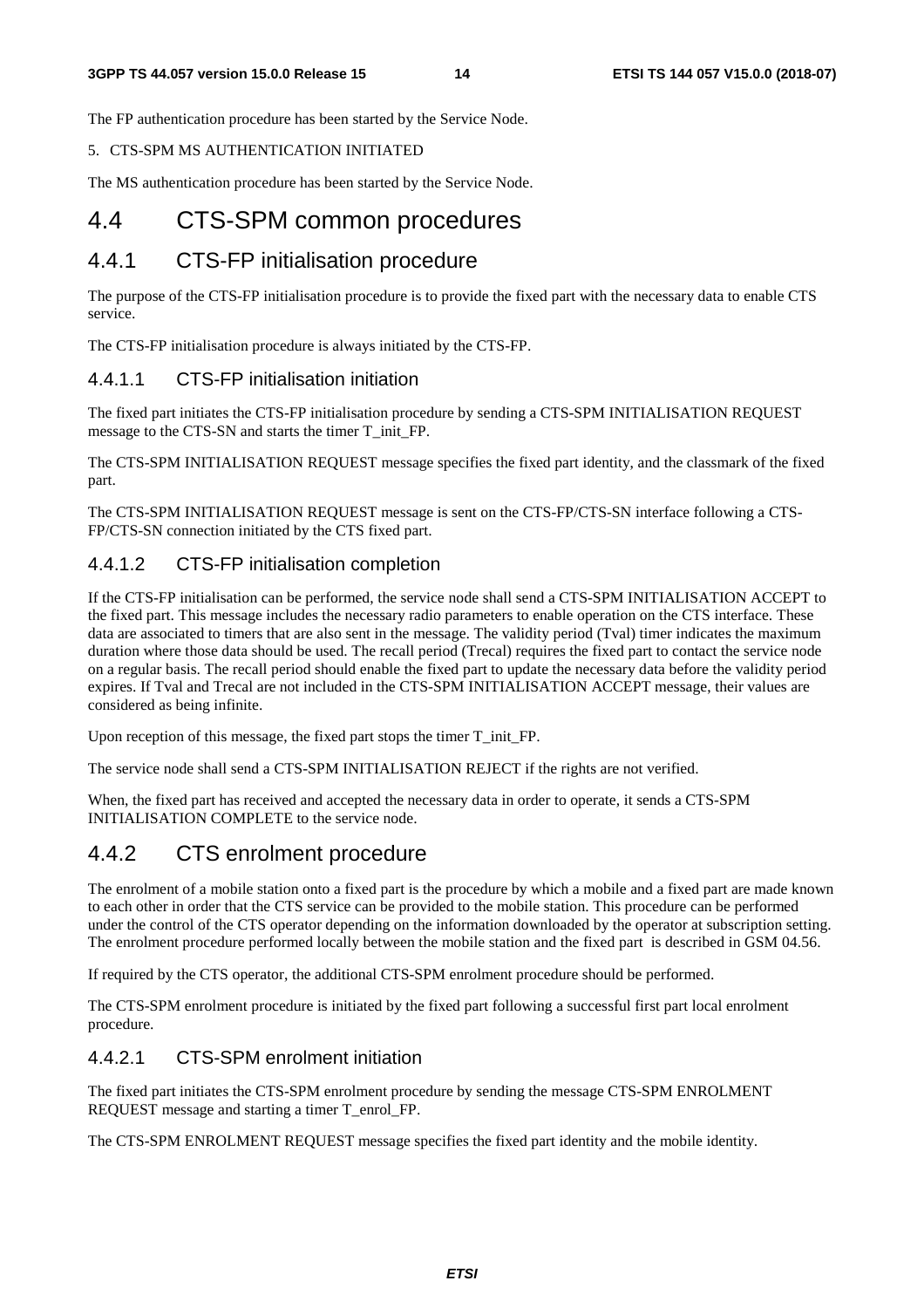### 4.4.2.2 CTS enrolment completion

If the service node agrees to enrol the mobile onto the fixed part, the service node sends a CTS-SPM ENROLMENT ACCEPT message. This message may include an enrolment validity time; if this information element is not included in the message, the enrolment validity period is considered as being infinite.

Similarly, the service node shall send a CTS-SPM ENROLMENT REJECT if the request cannot be granted with the reject cause. Upon reception of CTS-SPM ENROLMENT ACCEPT or CTS-SPM ENROLMENT REJECT message, the fixed part stops timer T\_enrol\_FP.

## 4.4.3 CTS operation data update procedure

The purpose of the CTS operation data update procedure is to provide the fixed part with the necessary data to operate. Before performing the operation data update procedure the fixed part has to be initialised.

This procedure is launched by the fixed part at the expiry of timer Trecal. The duration of Trecal is defined by the service node during the CTS-FP initialisation procedure.

#### 4.4.3.1 CTS operation data update initiation

The fixed part initiates the CTS operation data update procedure by sending the message CTS-SPM OPERATION DATA REQUEST message and starting timer T\_opdata\_FP.

#### 4.4.3.2 CTS operation data update completion

The service node sends the required data in a CTS-SPM OPERATION DATA DELIVER message. Upon reception of this message the fixed part stops timer T\_opdata\_FP.

The sent operation data are associated to 2 timers. The validity period (Tval) timer indicates the maximum duration where those data should be used. The recall period (Trecal) requires the fixed part to contact the service node on a regular basis. The recall period should enable the fixed part to update the necessary data before the validity period expires. If Tval and Trecal are not included in the CTS-SPM OPERATION DATA DELIVER message, there value are considered as being inifinite.

If the data are accepted by the fixed part, the fixed part shall send a CTS-SPM OPERATION DATA ACCEPT to the service node and shall launch the timers Tval and Trecal related to the corresponding data, if the application time Tapplic information element is set to "apply immediately". Otherwise, the fixed part stores the new operation data and starts timer Tapplic. At Tapplic expiry, the fixed part applies the new operation data and starts the associated timers Tval and Trecal.

Similarly, the fixed part shall send CTS-SPM OPERATION DATA REJECT if the data cannot be accepted (i.e. the fixed part did not succeed in authenticating the signature issued by the service node).

## 4.4.4 CTS Information data request procedure

In some cases the service node may require to be informed of the data used by fixed part. The CTS Information data procedure can be initiated during any procedure started by the fixed part (e.g. enrolment procedure, operation data update procedure).

#### 4.4.4.1 CTS Information data request

The service node initiates the CTS information data request procedure by sending a CTS-SPM INFORMATION DATA REQUEST message to the fixed part.

Upon receipt of the CTS-SPM INFORMATION DATA REQUEST message the fixed part collects the required data.

#### 4.4.4.2 CTS Information data response

The fixed part sends a CTS-SPM INFORMATION DATA RESPONSE to the service node including these data.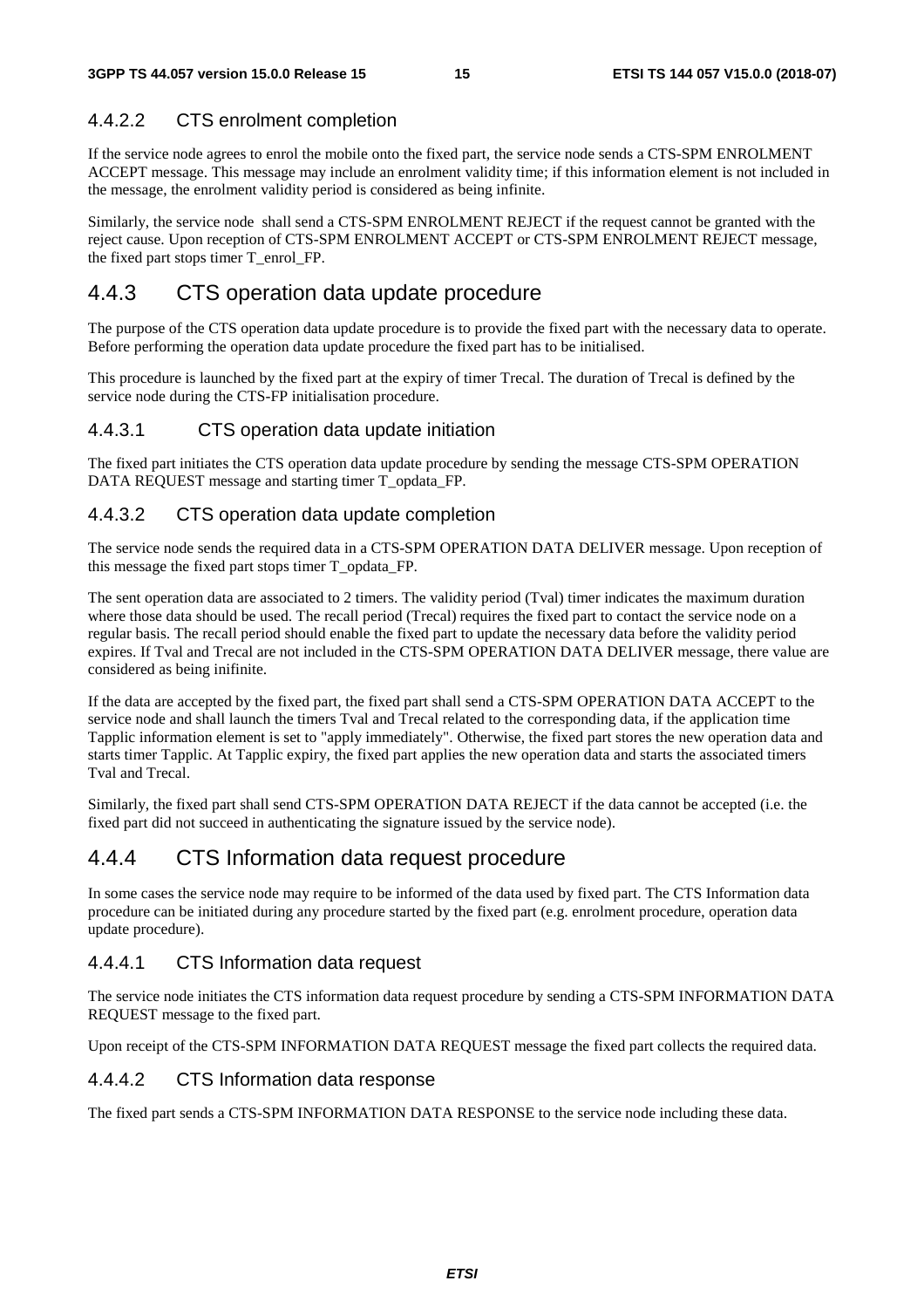## 4.4.5 CTS-FP de-initialisation procedure

The purpose of the CTS-FP de-initialisation procedure is to allow the CTS operator to de-initialise a given fixed part. As the fixed part has no means to address a given fixed part, this procedures follows another procedure initiated by the fixed part.

#### 4.4.5.1 CTS-FP de-initialisation initiation

The service node initiates the CTS-FP de-initialisation procedure by sending a CTS-SPM DE-INITIALISATION REQUEST message to the fixed part and starts the timer T\_deinit\_SN. Upon receipt of the CTS-SPM DE-INITIALISATION REQUEST message the fixed part stops operation.

#### 4.4.5.2 CTS de-initialisation completion

As a response to the message the fixed part sends a CTS-SPM DE-INITIALISATION COMPLETE message.

If the fixed part does not accept the de-initialisation command (i.e. the fixed part did not succeed in authenticating the signature issued by the service node) it sends a CTS-SPM DE-INITIALISATION REJECT message to the service node. Upon reception of either CTS-SPM DE-INITIALISATION COMPLETE or CTS-SPM DE-INITIALISATION REJECT, the service node stops timer T\_deinit\_SN.

## 4.4.6 CTS-SPM de-enrolment procedure

The CTS-SPM de-enrolment of a mobile from a fixed part can be initiated either by the fixed part or by the service node.

#### 4.4.6.1 CTS-SPM de-enrolment initiated by the fixed part

If the CTS-SPM de-enrolment procedure is initiated by the fixed part, the fixed part informs the service node of the mobile de-enrolment if specified by the operator at subscription setting, by sending a CTS-SPM DE-ENROLMENT INDICATION.

If the de-enrolment is initiated by the service node, the following procedure applies.

#### 4.4.6.2 CTS-SPM de-enrolment initiated by the service node

The service node initiates the CTS-SPM de-enrolment procedure by sending a CTS-SPM DE-ENROLMENT REQUEST command to the fixed part including the mobile identity.

Upon reception of the de-enrolment message, the fixed part performs de-enrolment of the specified mobile and responds by sending a CTS-SPM DE-ENROLMENT COMPLETE.

## 4.4.7 CTS FP authentication procedure

The purpose of the fixed part authentication procedure is twofold:

First to permit the network to check whether the identity provided by the fixed part is acceptable or not.

Second to provide parameters enabling the service node and the fixed part to calculate the signature key.

The cases where the authentication procedure should be used are defined in GSM 03.56.

The fixed part authentication procedure is always initiated and controlled by the CTS operator.

### 4.4.7.1 CTS FP authentication request

The service node initiates the CTS FP authentication procedure by sending a CTS-SPM FP AUTHENTICATION REQUEST message to the fixed part and starting timer T\_FPauth\_SN.

Upon receipt of the CTS-SPM FP AUTHENTICATION REQUEST message the fixed part calculates the response (see GSM 03.20 annex E).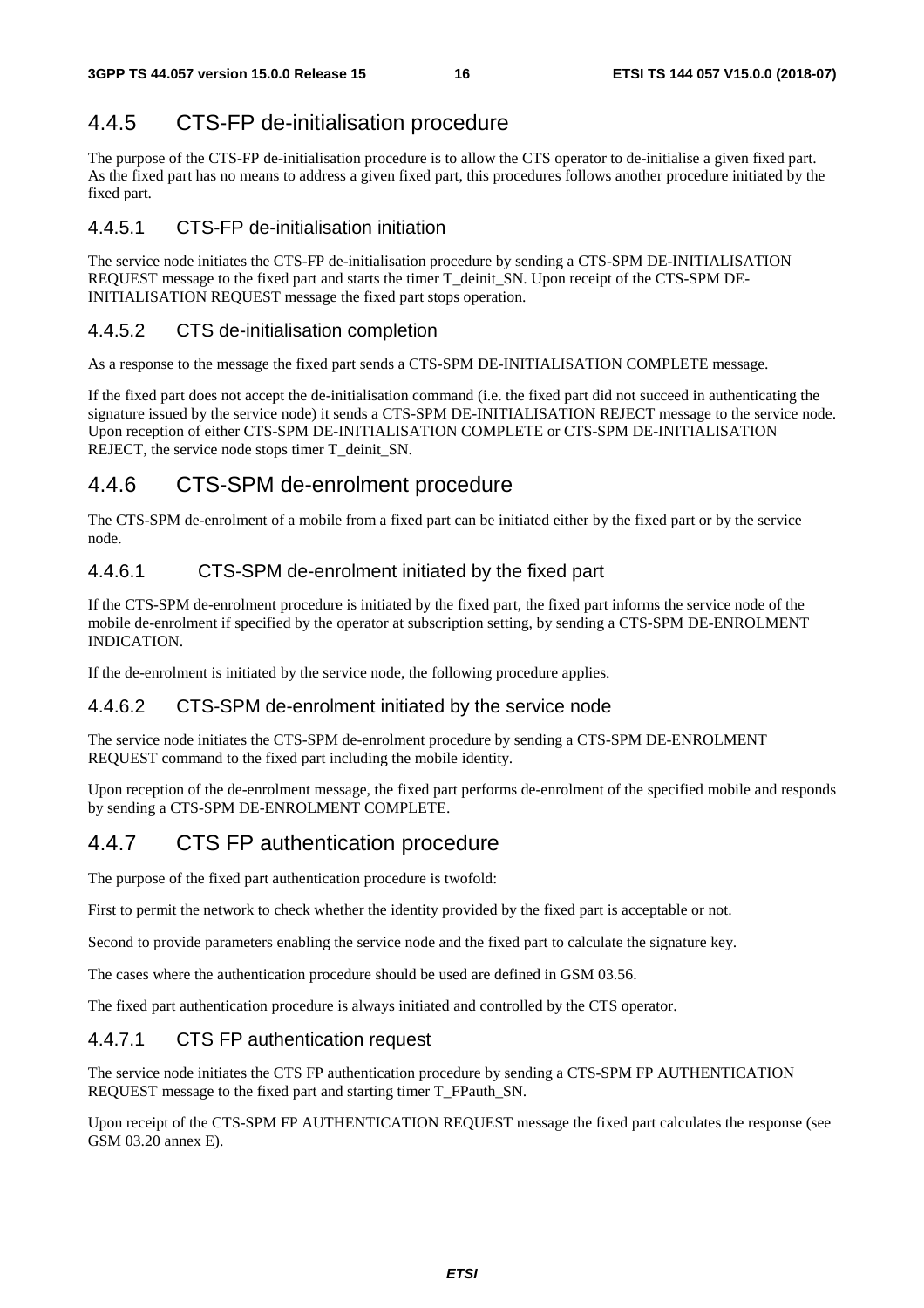### 4.4.7.2 CTS FP authentication response

The fixed part processes a challenge response and sends it to the service node in a CTS-SPM FP AUTHENTICATION RESPONSE message. Upon reception of this message, the service node stops timer T\_FPauth\_SN.

If the FP authentication fails the service node replies with a CTS-SPM FP AUTHENTICATION REJECT message.

## 4.4.8 CTS MS authentication procedure

Mobile authentication can be performed if required by the CTS operator. The procedure is similar to the GSM authentication procedure and aims to authenticate the mobile subscriber identity (the ciphering key is not required as no encryption applies through the CTS-FP/CTS-SN interface).

The mobile authentication procedure is always initiated and controlled by the service node.

#### 4.4.8.1 CTS MS authentication request

The service node initiates the mobile authentication procedure by sending a CTS-SPM MS AUTHENTICATION REQUEST message to the fixed part and starts timer T\_MSauth\_SN. The fixed part acts as a relay and sends that request message to the mobile station.

#### 4.4.8.2 CTS MS authentication response

When the challenge response is transmitted from the mobile to the fixed part in a procedure described in GSM 04.56, the fixed part sends it to the service node in a CTS-SPM MS AUTHENTICATION RESPONSE message. The service node stops timer T\_MSauth\_SN.

If the authentication fails the service node replies with a CTS-SPM MS AUTHENTICATION REJECT message.

## 5 Examples of structured procedures

Clause 5 is informative.

## 5.1 CTS-FP Initialisation

The CTS-FP initialisation procedure is always initiated by the fixed part.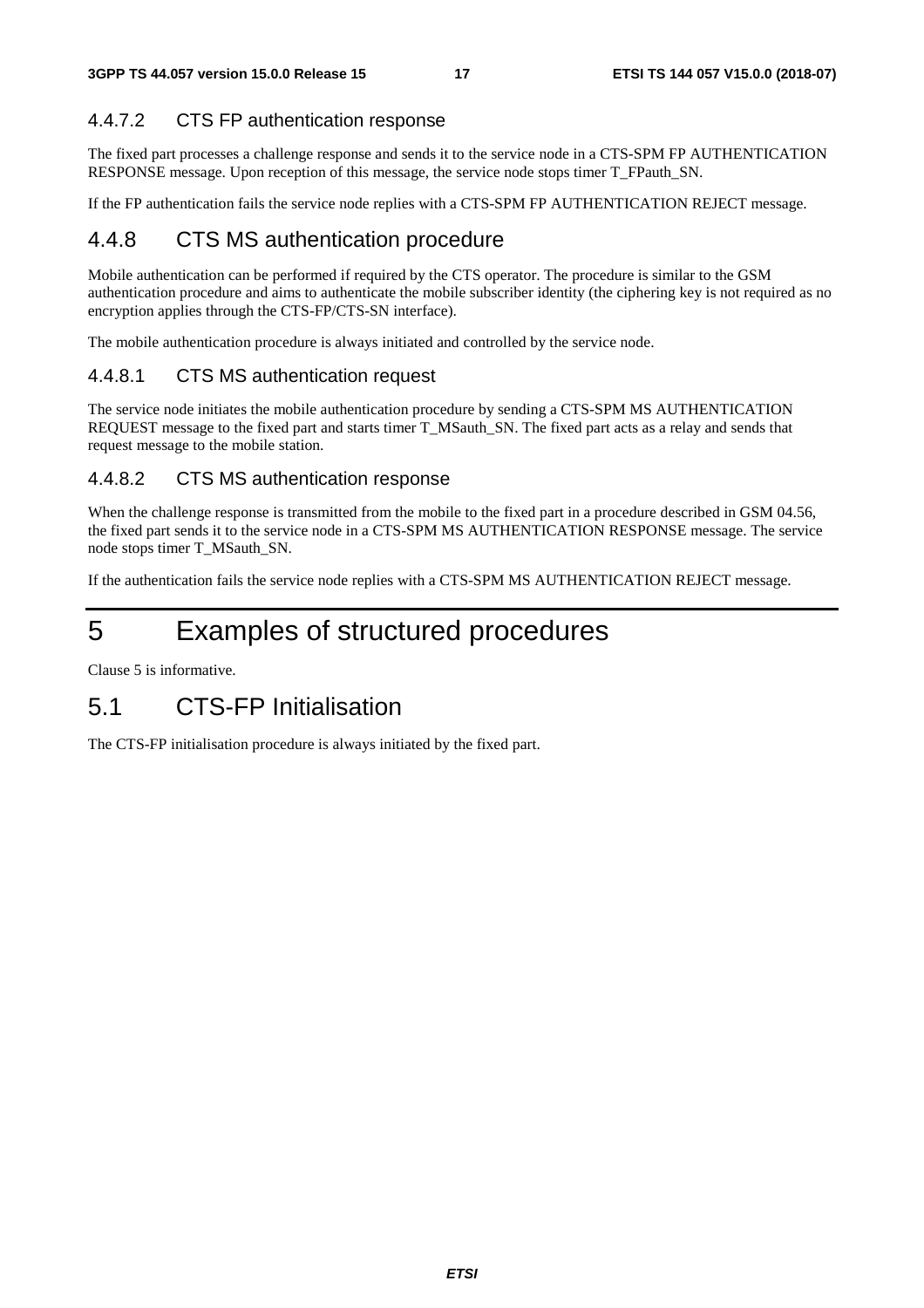

**Figure 5.1/GSM 04.xx: CTS-FP initialisation** 

## 5.2 CTS-SPM Enrolment

The CTS-SPM enrolment procedure is always initiated by the fixed part following an initiation by the mobile station.

![](_page_18_Figure_7.jpeg)

![](_page_18_Figure_8.jpeg)

## 5.3 Operation data update

The operation data update procedure is always initiated by the fixed part.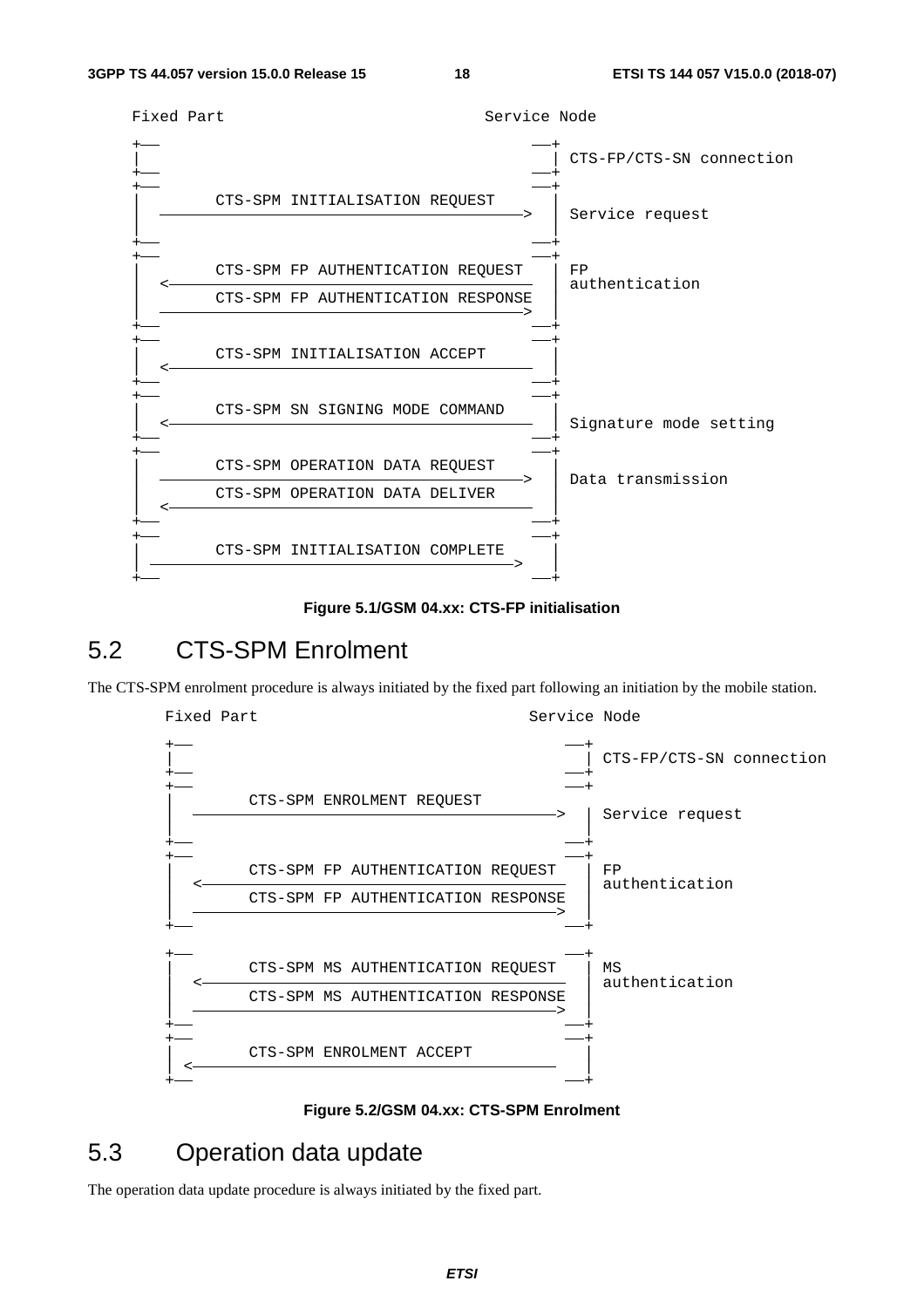![](_page_19_Figure_3.jpeg)

**Figure 5.3/GSM 04.xx: CTS operation data update** 

## 5.4 Information request

The information request procedure is always initiated by the service node (the CTS-FP/CTS-SN connection is initiated by the fixed part).

![](_page_19_Figure_7.jpeg)

#### **Figure 5.4/GSM 04.xx: Information request procedure**

## 5.5 CTS-FP De-initialisation

The CTS-FP de-initialisation procedure is always initiated by the service node (the CTS-FP/CTS-SN connection is initiated by the fixed part).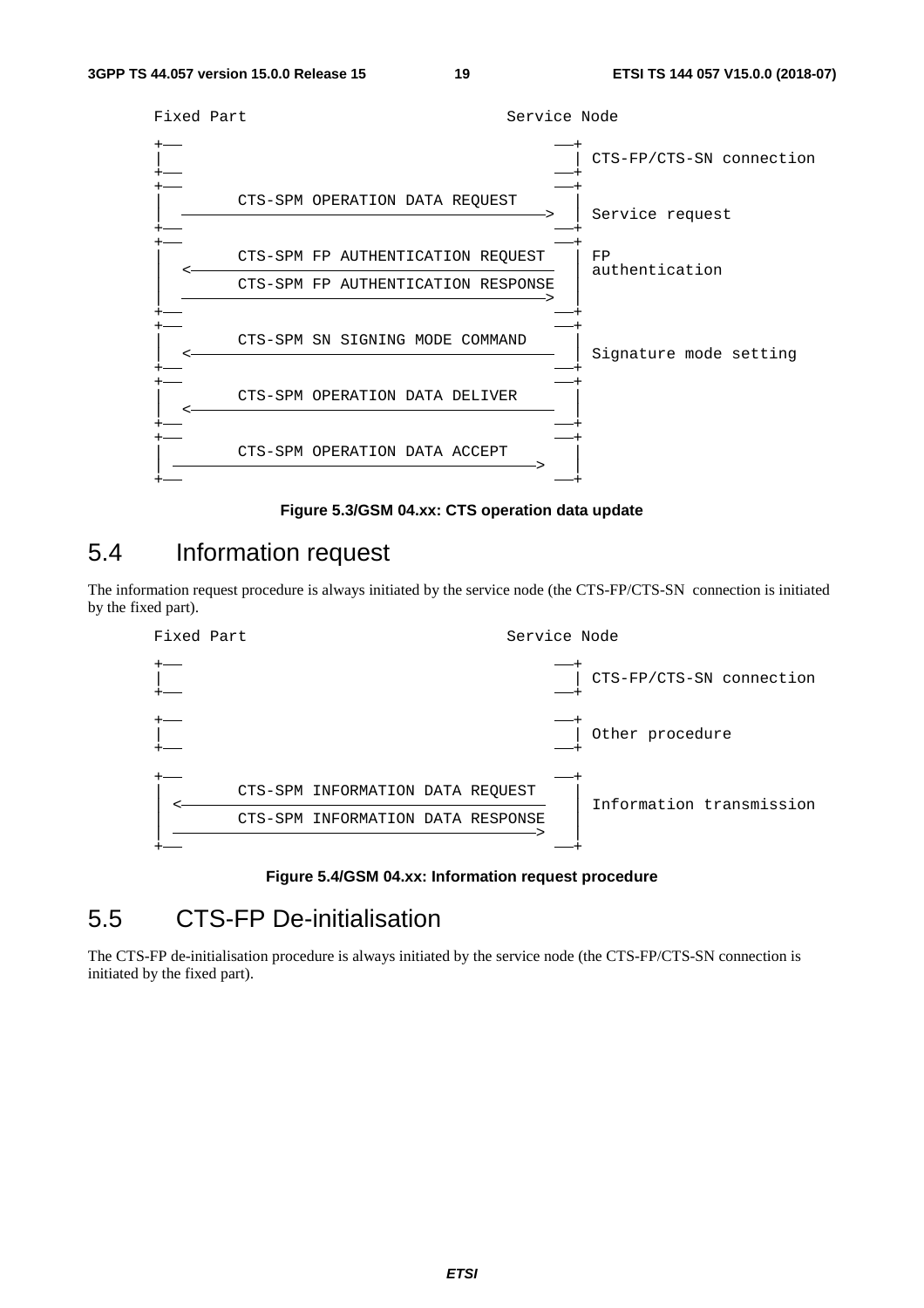| Fixed Part | Service Node                                                            |                          |
|------------|-------------------------------------------------------------------------|--------------------------|
|            |                                                                         | CTS-FP/CTS-SN connection |
|            |                                                                         | Other procedure          |
|            | CTS-SPM DE-INITIALISATION REQUEST<br>CTS-SPM DE-INITIALISATION COMPLETE |                          |

#### **Figure 5.5/GSM 04.xx: CTS-FP De-initialisation procedure**

## 5.6 CTS-SPM De-enrolment

The de-enrolment procedure can be either initiated by the fixed part or by the service node.

## 5.6.1 CTS-SPM De-enrolment initiated by the fixed part

The de-enrolment indication is sent by the fixed part to the service node.

| Fixed Part |                                 | Service Node |                          |
|------------|---------------------------------|--------------|--------------------------|
|            |                                 |              | CTS-FP/CTS-SN connection |
|            | CTS-SPM DE-ENROLMENT INDICATION |              |                          |

#### **Figure 5.6/GSM 04.xx: CTS-SPM De-enrolment indication**

## 5.6.2 CTS-SPM De-enrolment initiated by the service node

The de-enrolment request is sent by the service node.

| Fixed Part |                               | Service Node |                          |
|------------|-------------------------------|--------------|--------------------------|
|            |                               |              | CTS-FP/CTS-SN connection |
|            |                               |              | Other procedure          |
|            | CTS-SPM DE-ENROLMENT REQUEST  |              |                          |
|            | CTS-SPM DE-ENROLMENT COMPLETE |              |                          |
|            |                               |              |                          |

**Figure 5.7/GSM 04.xx: CTS-SPM De-enrolment request** 

## 6 Handling of unknown, unforeseen, and erroneous protocol data

Please refer to clause 8 of GSM 04.08.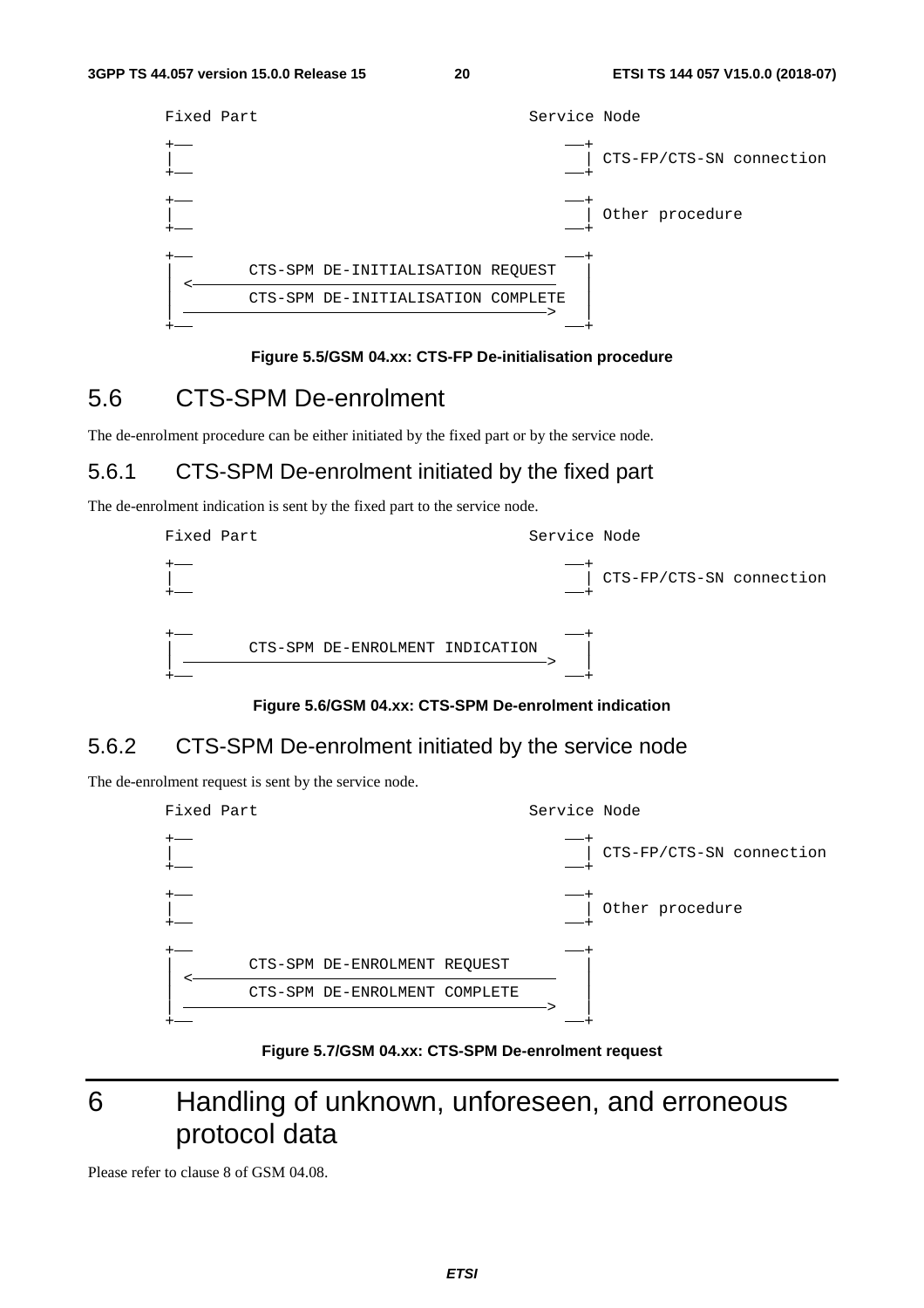## 7 Message functional definitions and contents

This clause defines the structure of the messages of those layer 3 protocols defined in GSM 04.xx. These are standard L3 messages as defined in GSM 04.07.

Each definition given in the present clause includes:

- a) a brief description of the message direction and use, including whether the message has:
	- 1) Local significance, i.e. relevant only on the originating or terminating access;
	- 2) Access significance, i.e. relevant in the originating and terminating access, but not in the CTS-FP;
	- 3) Dual significance, i.e. relevant in either the originating or terminating access and in the network; or
	- 4) Global significance, i.e. relevant in the originating and terminating access and in the network.
- b) a table listing the information elements known in the message and their order of their appearance in the message. All information elements that may be repeated are explicitly indicated. ( V and LV formatted IEs, which compose the imperative part of the message, occur before T, TV, and TLV formatted IEs which compose the non-imperative part of the message, see GSM 04.07.) In a (maximal) sequence of consecutive information elements with half octet length, the first information element with half octet length occupies bits 1 to 4 of octet N, the second bits 5 to 8 of octet N, the third bits 1 to 4 of octet N+1 etc. Such a sequence always has an even number of elements.

For each information element the table indicates:

- 1) the information element identifier, in hexadecimal notation, if the IE has format T, TV, or TLV. Usually, there is a default IEI for an information element type; default IEIs of different IE types of the same protocol are different. If the IEI has half octet length, it is specified by a notation representing the IEI as a hexadecimal digit followed by a "-" (example: B-).
- NOTE: The same IEI may be used for different information element types in different messages of the same protocol.
	- 2) the name of the information element (which may give an idea of the semantics of the element). The name of the information element (usually written in italics) followed by "IE" or "information element" is used as reference to the information element within a message.
	- 3) the name of the type of the information element (which indicates the coding of the value part of the IE), and generally, the referenced subclause of clause 8 of GSM 04.xx describing the value part of the information element.
	- 4) the presence requirement indication (M, C, or O) for the IE as defined in GSM 04.07.
	- 5) the format of the information element (T, V, TV, LV, TLV) as defined in GSM 04.07.
	- 6) the length of the information element (or permissible range of lengths), in octets, in the message, where "?" means that the maximum length of the IE is only constrained by link layer protocol, and in the case of the Facility IE by possible further conditions specified in GSM 04.10. This indication is non-normative.
- c) subclauses specifying, where appropriate, conditions for IEs with presence requirement C or O in the relevant message which together with other conditions specified in GSM 04.xx define when the information elements shall be included or not, what non-presence of such IEs means, and - for IEs with presence requirement C - the static conditions for presence and/or non-presence of the IEs (see GSM 04.07).

## 7.1 Messages for CTS Supervising management

Table 7.1/GSM 04.xx summarises the messages for Supervising management.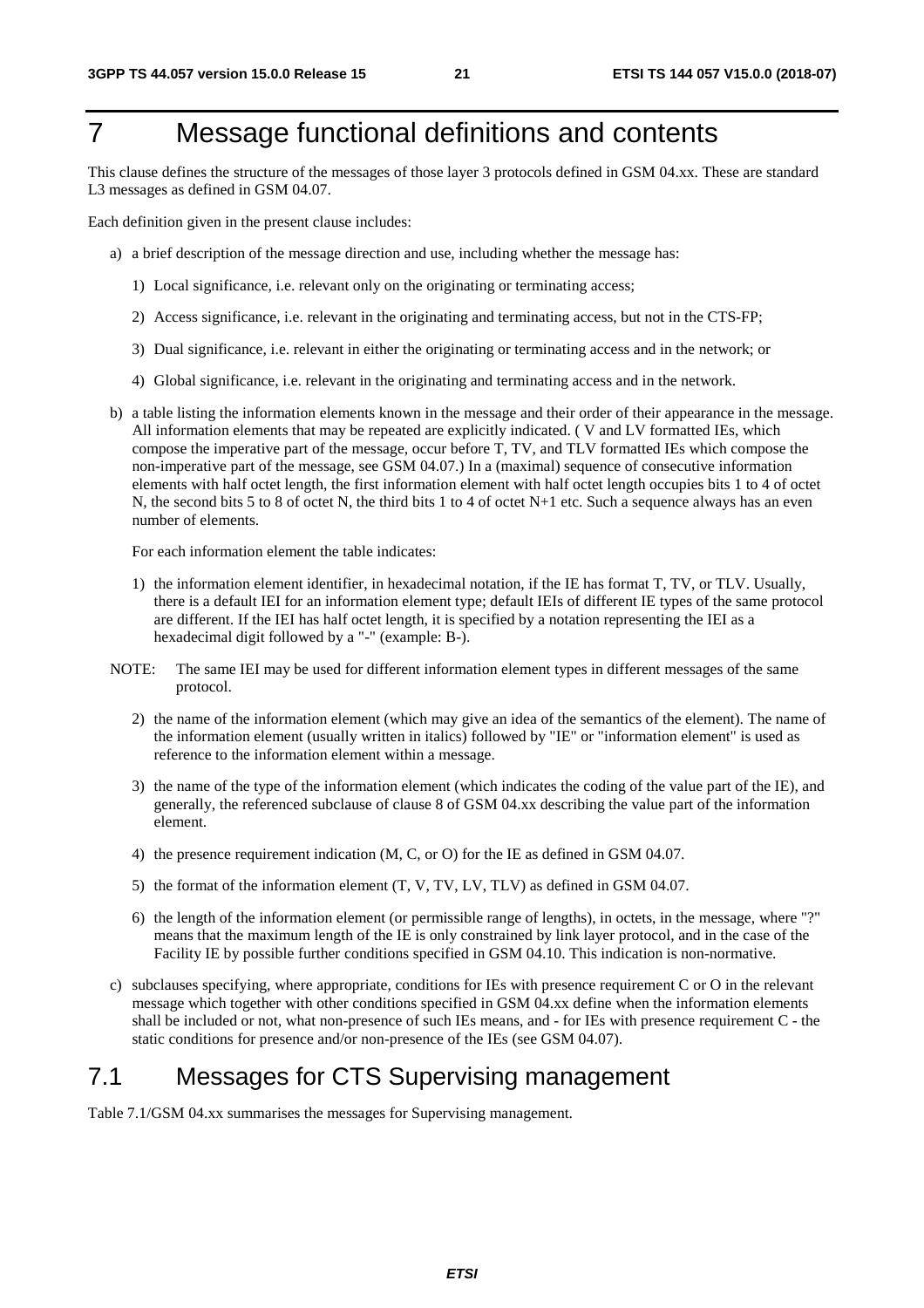| <b>CTS-FP Initialisation messages:</b> | <b>Reference</b>    |
|----------------------------------------|---------------------|
| CTS-SPM INITIALISATION REQUEST         | 7.1.1               |
| CTS-SPM INITIALISATION ACCEPT          | 7.1.2               |
| CTS-SPM INITIALISATION COMPLETE        | 7.1.3               |
| CTS-SPM INITIALISATION REJECT          | 7.1.4               |
| CTS-SPM DE-INITIALISATION REQUEST      | 7.1.5               |
| CTS-SPM DE-INITIALISATION COMPLETE     | 7.1.6               |
| CTS-SPM DE-INITIALISATION REJECT       | 7.1.7               |
| <b>Enrolment messages:</b>             | Reference           |
| CTS-SPM ENROLMENT REQUEST              | 7.1.8               |
| CTS-SPM ENROLMENT ACCEPT               | 7.1.9               |
| CTS-SPM ENROLMENT REJECT               | 7.1.10              |
| CTS-SPM DE-ENROLMENT INDICATION        | 7.1.11              |
| CTS-SPM DE-ENROLMENT REQUEST           | 7.1.12              |
| CTS-SPM DE-ENROLMENT COMPLETE          | 7.1.13              |
| CTS-SPM DE-ENROLMENT REJECT            | 7.1.14              |
| Operation data update messages:        | <b>Reference</b>    |
| <b>CTS-SPM OPERATION DATA REQUEST</b>  | 7.1.15              |
| CTS-SPM OPERATION DATA DELIVER         | 7.1.16              |
| CTS-SPM OPERATION DATA ACCEPT          | 7.1.17              |
| CTS-SPM OPERATION DATA REJECT          | 7.1.18              |
| CTS-SPM_INFORMATION DATA REQUEST       | 7.1.19              |
| CTS-SPM INFORMATION DATA RESPONSE      | $\overline{7}.1.20$ |
| FP Authentication messages:            | <b>Reference</b>    |
| CTS-SPM FP AUTHENTICATION REQUEST      | 7.1.21              |
| CTS-SPM FP AUTHENTICATION RESPONSE     | 7.1.22              |
| CTS-SPM FP AUTHENTICATION REJECT       | 7.1.23              |
| <b>MS Authentication messages:</b>     | <b>Reference</b>    |
| CTS-SPM MS AUTHENTICATION REQUEST      | 7.1.24              |
| CTS-SPM MS AUTHENTICATION RESPONSE     | 7.1.25              |
| CTS-SPM MS AUTHENTICATION REJECT       | $\overline{7.1.26}$ |
| <b>SN Authentication messages:</b>     | <b>Reference</b>    |
| CTS-SPM SN SIGNING MODE COMMAND        | 7.1.27              |

| Table 7.1/GSM 04.xx: Messages for CTS supervising management |  |  |  |
|--------------------------------------------------------------|--|--|--|
|--------------------------------------------------------------|--|--|--|

## 7.1.1 CTS-FP initialisation request

This message is sent by the fixed part to the service node to indicate to request initialisation on this fixed part. See table 7.2/GSM 04.xx.

Message type: CTS-SPM INITIALISATION REQUEST

Significance: dual

Direction: fixed part to service node

|  |  | Table 7.2/GSM 04.xx: CTS-SPM INITIALISATION REQUEST message content |
|--|--|---------------------------------------------------------------------|
|--|--|---------------------------------------------------------------------|

| IEI | Information element        | <b>Type / Reference</b>    | <b>Presence   Format  </b> |     | Length  |
|-----|----------------------------|----------------------------|----------------------------|-----|---------|
|     | CTS supervising management | Protocol discriminator     | М                          | V   | 1/2     |
|     | protocol discriminator     | subclause 8.2              |                            |     |         |
|     | Skip Indicator             | Skip Indicator             | М                          |     | 1/2     |
|     |                            | subclause 8.3.1            |                            |     |         |
|     | CTS initialisation request | Message type               | М                          |     |         |
|     | message type               | subclause 8.4              |                            |     |         |
|     | <b>Fixed Part</b>          | <b>Fixed Part</b>          | M                          | V   |         |
|     | Classmark                  | Classmark                  |                            |     |         |
|     |                            | subclause 8.4.1.6          |                            |     |         |
|     | <b>Fixed Part identity</b> | <b>Fixed Part identity</b> | M                          | I V | $2 - 9$ |
|     |                            | subclause 8.4.1.4          |                            |     |         |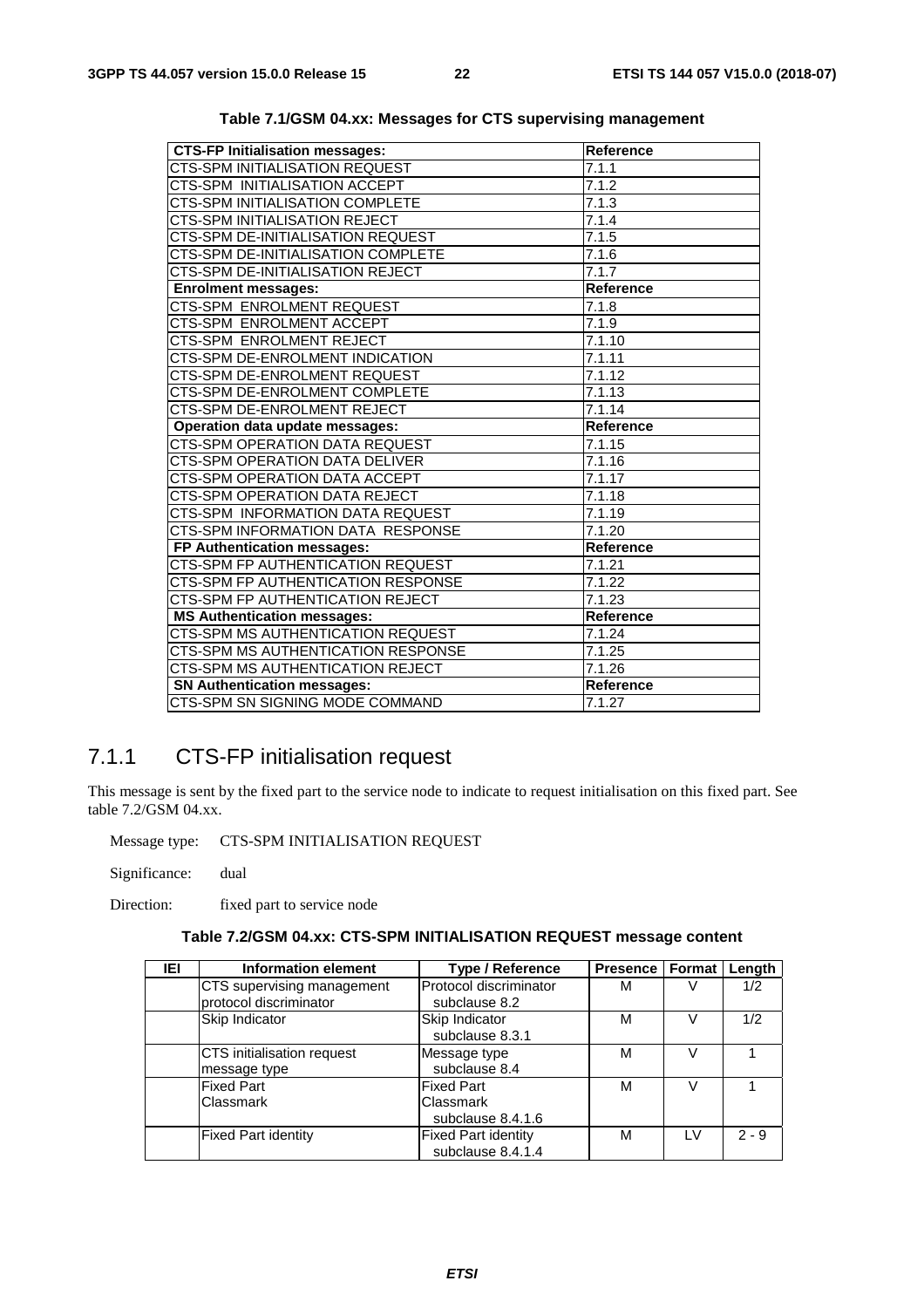## 7.1.2 CTS-FP initialisation accept

This message is sent by the service node to the fixed part to indicate that initialisation of the fixed part is accepted. See table 7.3/GSM 04.xx.

Message type: CTS-SPM INITIALISATION ACCEPT

Significance: dual

Direction: service node to fixed part

#### **Table 7.3/GSM 04.xx: CTS-SPM INITIALISATION ACCEPT message content**

| IEI | Information element              | <b>Type / Reference</b> | <b>Presence   Format   Length</b> |     |
|-----|----------------------------------|-------------------------|-----------------------------------|-----|
|     | CTS supervising management       | Protocol discriminator  | M                                 | 1/2 |
|     | protocol discriminator           | subclause 8.2           |                                   |     |
|     | Skip Indicator                   | Skip Indicator          | M                                 | 1/2 |
|     |                                  | subclause 8.3.1         |                                   |     |
|     | <b>CTS</b> initialisation accept | Message type            | M                                 |     |
|     | message type                     | subclause 8.4           |                                   |     |

### 7.1.3 CTS-FP initialisation complete

This message is sent by the fixed part to the service node to indicate that initialisation of the fixed part has been completed. See table 7.4/GSM 04.xx.

Message type: CTS-SPM INITIALISATION COMPLETE

Significance: dual

Direction: fixed part to service node

#### **Table 7.4/GSM 04.xx: CTS-SPM INITIALISATION COMPLETE message content**

| IEI | Information element                | Type / Reference       | Presence   Format   Length |     |
|-----|------------------------------------|------------------------|----------------------------|-----|
|     | CTS supervising management         | Protocol discriminator | М                          | 1/2 |
|     | protocol discriminator             | subclause 8.2          |                            |     |
|     | Skip Indicator                     | Skip Indicator         | м                          | 1/2 |
|     |                                    | subclause 8.3.1        |                            |     |
|     | <b>CTS</b> initialisation complete | Message type           | М                          |     |
|     | message type                       | subclause 8.4          |                            |     |

### 7.1.4 CTS-FP initialisation reject

This message is sent by the service node to the the fixed part to indicate that the requested initialisation has been rejected. See table 7.5/GSM 04.xx.

Message type: CTS-SPM INITIALISATION REJECT

Significance: dual

Direction: service node to fixed part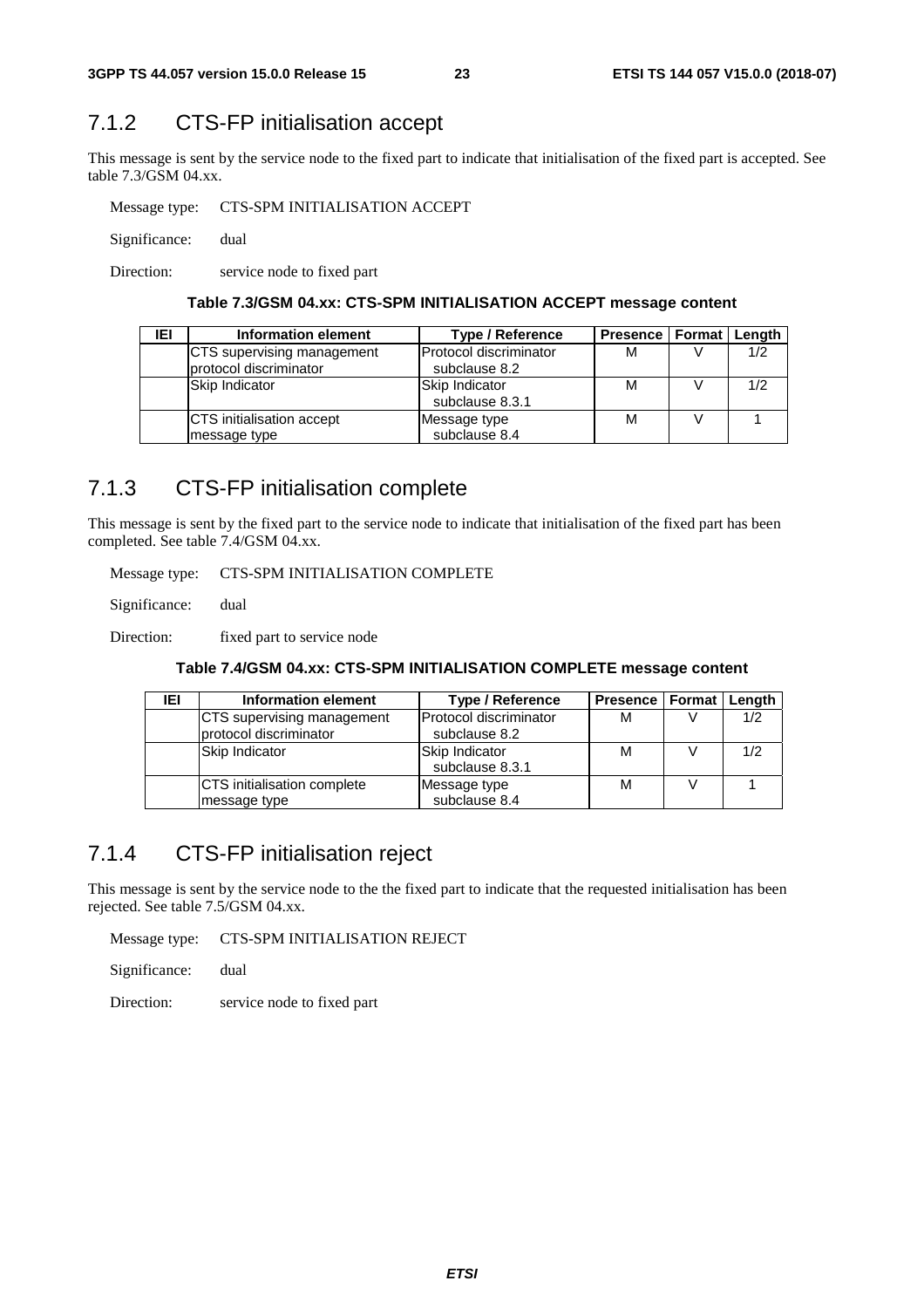| IEI | <b>Information element</b> | <b>Type / Reference</b> | Presence   Format   Length |     |
|-----|----------------------------|-------------------------|----------------------------|-----|
|     | CTS supervising management | Protocol discriminator  | М                          | 1/2 |
|     | protocol discriminator     | subclause 8.2           |                            |     |
|     | Skip Indicator             | Skip Indicator          | М                          | 1/2 |
|     |                            | subclause 8.3.1         |                            |     |
|     | CTS initialisation reject  | Message type            | М                          |     |
|     | message type               | subclause 8.4           |                            |     |
|     | Reject cause               | Reject cause            | М                          |     |
|     |                            | subclause 8.x           |                            |     |

**Table 7.5/GSM 04.xx: CTS-SPM INITIALISATION REJECT message content** 

## 7.1.5 CTS-FP de-initialisation request

This message is sent by the service node to the fixed part to indicate to request de-initialisation on this fixed part. See table 7.6/GSM 04.xx.

Message type: CTS-SPM DE-INITIALISATION REQUEST

Significance: dual

Direction: service node to fixed part

#### **Table 7.6/GSM 04.xx: CTS-SPM DE-INITIALISATION REQUEST message content**

| IEI | <b>Information element</b>    | <b>Type / Reference</b> | <b>Presence</b> | Format | Length  |
|-----|-------------------------------|-------------------------|-----------------|--------|---------|
|     | CTS supervising management    | Protocol discriminator  | M               | V      | ⅓       |
|     | protocol discriminator        | subclause 8.2           |                 |        |         |
|     | Skip Indicator                | Skip Indicator          | М               | V      | ⅓       |
|     |                               | subclause 8.3.1         |                 |        |         |
|     | CTS de-initialisation request | Message type            | М               | V      |         |
|     | message type                  | subclause 8.4           |                 |        |         |
|     | Fixed part                    | <b>Fixed Part</b>       | M               | V      |         |
|     | Classmark                     | Classmark               |                 |        |         |
|     |                               | subclause 8.4.1.6       |                 |        |         |
|     | <b>Fixed Part identity</b>    | Fixed part identity     | M               | I V    | $2 - 9$ |
|     |                               | subclause 8.4.1.4       |                 |        |         |

### 7.1.6 CTS-FP de-initialisation complete

This message is sent by the fixed part to the service node to indicate that the requested de-initialisation has been completed. See table 7.7/GSM 04.xx.

Message type: CTS-SPM DE-INITIALISATION COMPLETE

Significance: dual

Direction: fixed part to service node

#### **Table 7.7/GSM 04.xx: CTS-SPM DE-INITIALISATION COMPLETE message content**

| IEI | Information element                                  | <b>Type / Reference</b>                  | Presence   Format   Length |     |
|-----|------------------------------------------------------|------------------------------------------|----------------------------|-----|
|     | CTS supervising management<br>protocol discriminator | lProtocol discriminator<br>subclause 8.2 | M                          | 1/2 |
|     | Skip Indicator                                       | Skip Indicator<br>subclause 8.3.1        | м                          | 1/2 |
|     | CTSde-initialisation complete<br>message type        | Message type<br>subclause 8.4            | М                          |     |

## 7.1.7 CTS-FP de-initialisation reject

This message is sent by the fixed part to the service node to indicate that the requested de-initialisation has not been completed. See table 7.8/GSM 04.xx.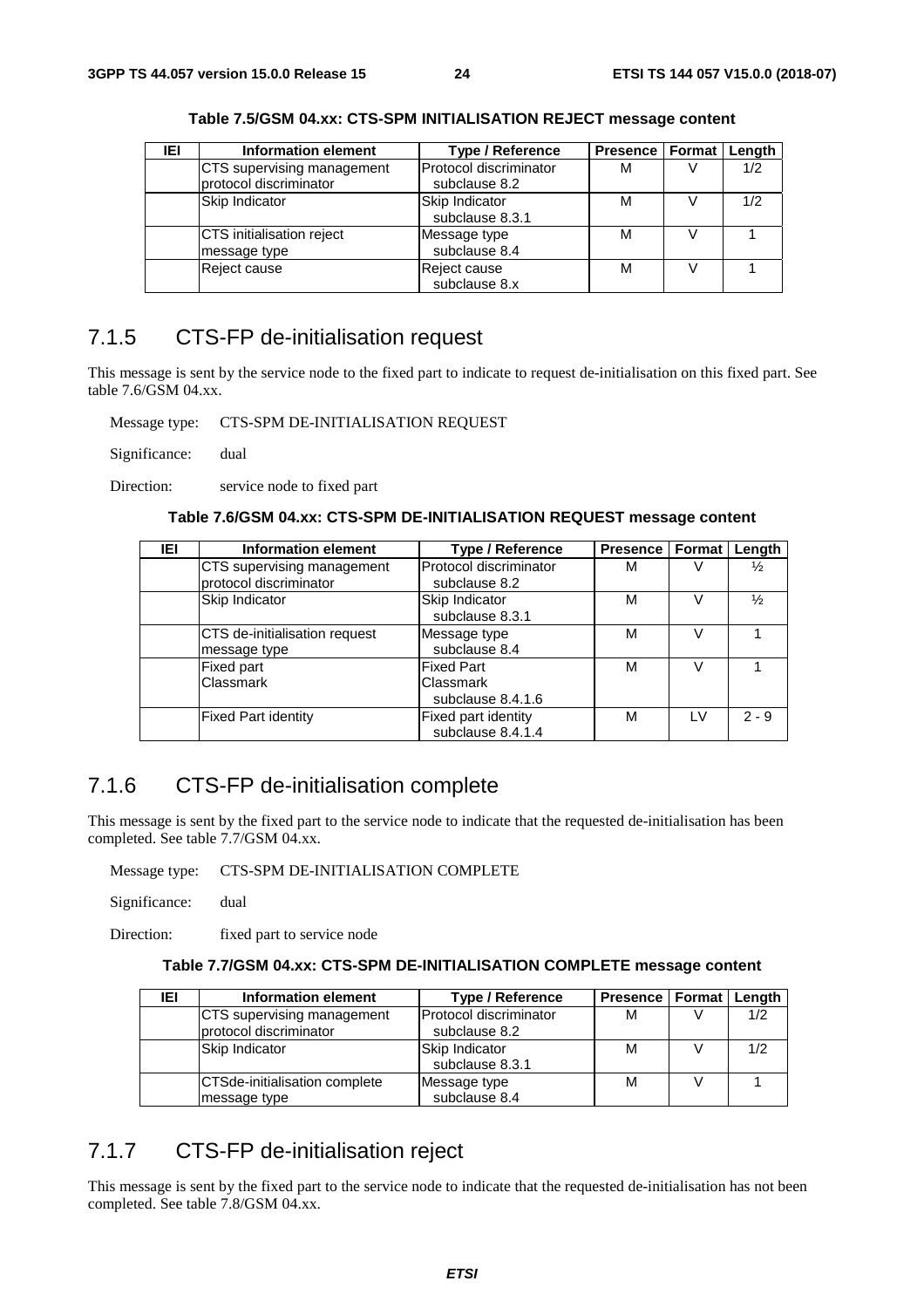Message type: CTS-SPM DE-INITIALISATION REJECT

Significance: dual

Direction: fixed part to service node

#### **Table 7.8/GSM 04.xx: CTS-SPM DE-INITIALISATION REJECT message content**

| IEI | Information element                 | <b>Type / Reference</b> | Presence   Format   Length |     |
|-----|-------------------------------------|-------------------------|----------------------------|-----|
|     | CTS supervising management          | Protocol discriminator  | м                          | 1/2 |
|     | protocol discriminator              | subclause 8.2           |                            |     |
|     | Skip Indicator                      | Skip Indicator          | M                          | 1/2 |
|     |                                     | subclause 8.3.1         |                            |     |
|     | <b>CTS</b> de-initialisation reject | Message type            | М                          |     |
|     | message type                        | subclause 8.4           |                            |     |

## 7.1.8 CTS enrolment request

This message is sent by the fixed part to the service node to indicate to request a mobile enrolment onto this fixed part. See table 7.9/GSM 04.xx.

Message type: CTS-SPM ENROLMENT REQUEST

Significance:

Direction: fixed part to service node

#### **Table 7.9/GSM 04.xx: CTS-SPM ENROLMENT REQUEST message content**

| IEI | <b>Information element</b>                           | <b>Type / Reference</b>                         | <b>Presence</b> | Format | Length |
|-----|------------------------------------------------------|-------------------------------------------------|-----------------|--------|--------|
|     | CTS supervising management<br>protocol discriminator | Protocol discriminator<br>subclause 8.2         | м               | V      | 1/2    |
|     | Skip Indicator                                       | Skip Indicator<br>subclause 8.3.1               | М               | V      | 1/2    |
|     | CTS enrolment request<br>message type                | Message type<br>subclause 8.4                   | М               | V      |        |
|     | <b>Fixed Part identity</b>                           | <b>Fixed Part identity</b><br>subclause 8.4.1.4 | М               | I V    | $2-9$  |
|     | Mobile station identity                              | Mobile station identity<br>subclause 8.4.1.5    | м               | I V    | $2-9$  |
|     | Cell identity list                                   | Cell identity list<br>subclause 8.4.1.10        | М               | I V    | 7n     |

## 7.1.9 CTS-SPM enrolment accept

This message is sent by the service node to the fixed part to indicate that enrolment of the mobile station onto the fixed part is accepted. See table 7.10/GSM 04.xx.

Message type: CTS-SPM ENROLMENT ACCEPT

Significance:

Direction: service node to fixed part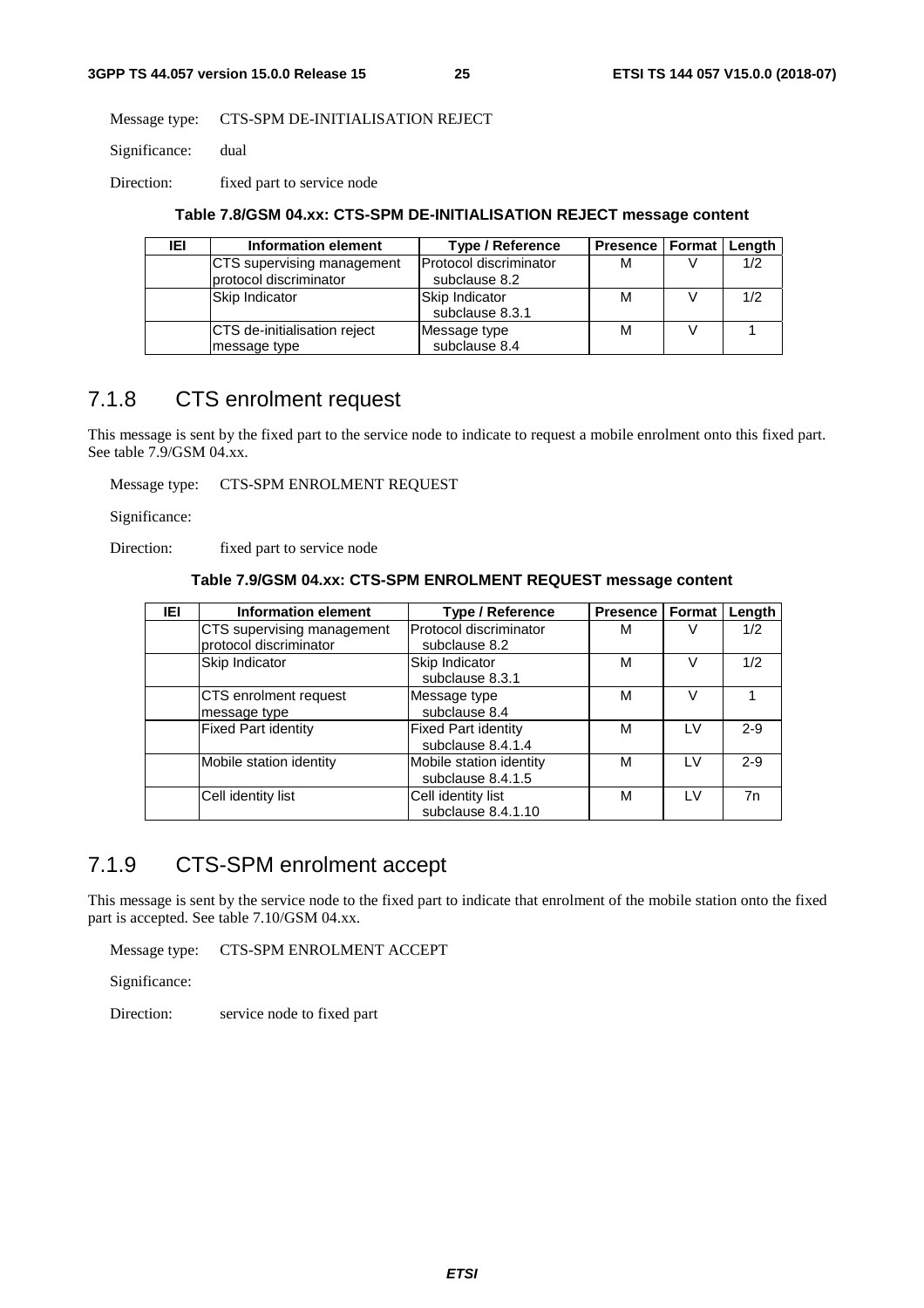| IEI | <b>Information element</b> | <b>Type / Reference</b> | Presence   Format   Length |     |
|-----|----------------------------|-------------------------|----------------------------|-----|
|     | CTS supervising management | Protocol discriminator  | М                          | 1/2 |
|     | protocol discriminator     | subclause 8.2           |                            |     |
|     | Skip Indicator             | Skip Indicator          | М                          | 1/2 |
|     |                            | subclause 8.3.1         |                            |     |
|     | CTS-SPM enrolment accept   | Message type            | М                          |     |
|     | message type               | subclause 8.4           |                            |     |
|     | Enrolment time             | Enrolment time          | M                          |     |
|     |                            | subclause 8.4.1.12      |                            |     |

**Table 7.10/GSM 04.xx: CTS-SPM ENROLMENT ACCEPT message content** 

## 7.1.10 CTS-SPM enrolment reject

This message is sent by the service node to the fixed part to indicate that the requested enrolment has been rejected. See table 7.11/GSM 04.xx.

Message type: CTS-SPM ENROLMENT REJECT

Significance: dual

Direction: service node to fixed part

**Table 7.11/GSM 04.xx: CTS-SPM ENROLMENT REJECT message content** 

| IEI | Information element        | Type / Reference       | Presence   Format   Length |     |
|-----|----------------------------|------------------------|----------------------------|-----|
|     | CTS supervising management | Protocol discriminator | М                          | 1/2 |
|     | protocol discriminator     | subclause 8.2          |                            |     |
|     | Skip Indicator             | Skip Indicator         | м                          | 1/2 |
|     |                            | subclause 8.3.1        |                            |     |
|     | CTS-SPM enrolment reject   | Message type           | М                          |     |
|     | message type               | subclause 8.4          |                            |     |
|     | Reject cause               | Reject cause           | М                          |     |
|     |                            | subclause 8.x          |                            |     |

## 7.1.11 CTS-SPM de-enrolment indication

This message is sent by the fixed part to the service node to indicate de-enrolment of a mobile station from this fixed part. See table 7.12/GSM 04.xx.

Message type: CTS-SPM DE-ENROLMENT INDICATION

Significance: dual

Direction: fixed part to service node

#### **Table 7.12/GSM 04.xx: CTS-SPM DE-ENROLMENT INDICATION message content**

| <b>IEI</b> | <b>Information element</b>                           | Type / Reference                             | <b>Presence</b> | Format | Length  |
|------------|------------------------------------------------------|----------------------------------------------|-----------------|--------|---------|
|            | CTS supervising management<br>protocol discriminator | Protocol discriminator<br>subclause 8.2      | М               |        | 1/2     |
|            | Skip Indicator                                       | Skip Indicator<br>subclause 8.3.1            | м               | V      | 1/2     |
|            | CTS-SPM de-enrolment indication<br>message type      | Message type<br>subclause 8.4                | М               |        |         |
|            | Mobile station identity                              | Mobile station identity<br>subclause 8.4.1.5 | М               | ١V     | $2 - 9$ |
|            | Fixed part identity                                  | Fixed part identity<br>subclause 8.4.1.4     | М               | I V    | $2 - 9$ |
|            | Cause                                                | cause<br>subclause 8.x                       | М               | V      |         |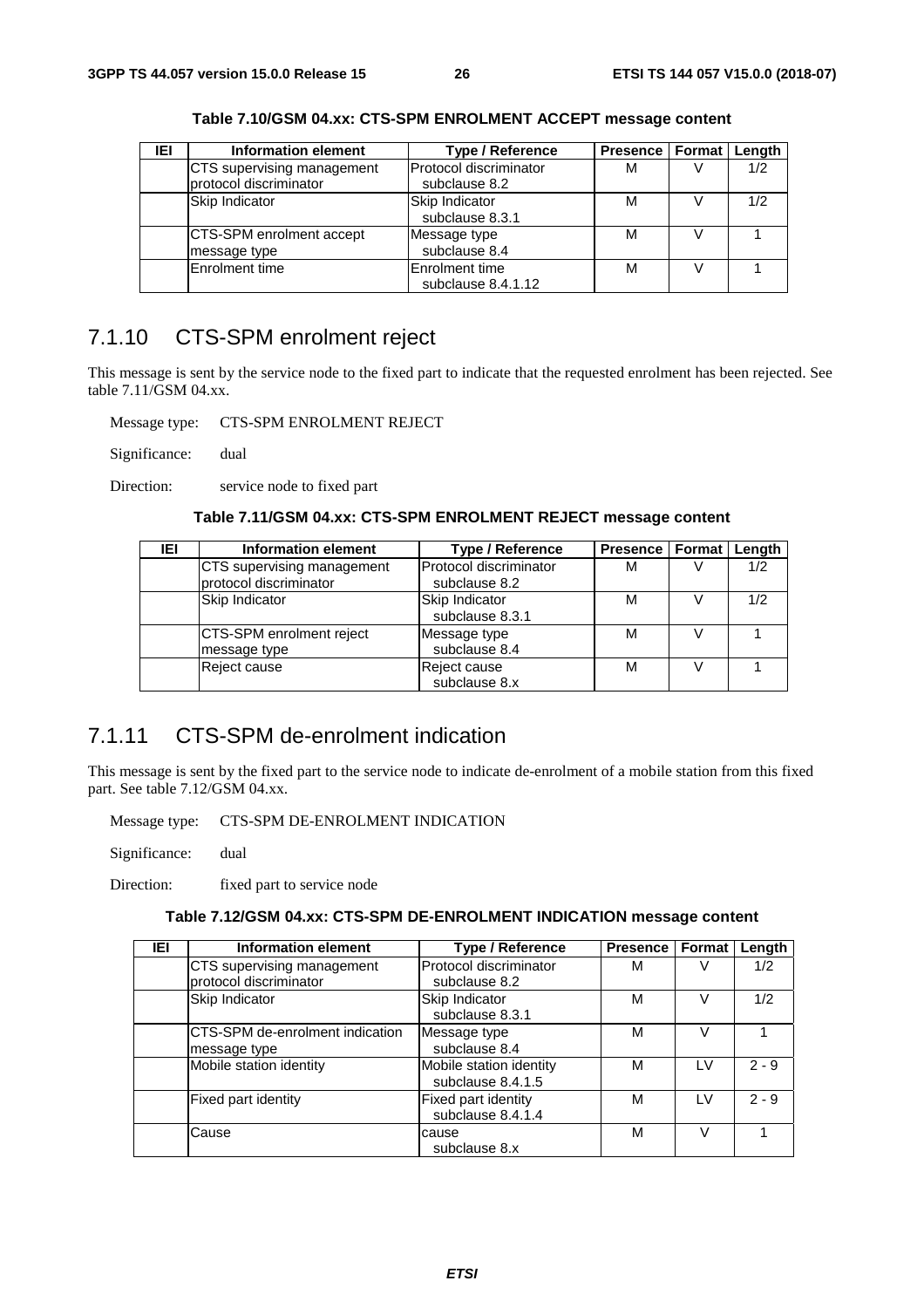## 7.1.12 CTS-SPM de-enrolment request

This message is sent by the service node to the fixed part to indicate to request de-enrolment of a given mobile station from the fixed part. See table 7.13/GSM 04.xx.

Message type: CTS-SPM DE-ENROLMENT REQUEST

Significance: dual

Direction: service node to fixed part

#### **Table 7.13/GSM 04.xx: CTS-SPM DE-ENROLMENT REQUEST message content**

| IEI | <b>Information element</b> | <b>Type / Reference</b> | <b>Presence</b> | <b>Format</b> | Length  |
|-----|----------------------------|-------------------------|-----------------|---------------|---------|
|     | CTS supervising management | Protocol discriminator  | М               |               | 1/2     |
|     | protocol discriminator     | subclause 8.2           |                 |               |         |
|     | Skip Indicator             | Skip Indicator          | М               |               | 1/2     |
|     |                            | subclause 8.3.1         |                 |               |         |
|     | ICTS de-enrolment request  | Message type            | М               |               |         |
|     | message type               | subclause 8.4           |                 |               |         |
|     | Fixed part identity        | Fixed part identity     | м               | I V           | $2 - 9$ |
|     |                            | subclause 8.4.1.4       |                 |               |         |
|     | Mobile station identity    | Mobile station identity | м               | I V           | $2 - 9$ |
|     |                            | subclause 8.4.1.5       |                 |               |         |

### 7.1.13 CTS-SPM de-enrolment complete

This message is sent by the fixed part to the service node to indicate that the requested de-enrolment has been completed. See table 7.14/GSM 04.xx.

Message type: CTS-SPM DE-ENROLMENT COMPLETE

Significance: dual

Direction: fixed part to service node

#### **Table 7.14/GSM 04.xx: CTS-SPM DE-ENROLMENT COMPLETE message content**

| IEI | Information element              | <b>Type / Reference</b> | <b>Presence   Format   Length</b> |     |
|-----|----------------------------------|-------------------------|-----------------------------------|-----|
|     | CTS supervising management       | Protocol discriminator  | M                                 | 1/2 |
|     | protocol discriminator           | subclause 8.2           |                                   |     |
|     | Skip Indicator                   | Skip Indicator          | M                                 | 1/2 |
|     |                                  | subclause 8.3.1         |                                   |     |
|     | <b>CTS</b> de-enrolment complete | Message type            | M                                 |     |
|     | message type                     | subclause 8.4           |                                   |     |

## 7.1.14 CTS-SPM de-enrolment reject

This message is sent by the fixed part to the service node to indicate that the requested de-enrolment has not been completed. See table 7.15/GSM 04.xx.

Message type: CTS-SPM DE-ENROLMENT REJECT

Significance: dual

Direction: fixed part to service node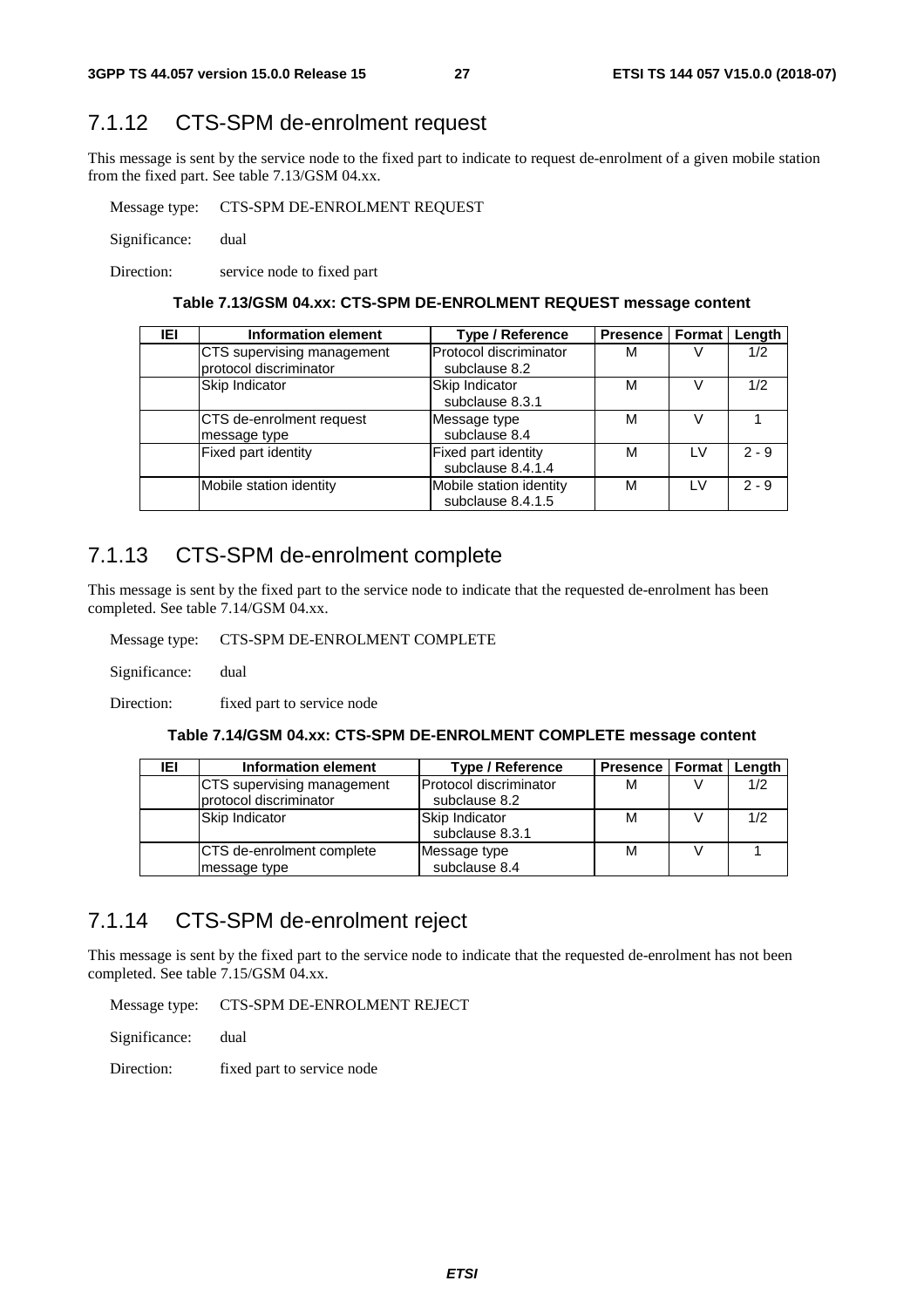| IEI | Information element             | Type / Reference       | Presence   Format   Length |     |
|-----|---------------------------------|------------------------|----------------------------|-----|
|     | CTS supervising management      | Protocol discriminator | М                          | 1/2 |
|     | protocol discriminator          | subclause 8.2          |                            |     |
|     | Skip Indicator                  | Skip Indicator         | м                          | 1/2 |
|     |                                 | subclause 8.3.1        |                            |     |
|     | <b>ICTS</b> de-enrolment reject | Message type           | М                          |     |
|     | message type                    | subclause 8.4          |                            |     |

**Table 7.15/GSM 04.xx: CTS-SPM DE-ENROLMENT REJECT message content** 

## 7.1.15 CTS operation data request

This message is sent by the fixed part to the service node to indicate that operation data are required. See table 7.16/GSM 04.xx.

Message type: CTS-SPM OPERATION DATA REQUEST

Significance: dual

Direction: fixed part to service node

| Table 7.16/GSM 04.xx: CTS-SPM OPERATION DATA REQUEST message content |  |  |
|----------------------------------------------------------------------|--|--|
|----------------------------------------------------------------------|--|--|

| IEI | <b>Information element</b>                           | <b>Type / Reference</b>                         | <b>Presence   Format  </b> |     | Length  |
|-----|------------------------------------------------------|-------------------------------------------------|----------------------------|-----|---------|
|     | CTS supervising management<br>protocol discriminator | Protocol discriminator<br>subclause 8.2         | М                          | v   | 1/2     |
|     | Skip Indicator                                       | Skip Indicator<br>subclause 8.3.1               | М                          | V   | 1/2     |
|     | CTS operation data request                           | Message type<br>subclause 8.4                   | М                          |     |         |
|     | Fixed part identity                                  | <b>Fixed part identity</b><br>subclause 8.4.1.4 | М                          | 1 V | $2 - 9$ |
|     | Cell identity list                                   | Cell identity list<br>subclause 8.4.1.10        | М                          | I V | 7n      |

## 7.1.16 CTS operation data deliver

This message is sent by service node to the fixed part to deliver the operation data either following an FP request or initiated by the service node. See table 7.17/GSM 04.xx.

Message type: CTS-SPM DE-OPERATION DATA DELIVER

Significance: dual

Direction: service node to fixed part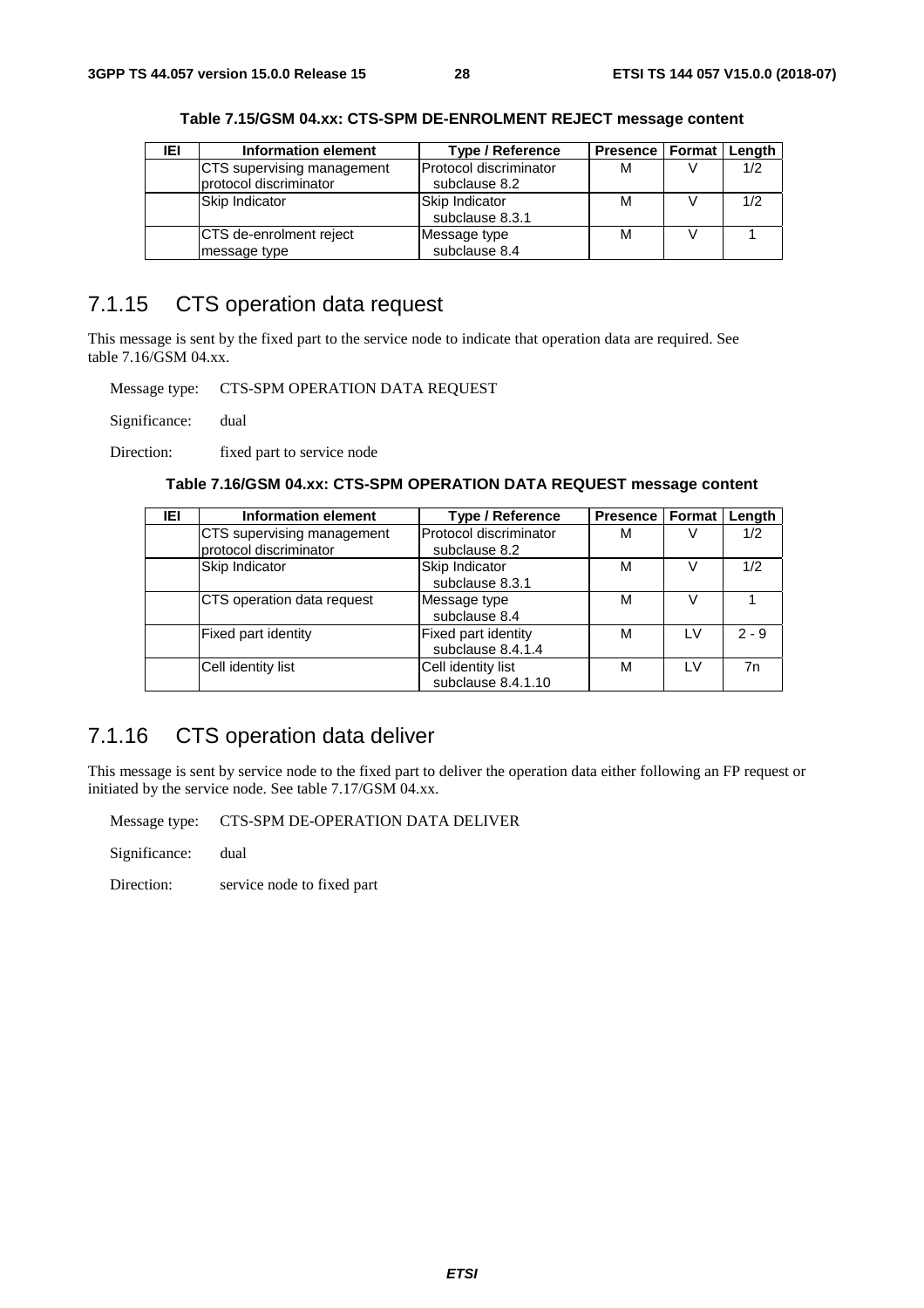| <b>IEI</b> | <b>Information element</b>         | Type / Reference                   | <b>Presence</b> | Format | Length |
|------------|------------------------------------|------------------------------------|-----------------|--------|--------|
|            | CTS supervising management         | Protocol discriminator             | м               |        | 1/2    |
|            | protocol discriminator             | subclause 8.2                      |                 |        |        |
|            | Skip Indicator                     | Skip Indicator                     | М               | V      | 1/2    |
|            |                                    | subclause 8.3.1                    |                 |        |        |
|            | CTS operation data deliver         | Message type                       | M               | V      |        |
|            | message type                       | subclause 8.4                      |                 |        |        |
|            | Radio frequency control parameters | Radio frequency control parameters | M               | V      | 4      |
|            |                                    | subclause 8.4.1.7                  |                 |        |        |
|            | Radio link control parameters      | Radio link control parameters      | M               | v      | 4      |
|            |                                    | subclause 8.4.1.8                  |                 |        |        |
|            | Generic frequency list             | GFL                                | M               | LV     |        |
|            |                                    | subclause 8.4.1.9                  |                 |        |        |
|            | Validity period                    | Tval                               | M               | $\vee$ |        |
|            |                                    | subclause 8.4.1.13                 |                 |        |        |
|            | Recall period                      | Trecal                             | M               | V      |        |
|            |                                    | subclause 8.4.1.14                 |                 |        |        |
|            | Application time                   | Tapplic                            | M               | V      |        |
|            |                                    | subclause 8.4.1.x                  |                 |        |        |

**Table 7.17/GSM 04.xx: CTS-SPM OPERATION DATA DELIVER message content** 

## 7.1.17 CTS operation data accept

This message is sent by the fixed part to the service node to indicate that the operation data sent the service node have been accepted by the fixed part. See table 7.18/GSM 04.xx.

Message type: CTS-SPM OPERATION DATA ACCEPT

Significance: dual

Direction: fixed part to service node

#### **Table 7.18/GSM 04.xx: CTS-SPM OPERATION DATA ACCEPT message content**

| IEI | Information element                                  | <b>Type / Reference</b>                         | Presence   Format   Length |     |
|-----|------------------------------------------------------|-------------------------------------------------|----------------------------|-----|
|     | CTS supervising management<br>protocol discriminator | <b>IProtocol discriminator</b><br>subclause 8.2 | М                          | 1/2 |
|     | Skip Indicator                                       | Skip Indicator<br>subclause 8.3.1               | М                          | 1/2 |
|     | CTS operation data accpet<br>message type            | Message type<br>subclause 8.4                   | М                          |     |

### 7.1.18 CTS operation data reject

This message is sent by the fixed part to the service node to indicate that the operation data sent the service node have not been accepted by the fixed part. See table 7.19/GSM 04.xx.

Message type: CTS-SPM DE-OPERATION DATA REJECT

Significance: dual

Direction: fixed part to service node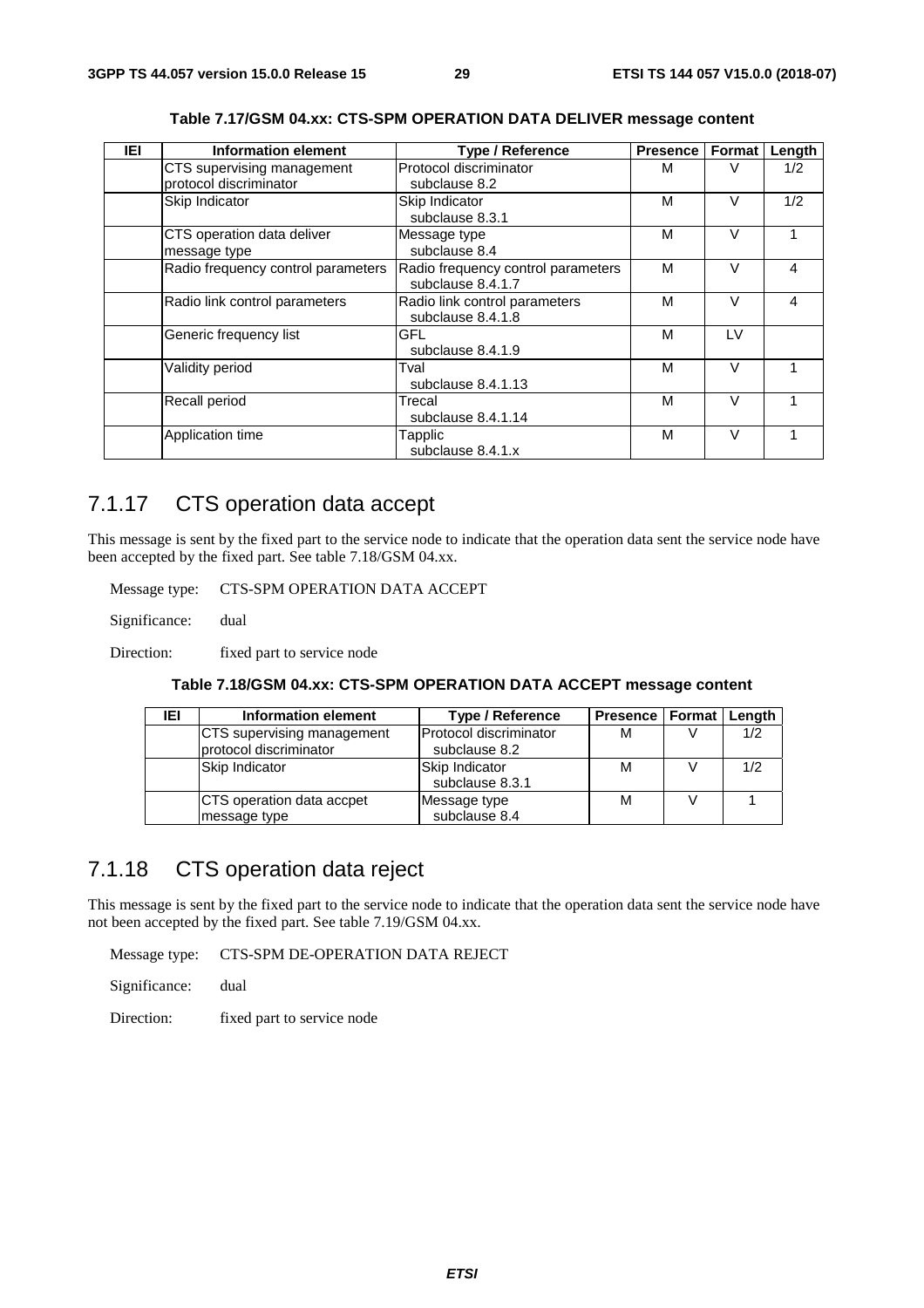| IEI | Information element        | <b>Type / Reference</b> | Presence   Format   Length |     |
|-----|----------------------------|-------------------------|----------------------------|-----|
|     | CTS supervising management | Protocol discriminator  | М                          | 1/2 |
|     | protocol discriminator     | subclause 8.2           |                            |     |
|     | Skip Indicator             | Skip Indicator          | М                          | 1/2 |
|     |                            | subclause 8.3.1         |                            |     |
|     | CTS operation data accpet  | Message type            | М                          |     |
|     | message type               | subclause 8.4           |                            |     |
|     | Reject cause               | Reject cause            | М                          |     |
|     |                            | subclause 8.X           |                            |     |

**Table 7.19/GSM 04.xx: CTS-SPM OPERATION DATA REJECT message content** 

## 7.1.19 CTS information data request

This message is sent by the service node to the fixed part indicate that information data are required. See table 7.20/GSM 04.xx.

Message type: CTS-SPM INFORMATION DATA REQUEST

Significance: dual

Direction: service node to fixed part

#### **Table 7.20/GSM 04.xx: CTS-SPM INFORMATION DATA REQUEST message content**

| IEI | Information element          | <b>Type / Reference</b> | Presence   Format   Length |     |     |
|-----|------------------------------|-------------------------|----------------------------|-----|-----|
|     | CTS supervising management   | Protocol discriminator  | М                          |     | 1/2 |
|     | protocol discriminator       | subclause 8.2           |                            |     |     |
|     | Skip Indicator               | Skip Indicator          | М                          |     | 1/2 |
|     |                              | subclause 8.3.1         |                            |     |     |
|     | CTS information data request | Message type            | М                          |     |     |
|     | message type                 | subclause 8.4           |                            |     |     |
|     | Information data             | Information data        | М                          | 1 V | tbd |
|     |                              | subclause 8.4.1.x       |                            |     |     |

## 7.1.20 CTS information data response

This message is sent by the fixed part to the service node in response to an information data request. See table 7.21/GSM 04.xx.

Message type: CTS-SPM INFORMATION DATA response

Significance: dual

Direction: fixed part to service node

#### **Table 7.21/GSM 04.xx: CTS-SPM INFORMATION DATA RESPONSE message content**

| IEI | Information element                                  | <b>Type / Reference</b>                 | Presence   Format   Length |     |     |
|-----|------------------------------------------------------|-----------------------------------------|----------------------------|-----|-----|
|     | CTS supervising management<br>protocol discriminator | Protocol discriminator<br>subclause 8.2 | M                          |     | 1/2 |
|     | Skip Indicator                                       | Skip Indicator<br>subclause 8.3.1       | M                          |     | 1/2 |
|     | CTS information data response<br>message type        | Message type<br>subclause 8.4           | M                          |     |     |
|     | Information data                                     | Information data<br>subclause 8.4.1.x   | M                          | I V | tbd |

## 7.1.21 CTS FP authentication request

This message is sent by the service node to the fixed part to initiate authentication of the fixed part identity. See table 7.22/GSM 04.xx.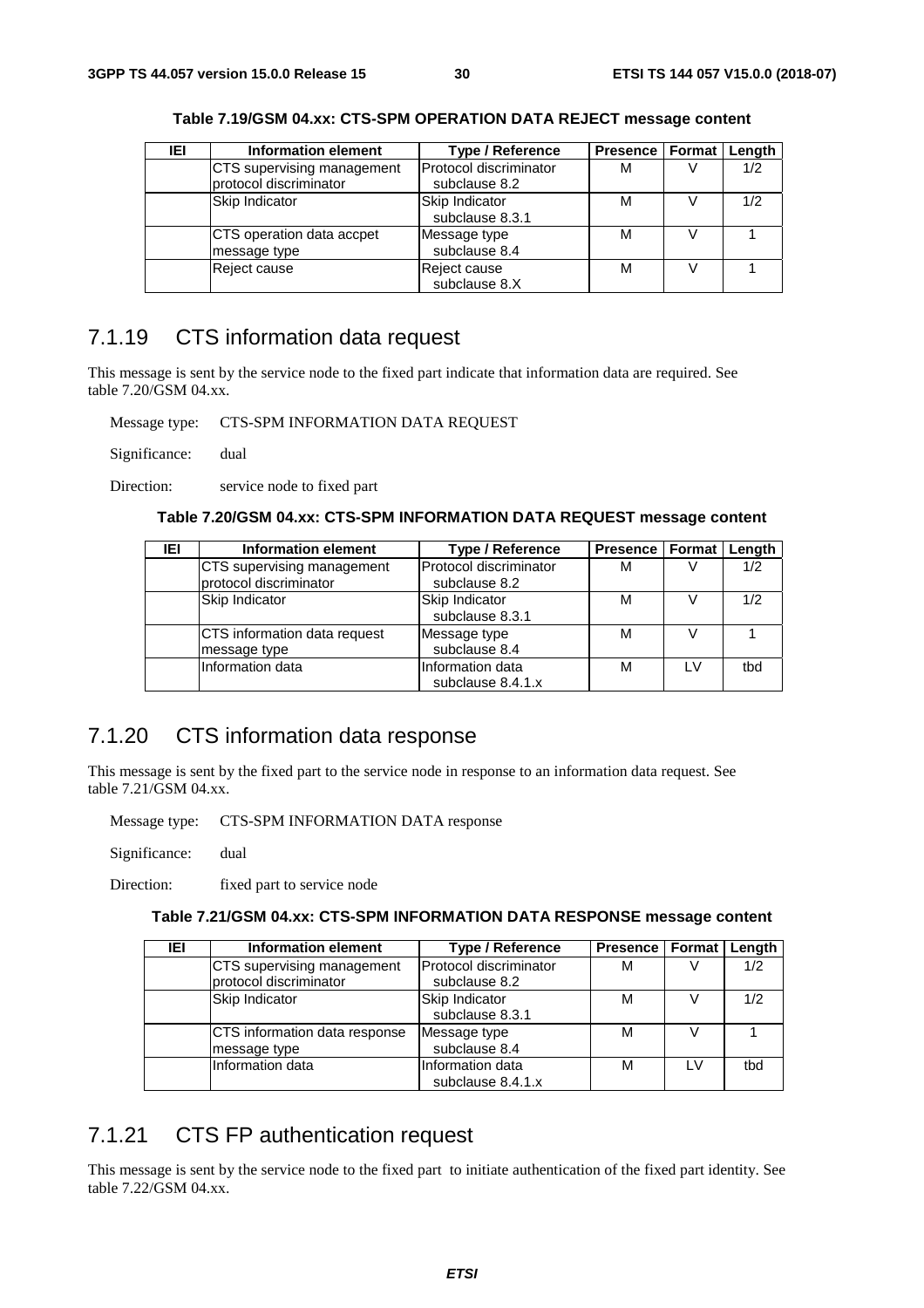Message type: CTS-SPM FP AUTHENTICATION REQUEST

Significance:

Direction: service node to the fixed part

#### **Table 7.22/GSM 04.xx: CTS-SPM FP AUTHENTICATION REQUEST message content**

| IEI | Information element            | Type / Reference               | Presence   Format   Length |     |
|-----|--------------------------------|--------------------------------|----------------------------|-----|
|     | CTS supervising management     | Protocol discriminator         | м                          | 1/2 |
|     | protocol discriminator         | subclause 8.2                  |                            |     |
|     | Skip Indicator                 | Skip Indicator                 | м                          | 1/2 |
|     |                                | subclause 8.3.1                |                            |     |
|     | CTS FP authentication request  | Message type                   | М                          |     |
|     | message type                   | subclause 8.4                  |                            |     |
|     | Authentication parameter RAND1 | Authentication parameter RAND1 | М                          | 16  |
|     |                                | subclause 8.4.1.1              |                            |     |

### 7.1.22 CTS FP authentication response

This message is sent by the the fixed part to the service node to to deliver a calculated response to the service node. See table 7.23/GSM 04.xx.

Message type: CTS-SPM FP AUTHENTICATION RESPONSE

Significance: dual

Direction: fixed part to service node

#### **Table 7.23/GSM 04.xx: CTS-SPM FP AUTHENTICN RESPONSE message content**

| IEI | Information element            | <b>Type / Reference</b>        | <b>Presence   Format</b> |   | Length |
|-----|--------------------------------|--------------------------------|--------------------------|---|--------|
|     | CTS supervising management     | Protocol discriminator         | м                        |   | 1/2    |
|     | protocol discriminator         | subclause 8.2                  |                          |   |        |
|     | Skip Indicator                 | Skip Indicator                 | м                        |   | 1/2    |
|     |                                | subclause 8.3.1                |                          |   |        |
|     | CTS FP authentication response | Message type                   | м                        | V |        |
|     | message type                   | subclause 8.4                  |                          |   |        |
|     | Authentication parameter RAND2 | Authentication parameter RAND2 | М                        |   | 16     |
|     |                                | subclause 8.4.1.2              |                          |   |        |
|     | Authentication parameter SRES  | Authentication parameter SRES  | М                        |   | 16     |
|     |                                | subclause 8.4.1.3              |                          |   |        |

## 7.1.23 CTS FP authentication reject

This message is sent by the service node to the fixed part to inidicate that authentication of the fixed part identity has failed. See table 7.24/GSM 04.xx.

Message type: CTS-SPM FP AUTHENTICATION REJECT

Significance: dual

Direction: service node to the fixed part

#### **Table 7.24/GSM 04.xx: CTS-SPM FP AUTHENTICATION REJECT message content**

| IEI | Information element                 | <b>Type / Reference</b> | Presence   Format   Length |     |
|-----|-------------------------------------|-------------------------|----------------------------|-----|
|     | CTS supervising management          | Protocol discriminator  | M                          | 1/2 |
|     | protocol discriminator              | subclause 8.2           |                            |     |
|     | Skip Indicator                      | Skip Indicator          | М                          | 1/2 |
|     |                                     | subclause 8.3.1         |                            |     |
|     | <b>CTS FP authentication reject</b> | Message type            | М                          |     |
|     | message type                        | subclause 8.4           |                            |     |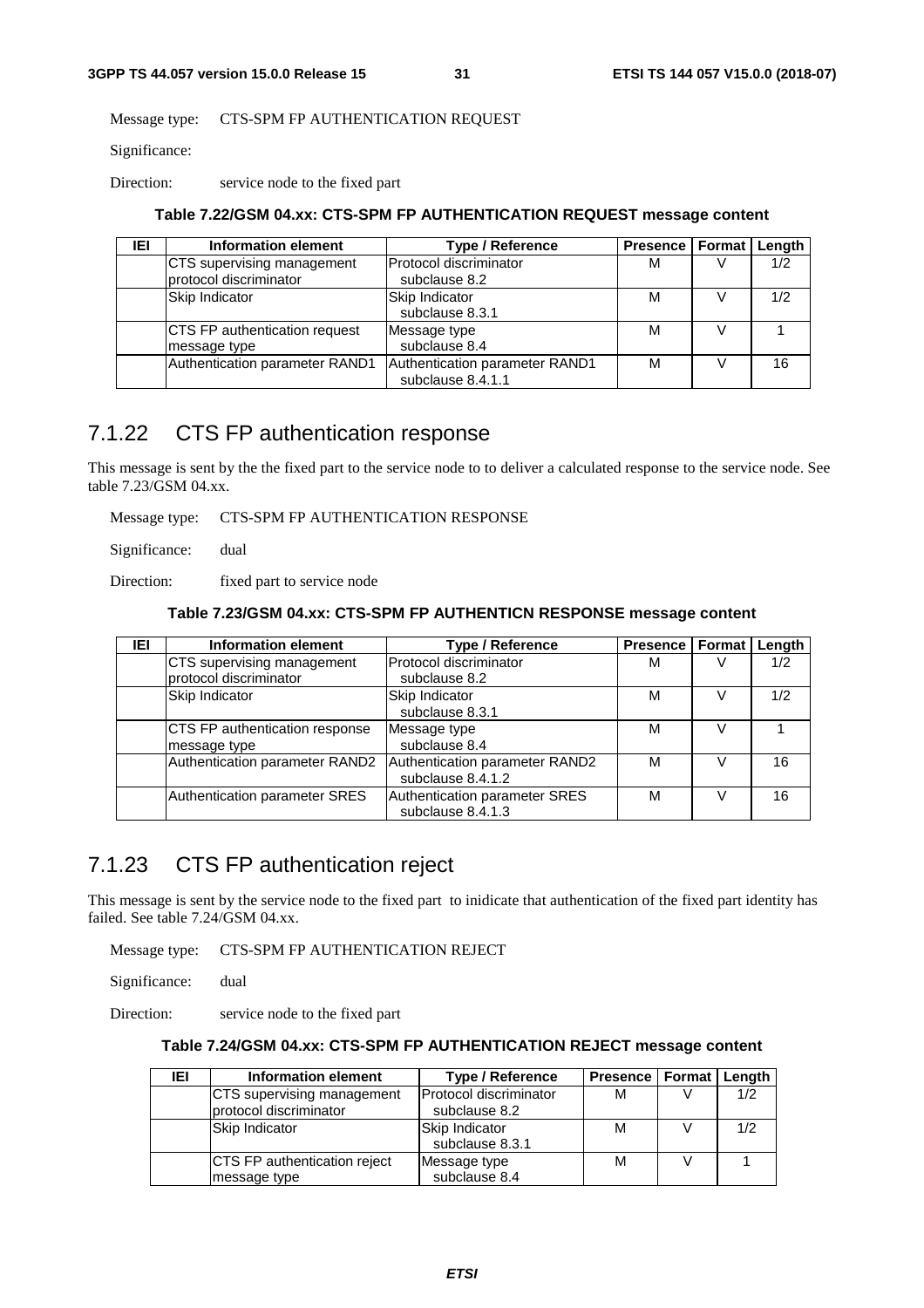## 7.1.24 CTS MS authentication request

This message is sent by the service node to the fixed part to initiate authentication of the mobile station identity. See table 7.25/GSM 04.xx.

Message type: CTS-SPM MS AUTHENTICATION REQUEST

Significance: dual

Direction: service node to the fixed part

#### **Table 7.25/GSM 04.xx: CTS-SPM MS AUTHENTICATION REQUEST message content**

| IEI | Information element           | <b>Type / Reference</b>       | Presence   Format   Length |     |         |
|-----|-------------------------------|-------------------------------|----------------------------|-----|---------|
|     | CTS supervising management    | Protocol discriminator        | м                          |     | 1/2     |
|     | protocol discriminator        | subclause 8.2                 |                            |     |         |
|     | Skip Indicator                | Skip Indicator                | М                          |     | 1/2     |
|     |                               | subclause 8.3.1               |                            |     |         |
|     | CTS MS authentication request | Message type                  | М                          | V   |         |
|     | message type                  | subclause 8.4                 |                            |     |         |
|     | Mobile station identity       | Mobile station identity       | М                          | 1 V | $2 - 9$ |
|     |                               | subclause 8.4.1.5             |                            |     |         |
|     | Authentication parameter RAND | Authentication parameter RAND | М                          |     | 16      |
|     |                               | subclause 8.x                 |                            |     |         |

## 7.1.25 CTS MS authentication response

This message is sent by the the fixed part to the service node to to deliver a response calculated by the mobile station to the service node. See table 7.26/GSM 04.xx.

Message type: CTS-SPM MS AUTHENTICATION RESPONSE

Significance: dual

Direction: fixed part to service node

#### **Table 7.26/GSM 04.xx: CTS-SPM MS AUTHENTICATION RESPONSE message content**

| IEI | <b>Information element</b>            | <b>Type / Reference</b>       | <b>Presence   Format</b> |     | Length  |
|-----|---------------------------------------|-------------------------------|--------------------------|-----|---------|
|     | CTS supervising management            | Protocol discriminator        | м                        |     | 1/2     |
|     | protocol discriminator                | subclause 8.2                 |                          |     |         |
|     | Skip Indicator                        | Skip Indicator                | М                        |     | 1/2     |
|     |                                       | subclause 8.3.1               |                          |     |         |
|     | <b>CTS MS authentication response</b> | Message type                  | м                        |     |         |
|     | message type                          | subclause 8.4                 |                          |     |         |
|     | Mobile station identity               | Mobile station identity       | М                        | 1 V | $2 - 9$ |
|     |                                       | subclause 8.4.1.5             |                          |     |         |
|     | Authentication parameter SRES         | Authentication parameter SRES | М                        |     |         |
|     |                                       | subclause 8.x                 |                          |     |         |

## 7.1.26 CTS MS authentication reject

This message is sent by the service node to the fixed part to inidicate that authentication of the mobile station identity has failed. See table 7.27/GSM 04.xx.

Message type: CTS-SPM MS AUTHENTICATION REJECT

Significance:

Direction: service node to the fixed part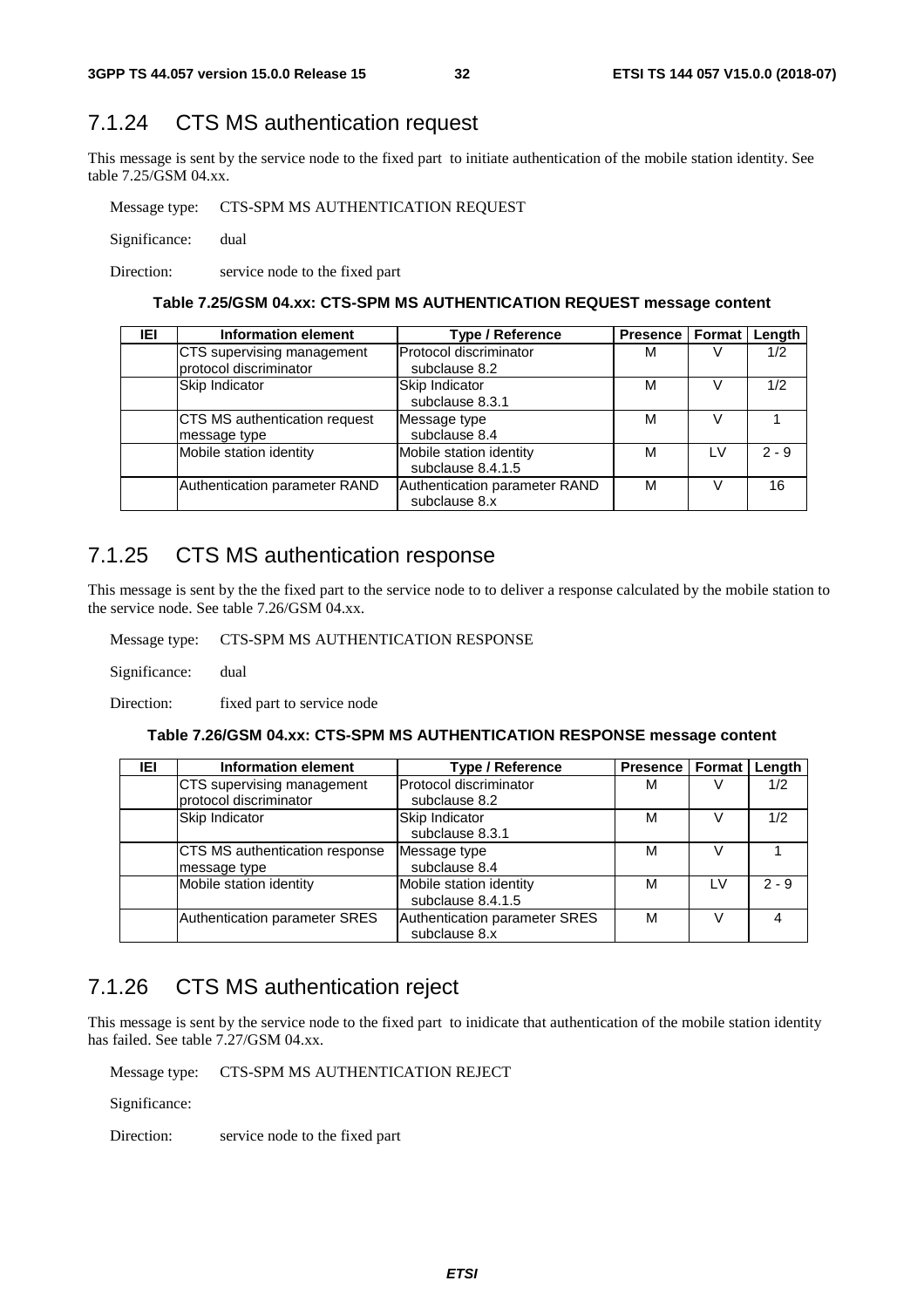| IEI | Information element                                  | Type / Reference                        | Presence   Format | Length |
|-----|------------------------------------------------------|-----------------------------------------|-------------------|--------|
|     | CTS supervising management<br>protocol discriminator | Protocol discriminator<br>subclause 8.2 | M                 | 1/2    |
|     | <b>Skip Indicator</b>                                | Skip Indicator<br>subclause 8.3.1       | M                 | 1/2    |
|     | <b>CTS MS authentication reject</b><br>message type  | Message type<br>subclause 8.4           | М                 |        |

**Table 7.27/GSM 04.xx: CTS-SPM MS AUTHENTICATION REJECT message content** 

## 7.1.27 CTS SN signing mode command

This message is sent by the service node to the fixed part to indicate that the service node starts signing. See table 7.28/GSM 04.xx.

Message type: CTS-SPM SN signing mode command

Significance: dual

Direction: service node to fixed part

#### **Table 7.28/GSM 04.xx: CTS-SPM SN signing mode command message content**

| IEI | Information element                                  | <b>Type / Reference</b>                 | Presence   Format   Length |     |
|-----|------------------------------------------------------|-----------------------------------------|----------------------------|-----|
|     | CTS supervising management<br>protocol discriminator | Protocol discriminator<br>subclause 8.2 | M                          | 1/2 |
|     | <b>Skip Indicator</b>                                | Skip Indicator<br>subclause 8.3.1       | М                          | 1/2 |
|     | CTS signing mode command<br>message type             | Message type<br>subclause 8.4           | М                          |     |

## 8 General message format and information elements coding

The figures and text in this clause describe the Information Elements contents.

### 8.1 Overview

See corresponding clause in GSM 04.08.

## 8.2 Protocol Discriminator

The Protocol Discriminator (PD) and its use are defined in GSM 04.07 [20].

## 8.3 Skip indicator and transaction identifier

#### 8.3.1 Skip indicator

Bits 5 to 8 of the first octet of every CTS Radio Resource management and CTS Mobility Management message contains the skip indicator. In order to differentiate GSM Radio Resource management and GSM Mobility Management messages from CTS Radio Resource management and CTS Mobility Management messages, the skip indicator used shall be 1111. A message received with skip indicator different from 1111 shall be ignored by the CTS Radio Resource management protocol entity and by the CTS Mobility Management protocol entity. A protocol entity sending a CTS Radio Resource management or a CTS Mobility Management message shall encode the skip indicator as 1111.

### 8.3.2 Transaction identifier

See GSM 04.08.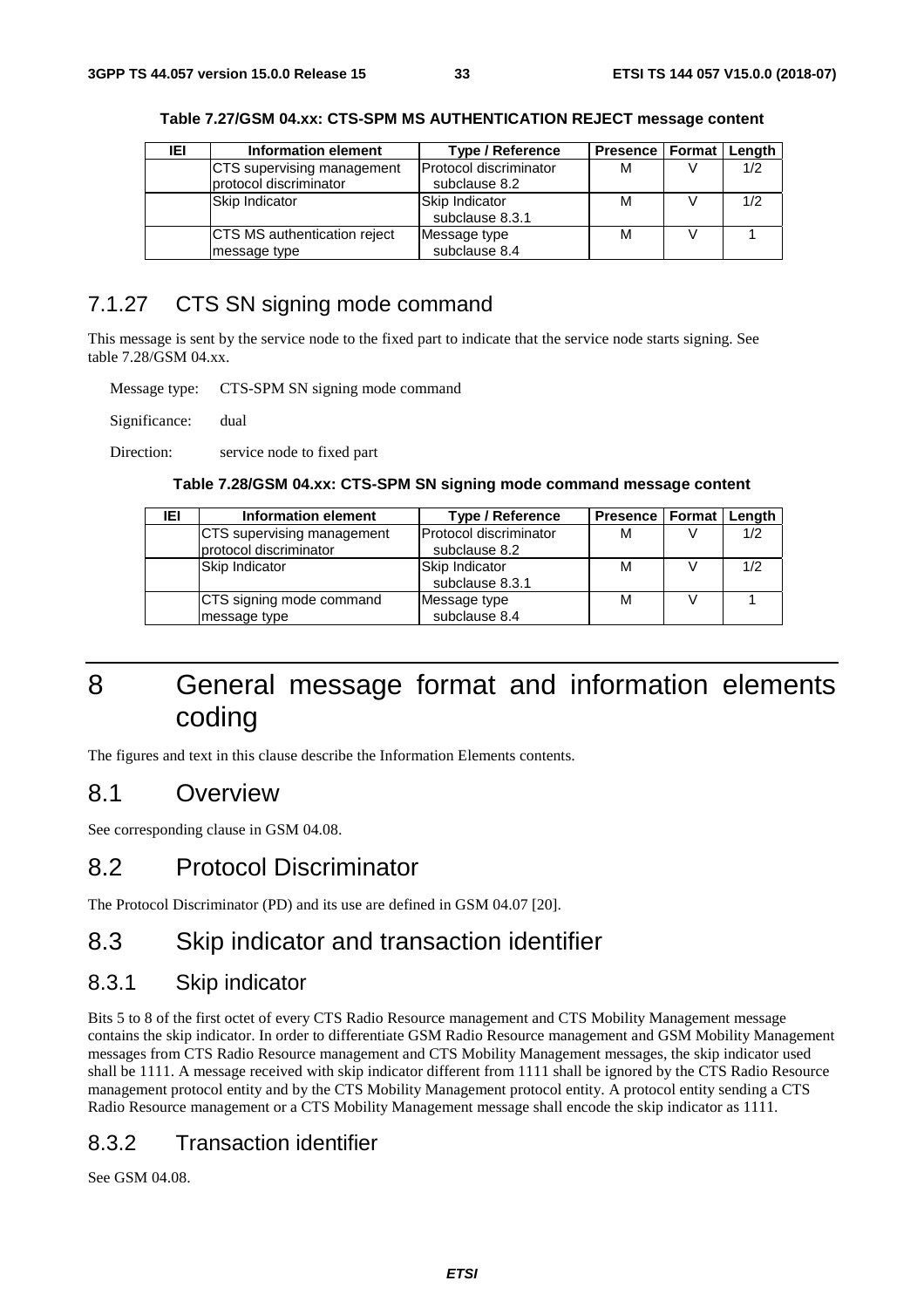## 8.4 Message Type

The message type IE and its use are defined in GSM 04.07 [20]. Tables 8.1/GSM 04.xx define the value part of the message type IE used in the CTS Supervising management protocol.

**Table 8.1/GSM 04.xx: Message types for CTS Supervising management** 

+-------------------------------------------------------+ | 8 7 6 5 4 3 2 1 | | |  $0 \t0 \t1 \t1 \t- -$  CTS-FPInitialisation messages:<br>1 1 1 - CTS-SPM INITIALISATION REQUE 1 1 1 - CTS-SPM INITIALISATION REQUEST<br>0 0 1 - CTS-SPM INITIALISATION ACCEPT  $\begin{bmatrix} 0 & 0 & 1 \ 0 & 0 & 1 \end{bmatrix}$  - CTS-SPM INITIALISATION COMPLET | 0 1 0 - CTS-SPM INITIALISATION COMPLETE | | 1 0 0 - CTS-SPM INITIALISATION REJECT | | |  $0 \t0 \t1 \t1 \t0 \t- -$  CTS-FP De-initialisation messages:<br>1 0 1 - CTS-SPM DE-INITIALISATION REQUES 1 0 1 - CTS-SPM DE-INITIALISATION REQUEST<br>0 1 0 - CTS-SPM DE-INITIALISATION COMPLET 0 1 0 - CTS-SPM DE-INITIALISATION COMPLETE<br>0 0 1 - CTS-SPM DE-INITIALISATION REJECT - CTS-SPM DE-INITIALISATION REJECT | |  $0 \t0 \t1 \t0 \t1 - - -$  Enrolment messages:<br> $0 \t1 \t- CTS-SPM$  ENROLMENT 0 1 1 - CTS-SPM ENROLMENT REQUEST<br>1 0 0 - CTS-SPM ENROLMENT ACCEPT 1 0 0 - CTS-SPM ENROLMENT ACCEPT<br>0 0 0 - CTS-SPM ENROLMENT REJECT - CTS-SPM ENROLMENT REJECT | | | 0 0 0 0 1 - - - De-Enrolment messages: | | 1 0 1 - CTS-SPM DE-ENROLMENT INDICATION | 1 1 0 - CTS-SPM DE-ENROLMENT REQUEST<br>0 1 1 - CTS-SPM DE-ENROLMENT COMPLET 0 1 1 - CTS-SPM DE-ENROLMENT COMPLETE<br>0 0 0 - CTS-SPM DE-ENROLMENT REJECT - CTS-SPM DE-ENROLMENT REJECT | |  $0 \t0 \t1 \t0 \t0 \t- -$  Operation data update messages:<br>0 0 1 - CTS-SPM OPERATION DATA REQUES | 0 0 1 - CTS-SPM OPERATION DATA REQUEST | | 0 1 0 - CTS-SPM OPERATION DATA DELIVER 1 0 0 - CTS-SPM OPERATION DATA ACCEPT<br>1 1 1 - CTS-SPM OPERATION DATA REJECT - CTS-SPM OPERATION DATA REJECT | |  $0 \t0 \t1 \t1 - - -$  Information data request messages: | 0 0 1 - CTS-SPM INFORMATION DATA REQUEST | | 0 1 0 - CTS-SPM INFORMATION DATA RESPONSE | | |  $0 \t0 \t0 \t1 \t0 - - -$  Authentication messages: | 0 0 0 - CTS-SPM FP AUTHENTICATION REQUEST | | 0 1 0 - CTS-SPM FP AUTHENTICATION RESPONSE | 1 1 1 - CTS-SPM FP AUTHENTICATION REJECT<br>1 0 0 - CTS-SPM MS AUTHENTICATION REQUEST 1 0 0 - CTS-SPM MS AUTHENTICATION REQUEST<br>1 0 1 - CTS-SPM MS AUTHENTICATION RESPONS 1 0 1 - CTS-SPM MS AUTHENTICATION RESPONSE<br>1 1 0 - CTS-SPM MS AUTHENTICATION REJECT | 1 1 0 - CTS-SPM MS AUTHENTICATION REJECT | 0 1 1 - CTS-SPM SN SIGNING MODE COMMAND | | +-------------------------------------------------------+

Bit 8 is reserved for possible future use as an extension bit, see GSM 04.07.

### 8.4.1 Supervising management information elements.

#### 8.4.1.1 Authentication parameter RAND1

The purpose of the *Authentication Parameter RAND1* information element is to provide the fixed part with a nonpredictable number to be used to calculate the authentication response SRES.

The *Authentication Parameter RAND1* information element is coded as shown in figure 10.x/GSM 04.xx and table 10.x/GSM 04.xx.

The *Authentication Parameter RAND1* is a type 3 information element with 17 octets length.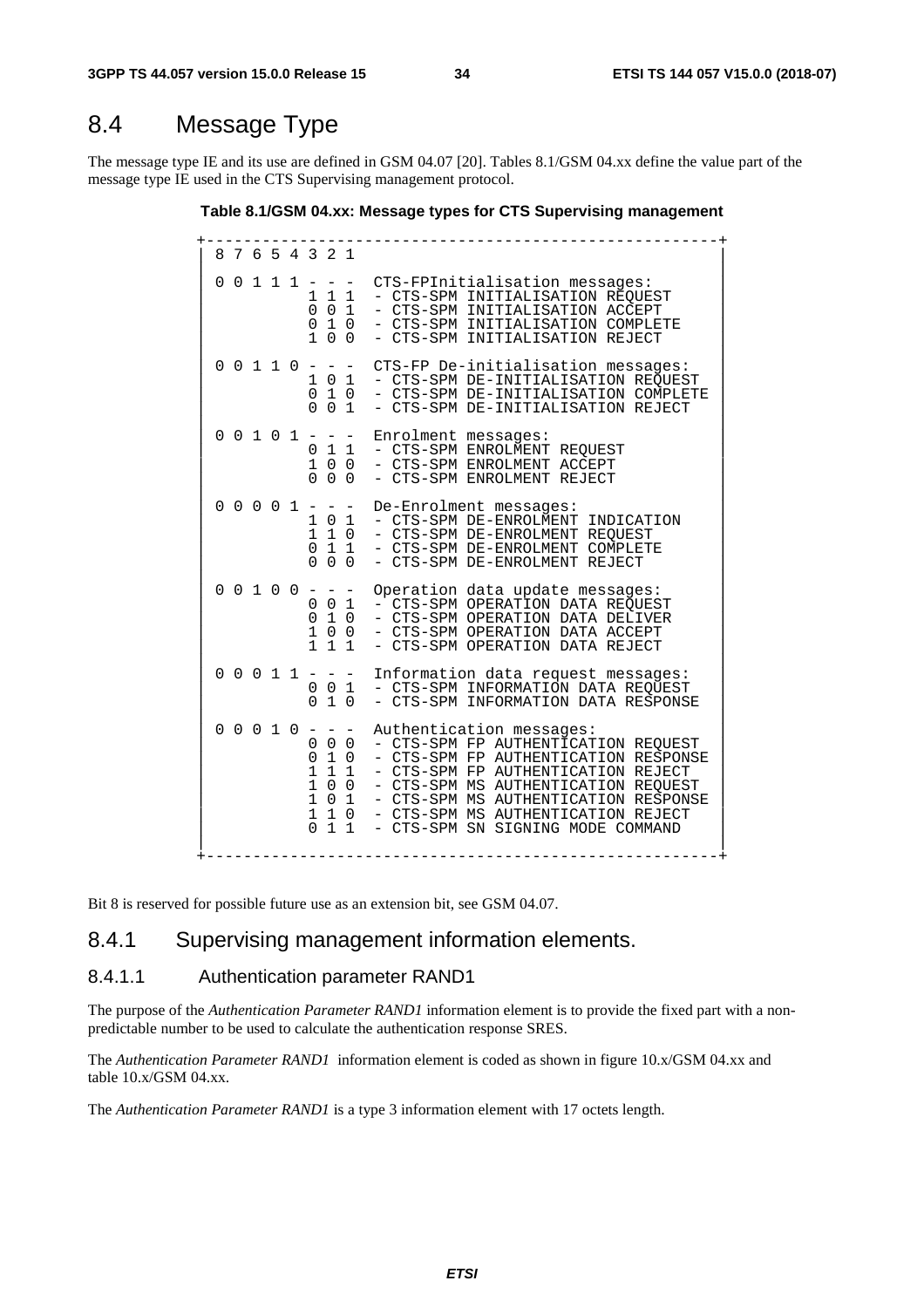![](_page_35_Figure_3.jpeg)

**Figure 10.x/GSM 04.xx:** *Authentication Parameter RAND1* **information element** 

**Table 10.x/GSM 04.xx:** *Authentication Parameter RAND1* **information element** 

```
+-----------------------------------------------------+ 
| RAND1 value (octet 2, 3,... and 17) |
| The RAND1 value consists of 128 bits. Bit 8 of octet| 
| 2 is the most significant bit while bit 1 of octet | 
| 17 is the least significant bit.
+-----------------------------------------------------+
```
#### 8.4.1.2 Authentication parameter RAND2

The purpose of the *Authentication Parameter RAND2* information element is to provide the service node with a nonpredictable number to be used by the service node to calculate the data signature .

The *Authentication Parameter RAND2* information element is coded as shown in figure 10.x/GSM 04.xx and table 10.x/GSM 04.xx.

The *Authentication Parameter RAND2* is a type 3 information element with 17 octets length.

![](_page_35_Figure_11.jpeg)

#### **Figure 10.x/GSM 04.xx:** *Authentication Parameter RAND2* **information element**

**Table 10.x/GSM 04.xx:** *Authentication Parameter RAND2* **information element** 

+-----------------------------------------------------+ | RAND2 value (octet 2, 3,... and 17) | | The RAND2 value consists of 128 bits. Bit 8 of octet| | 2 is the most significant bit while bit 1 of octet | 17 is the least significant bit. +-----------------------------------------------------+

#### 8.4.1.3 Authentication parameter SRES

The purpose of the *authentication parameter SRES* information element is to provide the service node with the authentication response signature calculated in the fixed part.

The *Authentication Parameter SRES* information element is coded as shown in figure 10.x/GSM 04.xx and table 10.x/GSM 04.xx.

The *Authentication Parameter SRES* is a type 3 information element with 17 octets length.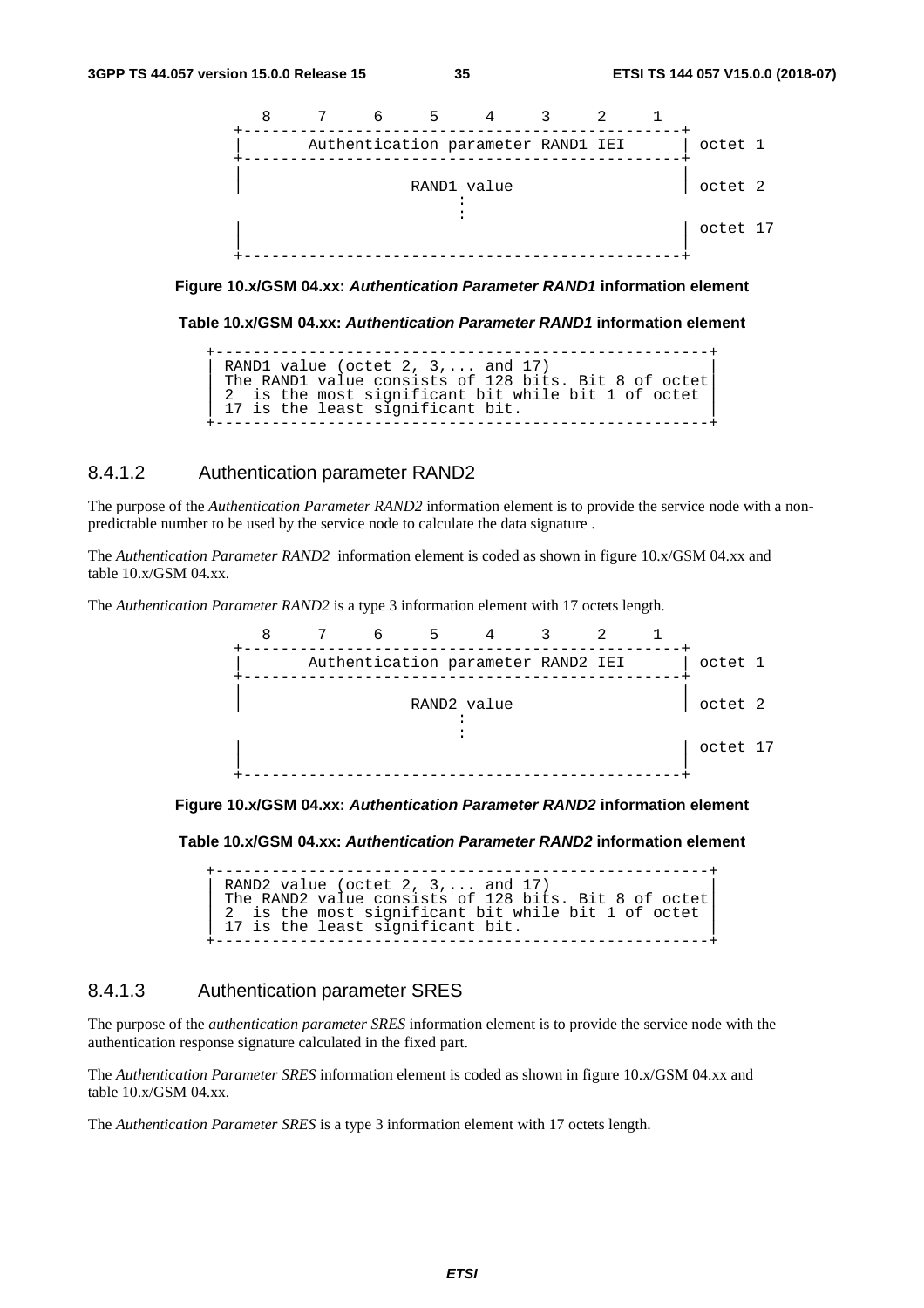![](_page_36_Figure_3.jpeg)

**Figure 10.x/GSM 04.xx** *Authentication Parameter SRES* **information element** 

**Table 10.x/GSM 04.xx:** *Authentication Parameter SRES* **information element** 

+-----------------------------------------------------+ | SRES value (octet 2, 3,... and 17) | | The SRES value consists of 128 bits. Bit 8 of octet | | 2 is the most significant bit while bit 1 of octet | | 17 is the least significant bit. +-----------------------------------------------------+

#### 8.4.1.4 Fixed part Identity

The purpose of the *Fixed part Identity* information element is to provide either the international fixed part subscriber identity, IFPSI, or the international fixed part equipment identity, IFPEI.

The IFPSI shall not exceed 15 digits, the IFPEI is composed of 16 digits (see GSM 03.03).

The *Fixed part Identity* information element is coded as shown in figure 10.x/GSM 04.xx and table 10.x/GSM 04.xx.

The Fixed part Identity is a type 4 information element with a minimum length of 3 octets and 11 octets length maximal.

| 8 | 6                                      |                         |                  |          |  |
|---|----------------------------------------|-------------------------|------------------|----------|--|
|   |                                        | Fixed part Identity IEI |                  | octet 1  |  |
|   | Length of fixed part identity contents |                         |                  | octet 2  |  |
|   | Identity digit 1                       | odd/<br>even<br>indic   | Type of identity | octet 3  |  |
|   | Identity digit p+1                     |                         | Identity digit p | octet 4* |  |

**Figure 10.5/GSM 04.xx** *Fixed part Identity* **information element**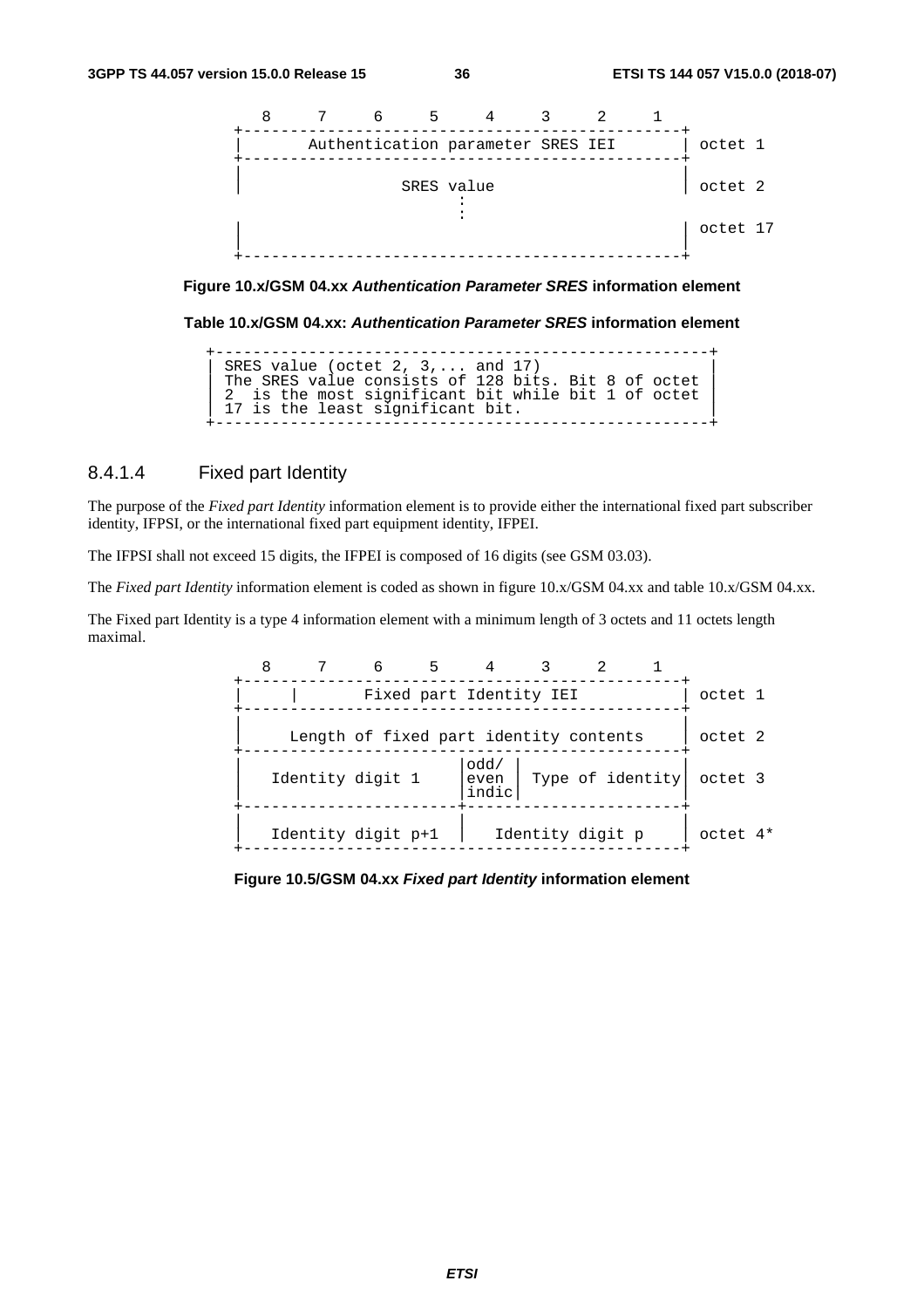#### **Table 10.8/GSM 04.xx:** *Fixed part Identity* **information element**

+--------------------------------------------------------+

```
Type of identity (octet 3)<br>Bits
\parallel Bits \parallel| 3 2 1 | 
| 0 0 1 IFPSI | 
| 0 1 0 IFPEI | 
| | 
All other values are reserved.
| | 
 Odd/even indication (octet 3)<br>Bit
| Bit |\begin{array}{|c|c|c|c|c|c|}\n\hline\n4 & 4 \\
\hline\n\end{array}0 even number of identity digits and also when 1 cdd number of identity digits
      odd number of identity digits
| | 
| Identity digits (octet 3 etc) | |
| For the IFPSI, IFPEI this field is coded using BCD |
| coding. If the number of identity digits is even then | 
| bits 5 to 8 of the last octet shall be filled with |
\vert an end mark coded as "1111".
+--------------------------------------------------------+
```
#### 8.4.1.5 Mobile station Identity

The purpose of the *Mobile station Identity* information element is to provide to the service node the international mobile station subscriber identity, IMSI.

The IMSI shall not exceed 15 digits (see GSM 03.03).

The *Mobile station Identity* information element is coded as shown in figure 10.x/GSM 04.xx and table 10.x/GSM 04.xx.

The Mobile station Identity is a type 4 information element with a minimum length of 3 octets and 11 octets length maximal.

| 8 | 6                                      | 5 |                       |                  |          |  |
|---|----------------------------------------|---|-----------------------|------------------|----------|--|
|   | Mobile station Identity IEI            |   |                       |                  | octet 1  |  |
|   | Length of fixed part identity contents |   |                       |                  | octet 2  |  |
|   | Identity digit 1                       |   | odd/<br>even<br>indic | Type of identity | octet 3  |  |
|   | Identity digit p+1                     |   |                       | Identity digit p | octet 4* |  |

**Figure 10.5/GSM 04.xx:** *Mobile station Identity* **information element**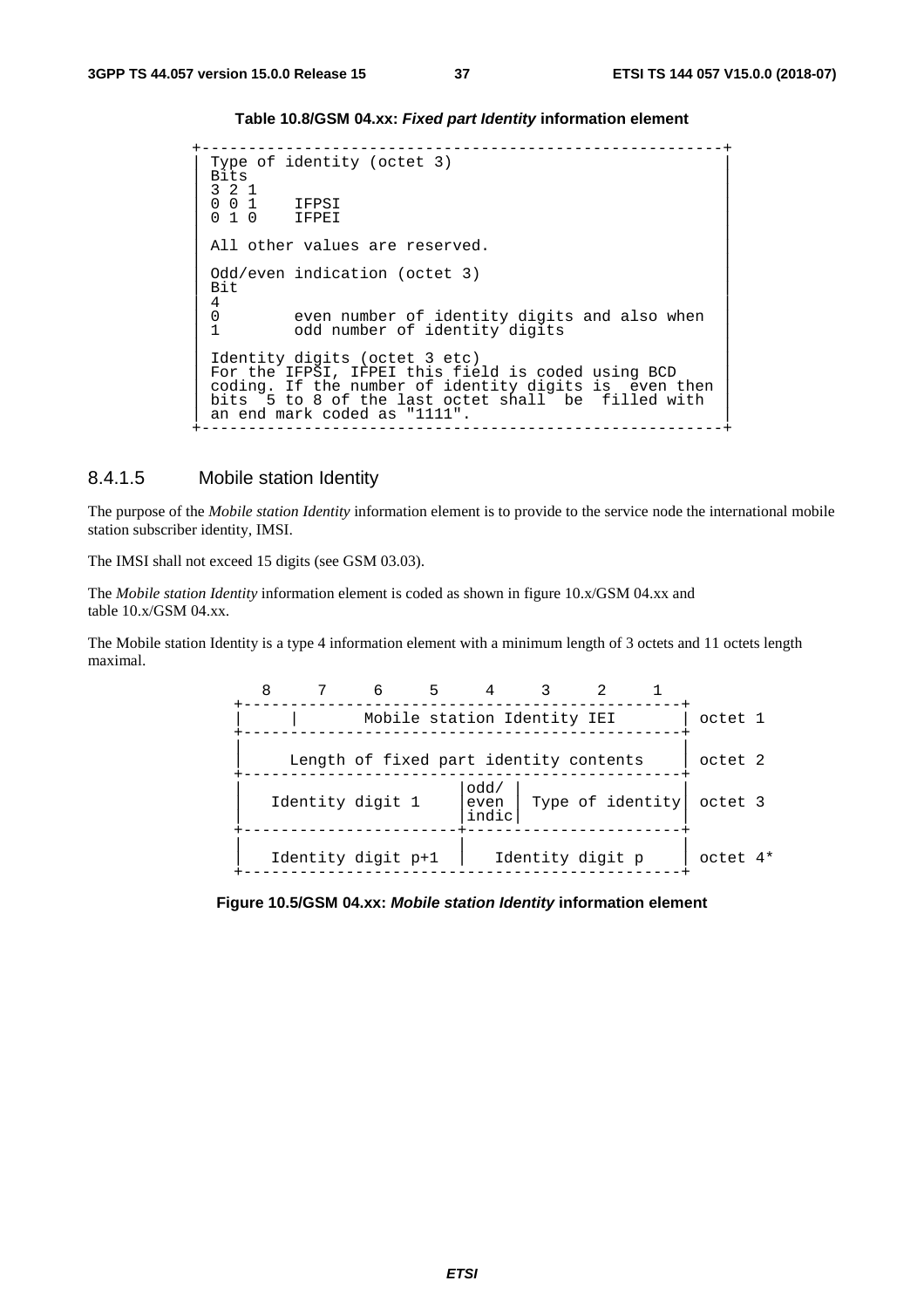**Table 10.8/GSM 04.xx:** *Mobile* **station** *Identity* **information element** 

```
+--------------------------------------------------------+ 
 Type of identity (octet 3)<br>Bits
\left| \right| Bits \left| \right|| 3 2 1 | 
| 0 0 1 IMSI | 
| | 
 All other values are reserved.
| | 
 Odd/even indication (octet 3)<br>Bit
| Bit |\begin{array}{|c|c|c|c|c|c|}\n\hline\n4 & 4 \\
\hline\n\end{array}0 even number of identity digits and also when 1 cdd number of identity digits
       odd number of identity digits
| | 
| Identity digits (octet 3 etc) | |
| For the IMSI this field is coded using BCD |
 coding. If the number of identity digits is even then<br>bits 5 to 8 of the last octet shall be filled with
     5 to 8 of the last octet shall be filled with
 an end mark coded as "1111".
+--------------------------------------------------------+
```
#### 8.4.1.6 Fixed Part Classmark

The purpose of the *Fixed part Classmark* information element is to provide the service node with information concerning charactersitics of the fixed part. The contents might affect the manner in which the service node handles the operation of the fixed part.

The Fixed Part Classmark information element has 2 octets length.

The value part of a *Fixed Part Classmark* information element is coded as shown in figure 10.5.1.7/GSM 04.xx.

#### **Table 10.5.1.7/GSM 04.xx:** *Fixed Part Classmark* **information element**

![](_page_38_Figure_10.jpeg)

#### **Table 10.8/GSM 04.xx:** *Fixed part Classmark* **information element**

|             | Band (octet 2)                 |                        |
|-------------|--------------------------------|------------------------|
| <b>Bits</b> |                                |                        |
| 7 6 5       |                                |                        |
| $00$ $00$   |                                | GSM900 band supported  |
| $0 \t0 \t1$ |                                | E-GSM band supported   |
| 010         |                                | DCS1800 band supported |
| $0 \t1 \t1$ |                                | GSM1900 band supported |
|             |                                |                        |
|             | All other values are reserved. |                        |
|             |                                |                        |

#### 8.4.1.7 Radio frequency control Parameters

The purpose of the Radio Frequency control parameters information element is to provide the radio parameters to be applied on the fixed part.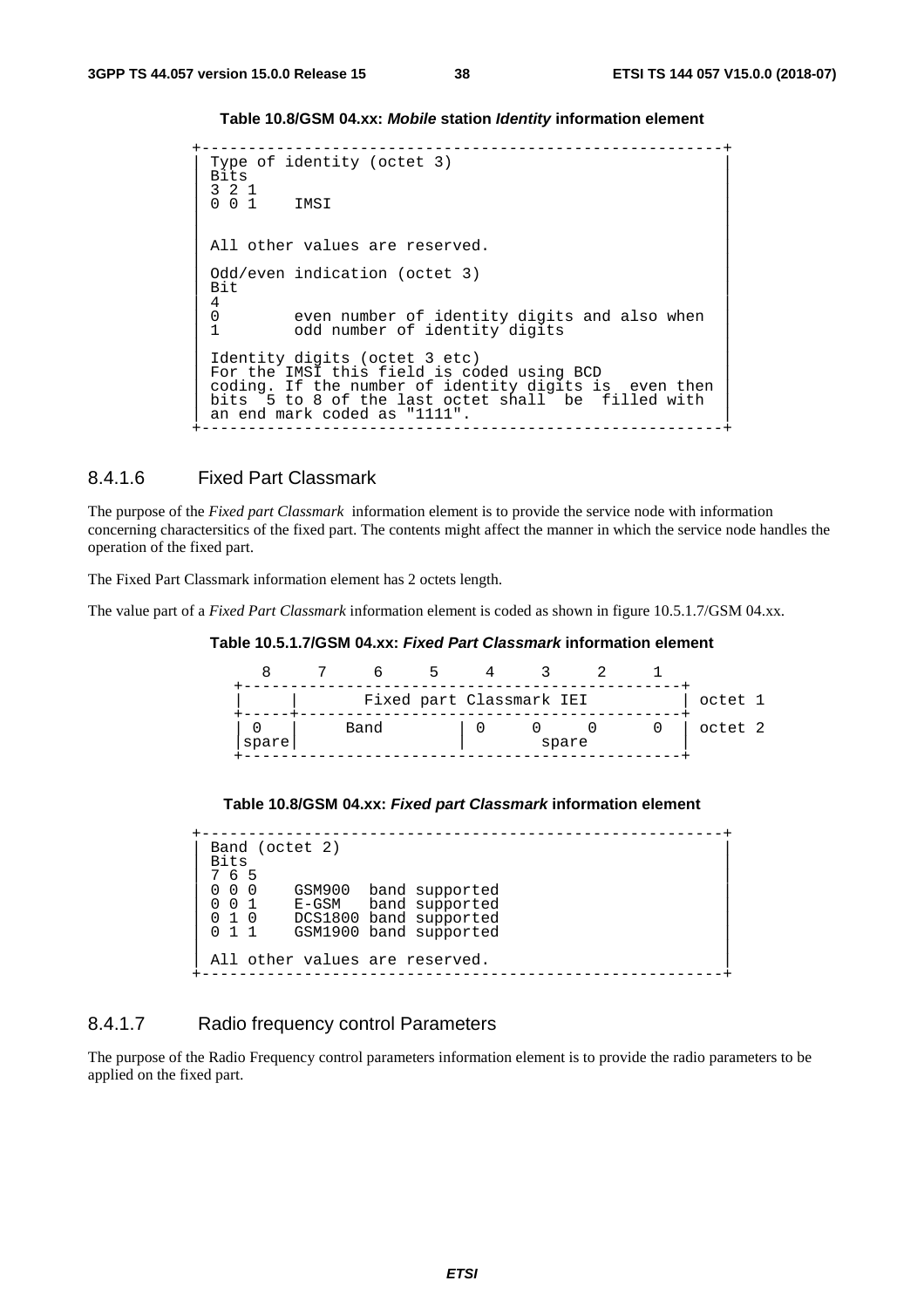|                       |                  | 6         | 5 |                                        |                        |                           |         |  |
|-----------------------|------------------|-----------|---|----------------------------------------|------------------------|---------------------------|---------|--|
|                       |                  |           |   | Radio Frequency Control parameters IEI |                        |                           | octet 1 |  |
| AFA<br>USE            |                  | SEL RANGE |   |                                        | TYPE.                  | APPROACH                  | octet 2 |  |
|                       | MIN NB FREO      |           |   |                                        | FWT SIZE WIN<br>(hiqh) |                           | octet 3 |  |
| FWT SIZE<br>WIN (low) |                  |           |   | SWT SIZE WIN                           |                        | <b>CTSBCH</b><br>SEL MODE | octet 4 |  |
|                       | INTERF THRESHOLD |           |   |                                        | - 0<br>$\cap$<br>spare |                           | octet 5 |  |

**Figure 10.2/GSM 04.xx:** *Radio Frequency Control Parameters* **information element**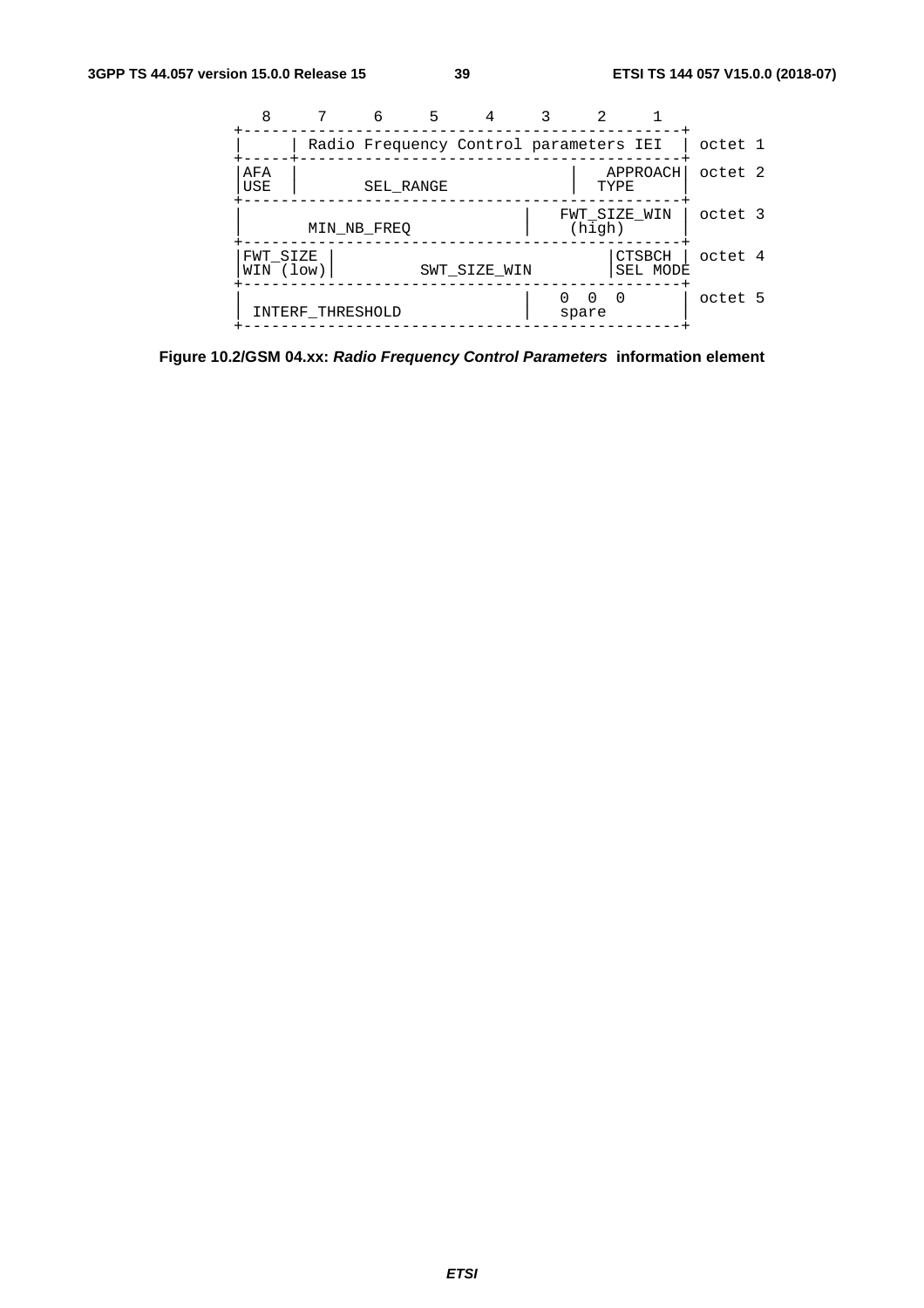**Table 10.8/GSM 04.xx:** *Radio Frequency Control Parameters* **information element** 

```
+--------------------------------------------------------+ 
AFA_USE, use of AFA algorithm (octet 2)<br>Bit
| \text{Bit}^- || 8 | 
0 AFA used
1 AFA not used
| | 
SEL_RANGE, carrier list selection upper bound (octet 2)<br>Bits
| \text{ bits }| 7 6 5 4 3 | 
| 0 0 0 0 0 range 0 | 
| 0 0 0 0 1 range 1 | 
\begin{bmatrix} 1 & 0 & 0 \\ 0 & 0 & 0 \\ 0 & 0 & 0 \end{bmatrix}| 1 1 1 1 1 range 31 | 
| | 
APPROACH TYPE, type of approach used in slection range
(octet 2)
| | 
| Bits || 2 1 | 
 2 1<br>0 0 Basic Threshold (BASIC)<br>0 1 Sliding window technigu
 0 1 Sliding window technique (SWT)<br>1 0 Fixed window technique (FWT)
 1 0 Fixed window technique (FWT)<br>1 1 List extension check (EXT)
| 1 1 List extension check (EXT) | |
| | 
MIN_NB_FREQ, minimum number of frequency (octet 3)
| | 
\vert Bits \vertBits<br>8 7 6 5 4
\begin{bmatrix} 0 & 0 & 0 & 0 & 0 & \text{no frequency} \end{bmatrix}\begin{bmatrix} 0 & 0 & 0 & 1 & 1 \end{bmatrix} frequency
| . | 
| 1 1 1 1 1 31 frequencies | 
| | 
| FWT_SIZE_WIN, minimum size of the window for FWT | 
\int (octet 3 and octet 4)
| | 
\parallel Bits \parallelBits<br>3 2 1 8 7
| | 
| 0 0 0 0 0 size 0 | 
| 0 0 0 0 0 size 1 | 
\mathbf{I} . \mathbf{I} . \mathbf{I} . \mathbf{I} . \mathbf{I} . \mathbf{I} . \mathbf{I} . \mathbf{I} . \mathbf{I} . \mathbf{I} . \mathbf{I} . \mathbf{I} . \mathbf{I} . \mathbf{I} . \mathbf{I} . \mathbf{I} . \mathbf{I} . \mathbf{I} . \mathbf{I} . \mathbf{I} . | 1 1 1 1 1 size 31 | 
| | 
SWT_SIZE_WIN, fixed size of the window for SWT
 (octet 4)| | 
| Bits || 6 5 4 3 2 | 
| 0 0 0 0 0 size | 
| 0 0 0 0 0 size 1 | 
| . | 
| 1 1 1 1 1 size 31 | 
| | 
| CTSBCH_SEL_MODE, CTSBCH selection mode (octet 4) | 
| | 
| Bit || 1 | 
| 0 best carrier of TFH list | 
 1 random carrier of TFH list
| | 
| INTERF_THRESHOLD, interference threshold (octet 5) | 
| | 
| Bits |Bits<br>8 7 6 5 4<br>0 0 0 0 0
       0dB (steps of 2dB)<br>2dB
0 \quad 0 \quad 0 \quad 0 \quad 0| | 
| 1 1 1 1 1 62dB | 
            +--------------------------------------------------------+
```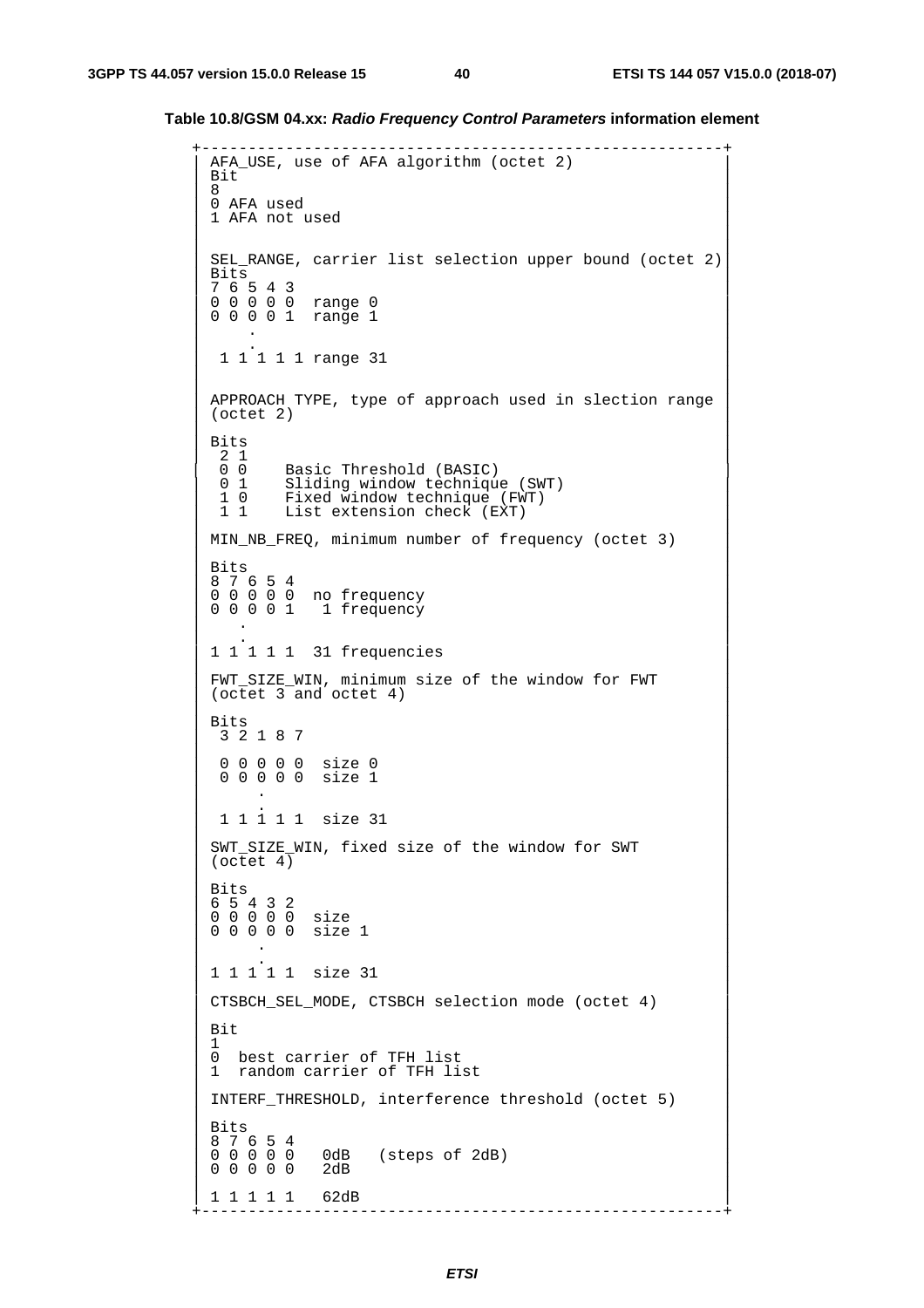#### 8.4.1.8 Radio link control Parameters

The purpose of the *Radio Link control Parameters* information element is to provide the radio parameters to be applied on the fixed part.

![](_page_41_Figure_5.jpeg)

**Figure 10.2/GSM 04.xx:** *Radio Link Control Parameters* **information element**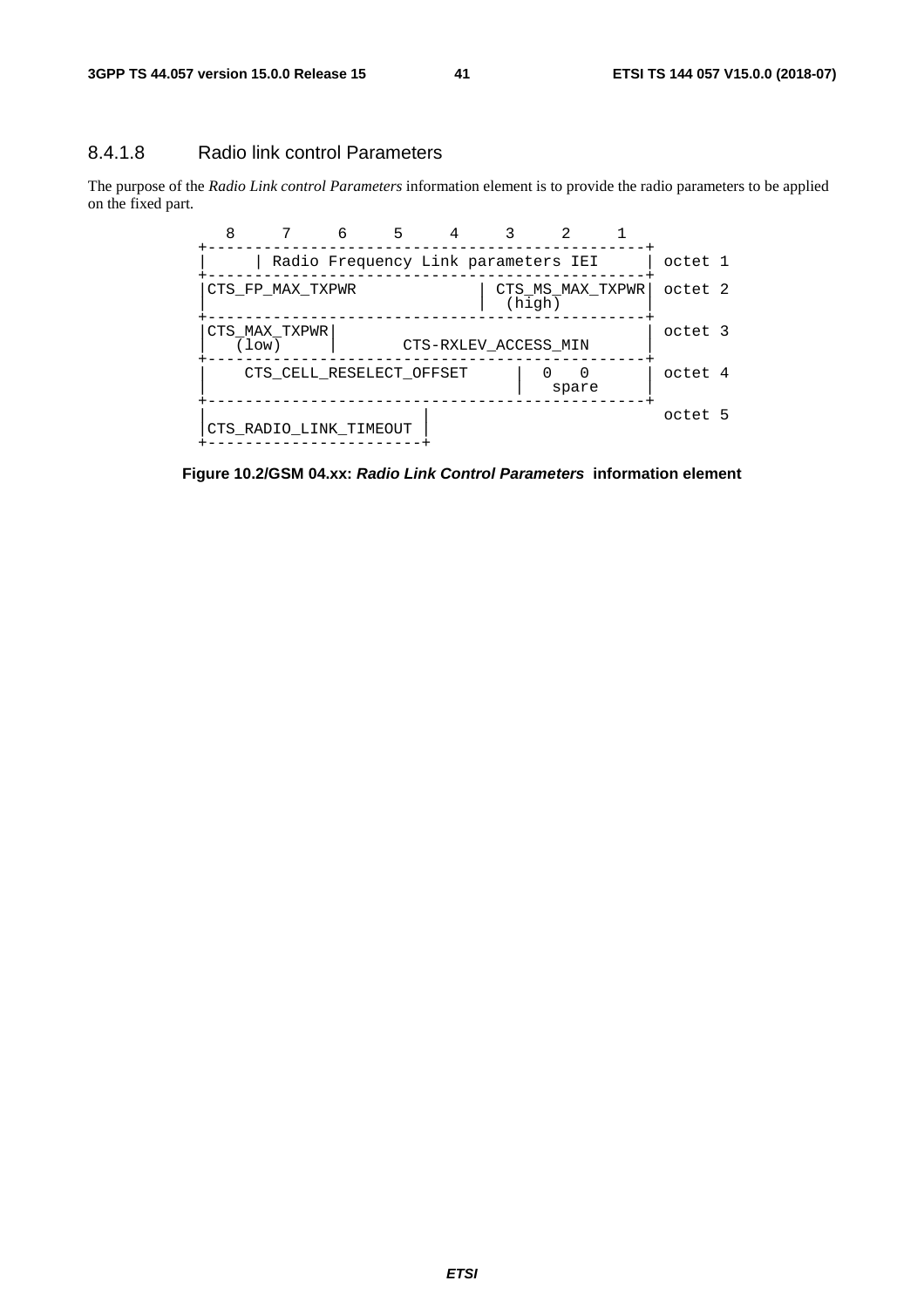```
Table 10.8/GSM 04.xx: Radio Link Control Parameters information element
```

```
|CTS_FP_MAX_TXPWR, maximum Fixed Part transmission power | 
(\overline{octet}^2)<br>Bits
| Bits |
 8 7 6 5 4<br>0 0 0 0 0 1 evel 0
 000000 0 0 0 0 1 level 1
| . | 
 | 1 1 1 1 1 level 31 | 
| | 
| CTS_MX_MAX_TXPWR, maximum Mobile Station transmission | 
|power(octet 2 and octet 3)||\text{bits}|| 3 2 1 8 7 | 
| 0 0 0 0 0 level 0 | 
 0 0 0 0 1 level 1
| . | 
 | 1 1 1 1 1 level 31 | 
| | 
 CTS RXLEV ACCESS MIN, minimum received level at the MS
 | (octet 3)coded as defined in GSM05.08 | 
\vert Bits \vert| 6 5 4 3 2 1 | 
 0 0 0 0 0 0 level 0
 0 0 0 0 0 1 level 1
\mathbf{I} . \mathbf{I} . The contract of the contract of the contract of the contract of the contract of the contract of the contract of the contract of the contract of the contract of the contract of the contract of the con
 | 1 1 1 1 1 1 level 63 | 
| | 
|CTS_CELL_RESELECT_OFFSET_, reselection offest(octet 4) | 
| \text{ bits }\begin{array}{ccccccccc}\n8 & 7 & 6 & 5 & 4 & 3 \\
0 & 0 & 0 & 0 & 0 & 0 & 0 & 0 \\
\end{array}0 0 0 0 0 0
 0 0 0 0 0 1 1 dB
\| \cdot \| . \|1 1 1 1 1 1 63 dB
| | 
 | CTS_RADIO_LINK_TIMEOUT, maximum value of the radio | 
link counter(octet 5)<br>Bits
\parallel Bits \parallel| 8 7 6 5 | 
| 0 0 0 0 4 SACCH blocks (setps of 4 blocks) |
  0 0 0 1 8 SACCH blocks
| . | 
  | 1 1 1 1 64 SACCH blocks | 
                   +--------------------------------------------------------+
```
#### 8.4.1.9 Generic Frequency List

The purpose of the *Generic Frequency List* information element is to provide the generic frequency list to be used to derive the AFA list (see GSM04.56) to be used on the CTS interface.

Its coding is similar to the "GSM04.08 Cell Channel Description" information field coding.

#### 8.4.1.10 Cell Identity List

The purpose of the *Cell Identity List* information element is to provide to the service node the list of the cell global identities surrounding the fixed part.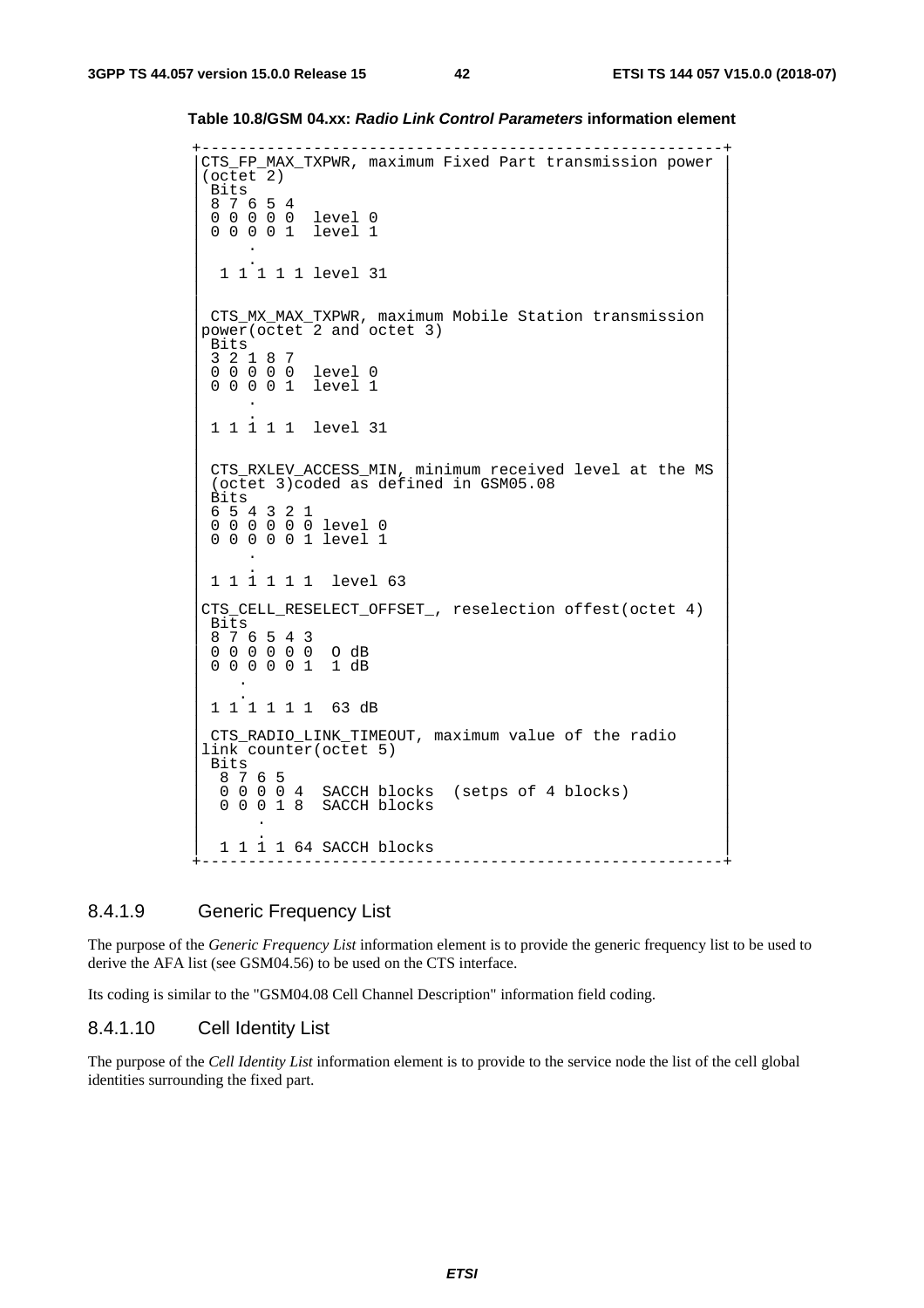| 8 | 7                                                      | 6                                     | -5 | $\overline{4}$         | $\overline{\mathbf{3}}$ | $\overline{\phantom{a}}^2$ | 1 |            |  |
|---|--------------------------------------------------------|---------------------------------------|----|------------------------|-------------------------|----------------------------|---|------------|--|
|   |                                                        |                                       |    | Cell Identity List IEI |                         |                            |   | octet 1    |  |
|   |                                                        | Length of Cell Identity List contents |    |                        |                         |                            |   | octet 2    |  |
|   | MCC1 digit 2                                           |                                       |    |                        | MCC1 digit 1            |                            |   | octet 3    |  |
|   | $\begin{array}{ccccccccc}\n1 & 1 & 1 & 1\n\end{array}$ |                                       |    |                        | MCC1 digit3             |                            |   | octet 4    |  |
|   | MNC1 digit 2                                           |                                       |    |                        | MNC1 digit1             |                            |   | octet 5    |  |
|   |                                                        |                                       |    | LAC1                   |                         |                            |   | octet 6    |  |
|   |                                                        |                                       |    | LAC1 (continued)       |                         |                            |   | octet 7    |  |
|   |                                                        |                                       |    | CI1 value              |                         |                            |   | octet 8    |  |
|   |                                                        |                                       |    | CI1 value (continued)  |                         |                            |   | octet 9    |  |
|   | MCC2 digit 2                                           |                                       |    |                        | MCC2 digit 1            |                            |   | octet 10   |  |
|   | $\begin{matrix} 1 & 1 & 1 & 1 \end{matrix}$            |                                       |    |                        | MCC2 digit3             |                            |   | octet 11   |  |
|   | MNC2 digit 2                                           |                                       |    |                        | MNC2 digit1             |                            |   | octet 12   |  |
|   |                                                        |                                       |    | LAC <sub>2</sub>       |                         |                            |   | octet 13   |  |
|   |                                                        |                                       |    | LAC2 (continued)       |                         |                            |   | octet 14   |  |
|   |                                                        |                                       |    | CI2 value              |                         |                            |   | octet 15   |  |
|   |                                                        |                                       |    | CI2 value (continued)  |                         |                            |   | octet 16   |  |
|   | MCCn digit 2                                           |                                       |    |                        | MCCn digit 1            |                            |   | octet 7n-4 |  |
|   | $1 \quad$<br>$1 \quad \blacksquare$                    | $1 \quad 1$                           |    |                        | MCCn digit3             |                            |   | octet 7n-3 |  |
|   | MNCn digit 2                                           |                                       |    |                        | MNCn digit1             |                            |   | octet 7n-2 |  |
|   |                                                        |                                       |    | LACn                   |                         |                            |   | octet 7n-1 |  |
|   |                                                        |                                       |    | LACn (continued)       |                         |                            |   | octet 7n   |  |
|   |                                                        |                                       |    | CIn value              |                         |                            |   | octet 7n+1 |  |
|   |                                                        |                                       |    | CIn value (continued)  |                         |                            |   | octet 7n+2 |  |

**Figure 10.5/GSM 04.xx:** *Cell Identity List* **information element**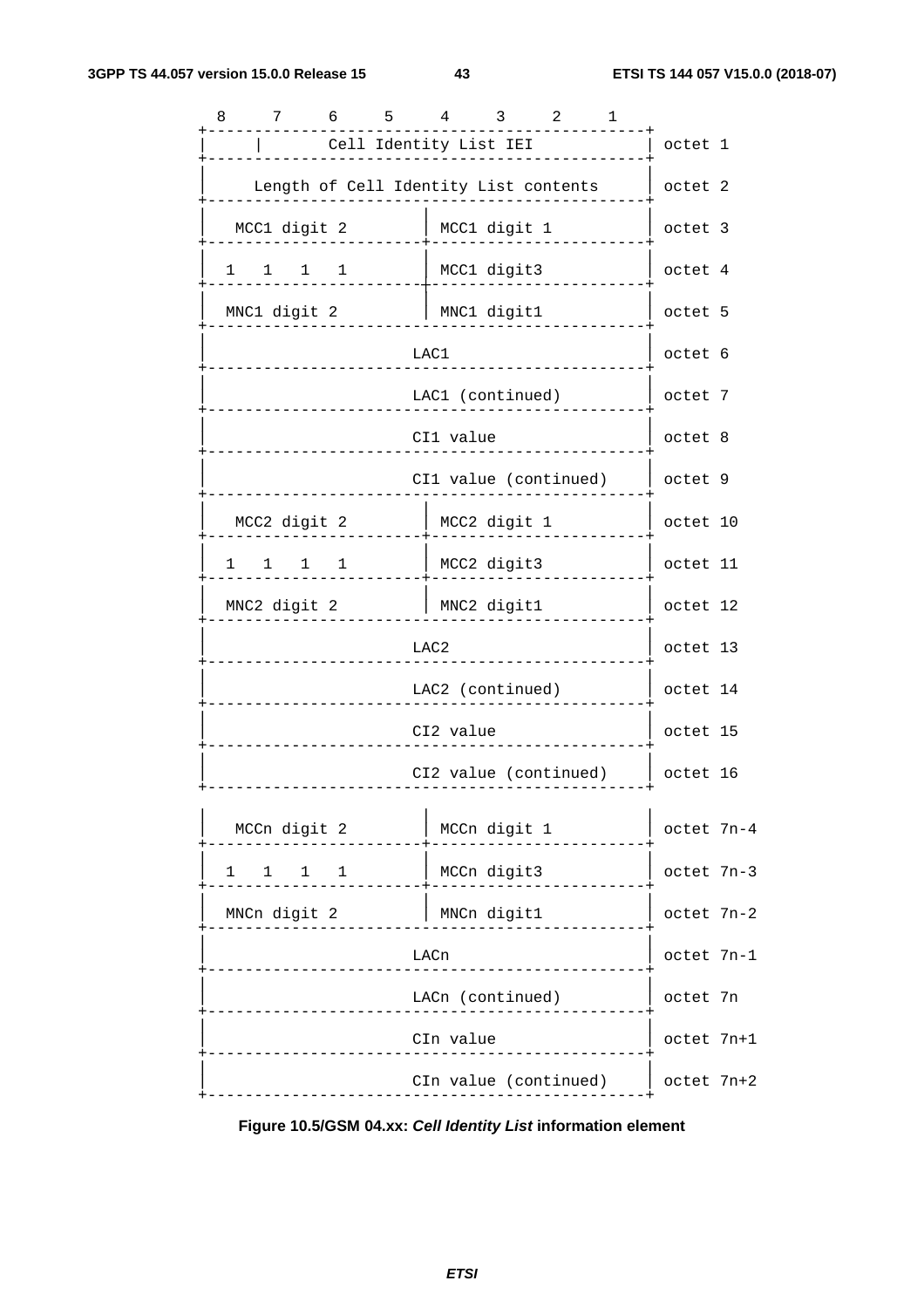**Table 10.8/GSM 04.xx:** *Cell Identity List* **information element** 

```
+--------------------------------------------------------+ 
| MCC, Mobile country code(octets 7n-4 and 7n-3) |
| MNC, Mobile Network code (octet 7n-2)
| LAC, Location area code (octets 7n-1 and 7n) |
These fields are coded as the "Location Area
|Identification" Information element in GSM04.08 | 
| | 
|CI, Cell Identity (octets 7n+1 and 7n+2) is coded as || "Cell Identity" Information element in GSM04.08
| | 
+--------------------------------------------------------+
```
#### 8.4.1.11 Application time

The purpose of the *Application time* information element is to provide to the fixed part the time when the new control data sent by the service node should apply.

| 8 |                                    |                      |         |  |  |         |
|---|------------------------------------|----------------------|---------|--|--|---------|
|   |                                    | Application time IEI |         |  |  | octet 1 |
|   | Application<br>time<br>information |                      | Tapplic |  |  | octet 2 |
|   | Tapplic<br>(continued)             |                      |         |  |  | octet 3 |

**Figure 10.5/GSM 04.xx:** *Application time* **information element** 

**Table 10.8/GSM 04.xx: Application time information element** 

```
+--------------------------------------------------------+ 
Application time information(octet 2)
| | 
\vert Bits \vert| 8 7 | 
| 0 0 apply immediately \blacksquare| 0 1 apply at Tval expiry | 
| 1 0 apply at Tapplic | 
| | 
All other values are reserved.
| | 
Tapplic, application timer (octets 2 and 3) Bits
\parallel Bits \parallel \parallel| 8 7 6 5 4 3 2 1 | 
| 0 0 0 0 0 0 0 0 Tapplic = 0day | 
0 \t0 \t0 \t0 \t0 \t0 \t0 \t1 Tapplic = 1day
| ..... | 
| 1 1 1 1 1 1 1 1 Tapplic = 255days | 
+--------------------------------------------------------+
```
#### 8.4.1.12 Enrolment time

The purpose of the *Enrolment time* information element is to provide to the fixed part the duration associated to a mobile enrolment.

| Я |  |                    |  |  |         |
|---|--|--------------------|--|--|---------|
|   |  | Enrolment time IEI |  |  | octet 1 |
|   |  | Tenrol             |  |  | octet 2 |

![](_page_44_Figure_14.jpeg)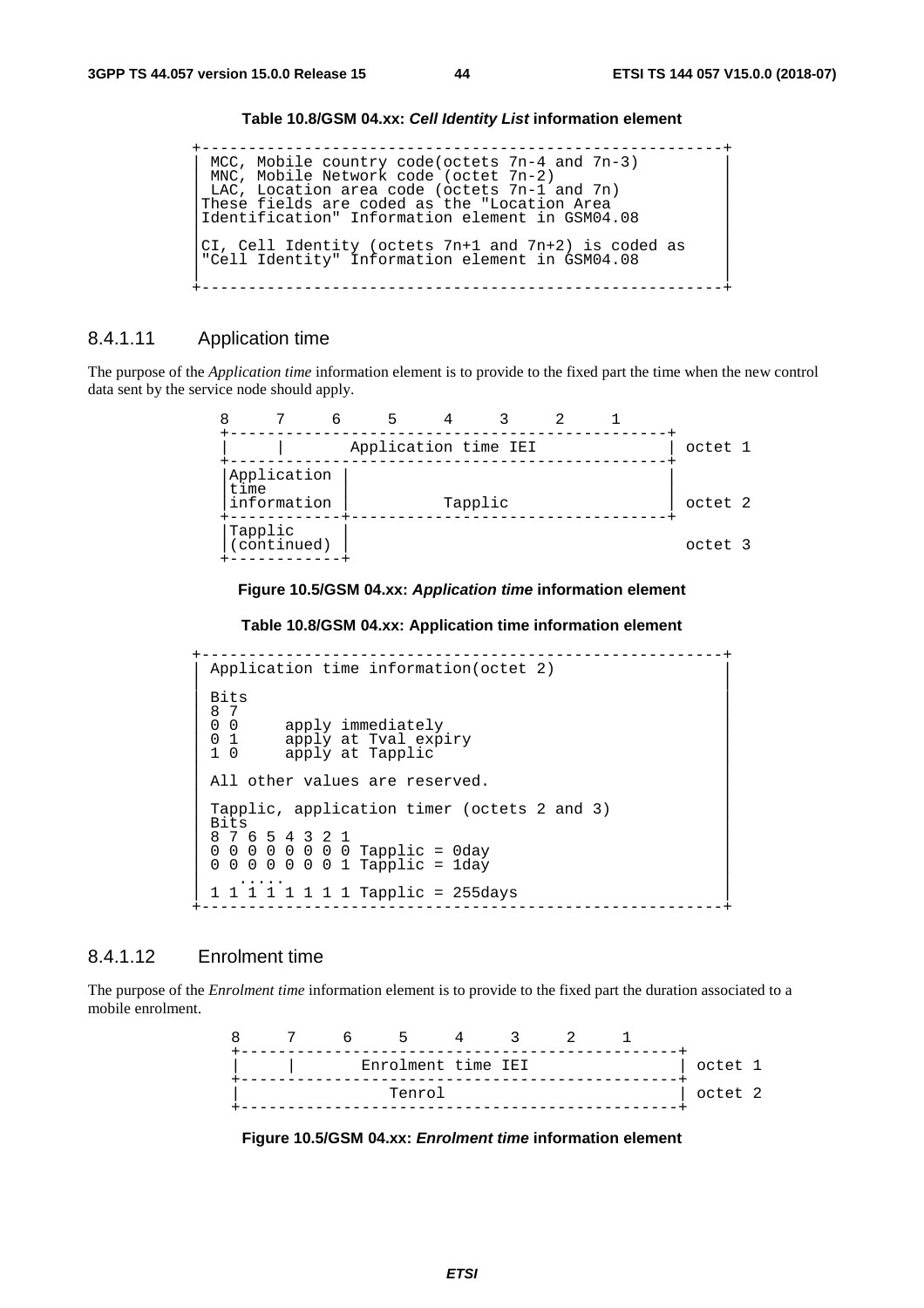#### **Table 10.8/GSM 04.xx: Enrolment time information element**

```
+--------------------------------------------------------+ 
Enrolment time information(octet 2)
| | 
| \text{ bits }| 8 7 6 5 4 3 2 1 | 
| 0 0 0 0 0 0 0 0 Tenrol = 0day | 
0 0 0 0 0 0 0 1 Tenrol = 1day
| ..... | 
| 1 1 1 1 1 1 1 1 Tenrol = 255days | 
+--------------------------------------------------------+
```
#### 8.4.1.13 Validity period

The purpose of the *Validity period* information element is to provide to the fixed part the validity period associated with parameters updated by the service node.

|  | Validity period IEI |  |  | octet 1 |  |
|--|---------------------|--|--|---------|--|
|  | Tval                |  |  | octet 2 |  |

**Figure 10.5/GSM 04.xx:** *Validity period* **information element** 

**Table 10.8/GSM 04.xx: Validity period information element** 

+--------------------------------------------------------+ | Validity period information(octet 2) | | |  $\vert$  Bits  $\vert$ | 8 7 6 5 4 3 2 1 | | 0 0 0 0 0 0 0 0 Tval = 0day |  $\begin{bmatrix} 0 & 0 & 0 & 0 & 0 & 0 & 1 \\ 0 & 0 & 0 & 0 & 0 & 0 & 1 \end{bmatrix}$  Tval = 1day | ..... | | 1 1 1 1 1 1 1 1 Tval = 255days | .<br>+----------------------------

#### 8.4.1.14 Recall period

The purpose of the *Recall period* information element is to require the fixed part to contact the service node for control purposes.

> 8 7 6 5 4 3 2 1 +-----------------------------------------------+ Recall period IEI +-----------------------------------------------+ Trecal and  $|$  octet 2 +-----------------------------------------------+

**Figure 10.5/GSM 04.xx:** *Recall* **period****information element** 

#### **Table 10.8/GSM 04.xx: Recall period information element**

```
+--------------------------------------------------------+ 
Recall period information(octet 2)
| | 
\parallel Bits \parallel| 8 7 6 5 4 3 2 1 | 
| 0 0 0 0 0 0 0 0 Trecal = 0day | 
| 0 0 0 0 0 0 0 1 Trecal = 1day | 
| ..... | 
1 1 1 1 1 1 1 1  Trecal = 255days
                    +--------------------------------------------------------+
```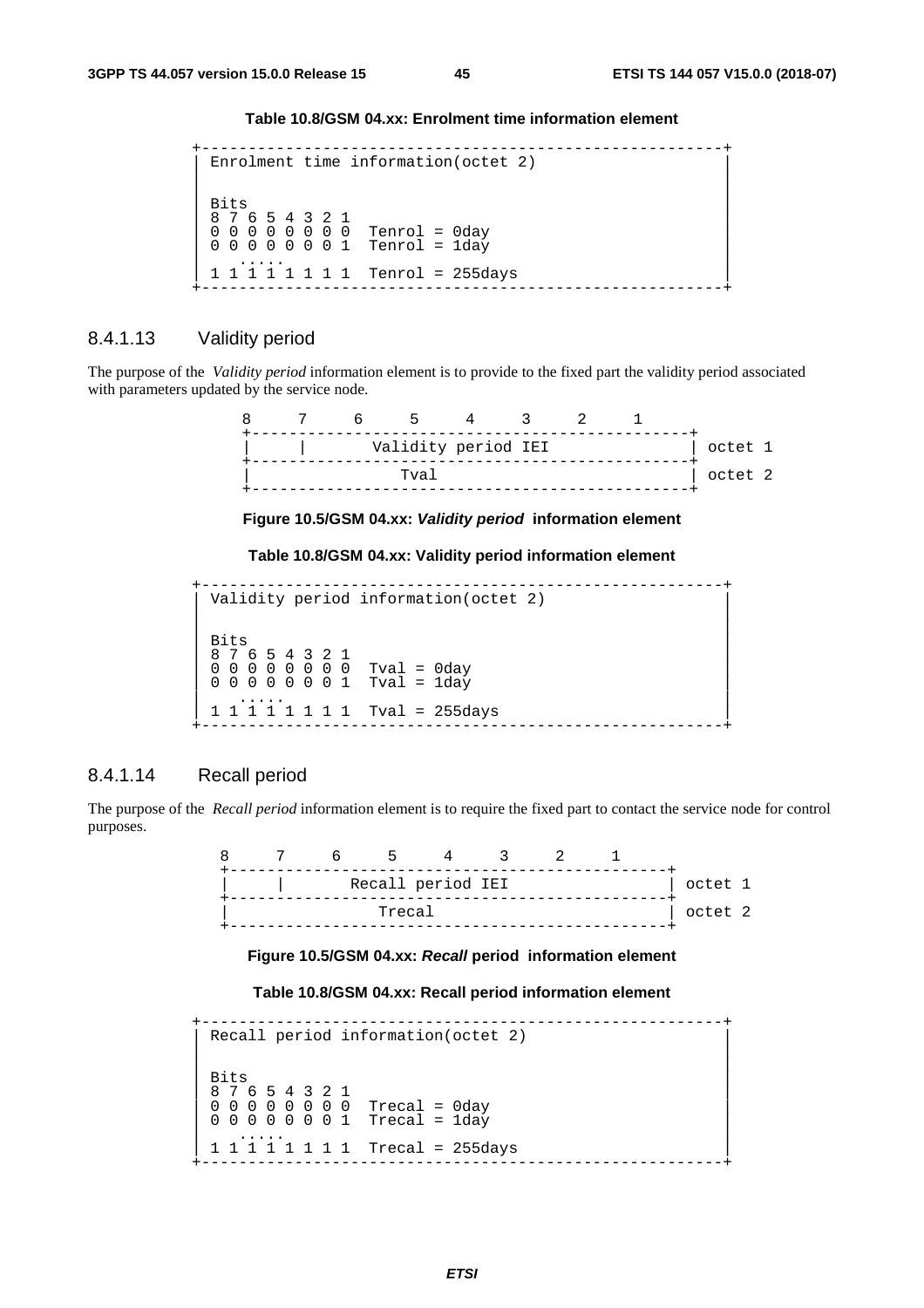## 9 List of system parameters

The description of timers in the following table should be considered a brief summary. The precise details are found in clauses 3 to 6, which should be considered the definitive descriptions.

- 9.1 Timers and counters for radio resource management
- 9.1.1 Timers on the SN side
- 9.1.2 Timers on the CTS-FP side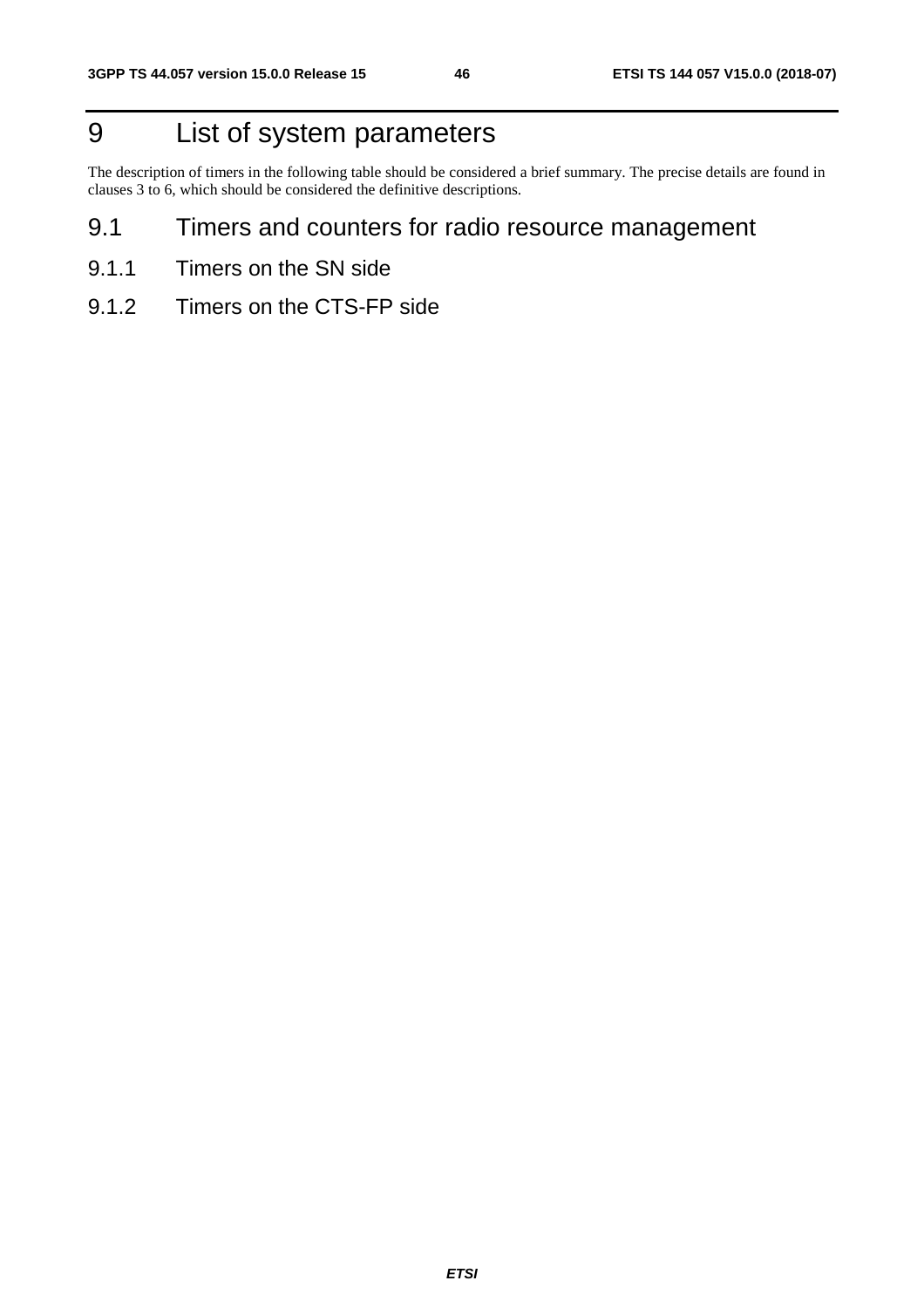## Annex A (informative): Change Request History

| <b>Change history</b> |                                                                                                                                                                                                                                                                                                                                                                                                                                                    |             |           |            |                   |                                |                                                   |                       |  |
|-----------------------|----------------------------------------------------------------------------------------------------------------------------------------------------------------------------------------------------------------------------------------------------------------------------------------------------------------------------------------------------------------------------------------------------------------------------------------------------|-------------|-----------|------------|-------------------|--------------------------------|---------------------------------------------------|-----------------------|--|
| CN No.                | <b>Document</b><br>number                                                                                                                                                                                                                                                                                                                                                                                                                          |             | CR. No.   |            | Old version       | <b>New version</b>             | <b>Subject/Comments</b>                           |                       |  |
| S31                   | R99                                                                                                                                                                                                                                                                                                                                                                                                                                                |             |           | 7.0.1      |                   | 0.0.8                          | Upgrade of specification to release 1999/ V8.0.0  |                       |  |
|                       | R99                                                                                                                                                                                                                                                                                                                                                                                                                                                |             |           | 0.0.8      |                   | 8.0.1                          | Version update to 8.0.1 for Publication           |                       |  |
| CN#11                 | Rel-4                                                                                                                                                                                                                                                                                                                                                                                                                                              |             |           | 8.0.1      |                   | Release 4 after CN#11<br>4.0.0 |                                                   |                       |  |
| <b>NP-16</b>          | 5.0.0<br>Rel-5<br>4.0.0<br>Plenary decision to make this TS also for Rel-5.<br>ETSI/MCC additionally made editorial cleanup.<br>But open issues remains: Spec. number<br>(eg.04.xx) is missing in figure 5.1 and elsewhere.<br>Subclause numbers (eg.8.x) is missing in tables<br>7.5, 7.12, 7.19, 7.20, 7.21, 7.25 and 7.26. IE<br>length defined as 'tbd' in tables 7.20 and 7.21.<br>Should empty subclauses in clause 9 be changed<br>to void? |             |           |            |                   |                                |                                                   |                       |  |
| <b>NP-26</b>          | Rel-6                                                                                                                                                                                                                                                                                                                                                                                                                                              |             |           | 5.0.0      |                   | 6.0.0                          | Plenary decision to make this TS also for Rel-6.  |                       |  |
|                       | Rel-7                                                                                                                                                                                                                                                                                                                                                                                                                                              |             |           | 0.0.06     |                   | 7.0.0                          | Plenary decision to make this TS also for Rel-7.  |                       |  |
| CP-42                 | Rel-8                                                                                                                                                                                                                                                                                                                                                                                                                                              |             |           | 7.0.0      |                   | 0.0.8                          | Plenary decision to make this TS also for Rel-8.  |                       |  |
| $CP-46$               | Rel-9                                                                                                                                                                                                                                                                                                                                                                                                                                              |             |           | 0.0.8      |                   | 9.0.0                          | Plenary decision to make this TS also for Rel-9.  |                       |  |
| CP-51                 | <b>Rel-10</b>                                                                                                                                                                                                                                                                                                                                                                                                                                      |             |           | 9.0.0      |                   | 10.0.0                         | Plenary decision to make this TS also for Rel-10. |                       |  |
| <b>CP-57</b>          | <b>Rel-11</b>                                                                                                                                                                                                                                                                                                                                                                                                                                      |             |           | 10.0.0     |                   | 11.0.0                         | Plenary decision to make this TS also for Rel-11. |                       |  |
|                       | <b>Rel-11</b>                                                                                                                                                                                                                                                                                                                                                                                                                                      |             |           | 11.0.0     |                   | 11.0.1                         | Deleted unexpected annex L                        |                       |  |
| CP-65                 | <b>Rel-12</b>                                                                                                                                                                                                                                                                                                                                                                                                                                      |             |           | 11.0.1     |                   | 12.0.0                         | Plenary decision to make this TS also for Rel-12. |                       |  |
| CP-70                 | <b>Rel-13</b>                                                                                                                                                                                                                                                                                                                                                                                                                                      |             |           | 12.0.0     |                   | 13.0.0                         | Upgrade to Rel-13                                 |                       |  |
|                       |                                                                                                                                                                                                                                                                                                                                                                                                                                                    |             |           |            |                   | <b>Change history</b>          |                                                   |                       |  |
| <b>Date</b>           | <b>Meeting</b>                                                                                                                                                                                                                                                                                                                                                                                                                                     | <b>TDoc</b> | <b>CR</b> | <b>Rev</b> | Cat               | Subject/Comment                |                                                   | <b>New</b><br>version |  |
| 2017-03               | SA#75                                                                                                                                                                                                                                                                                                                                                                                                                                              |             |           |            |                   | Upgrade to Rel-14              |                                                   | 14.0.0                |  |
| 2018-06               | SA#80                                                                                                                                                                                                                                                                                                                                                                                                                                              |             |           |            | Upgrade to Rel-15 |                                |                                                   | 15.0.0                |  |